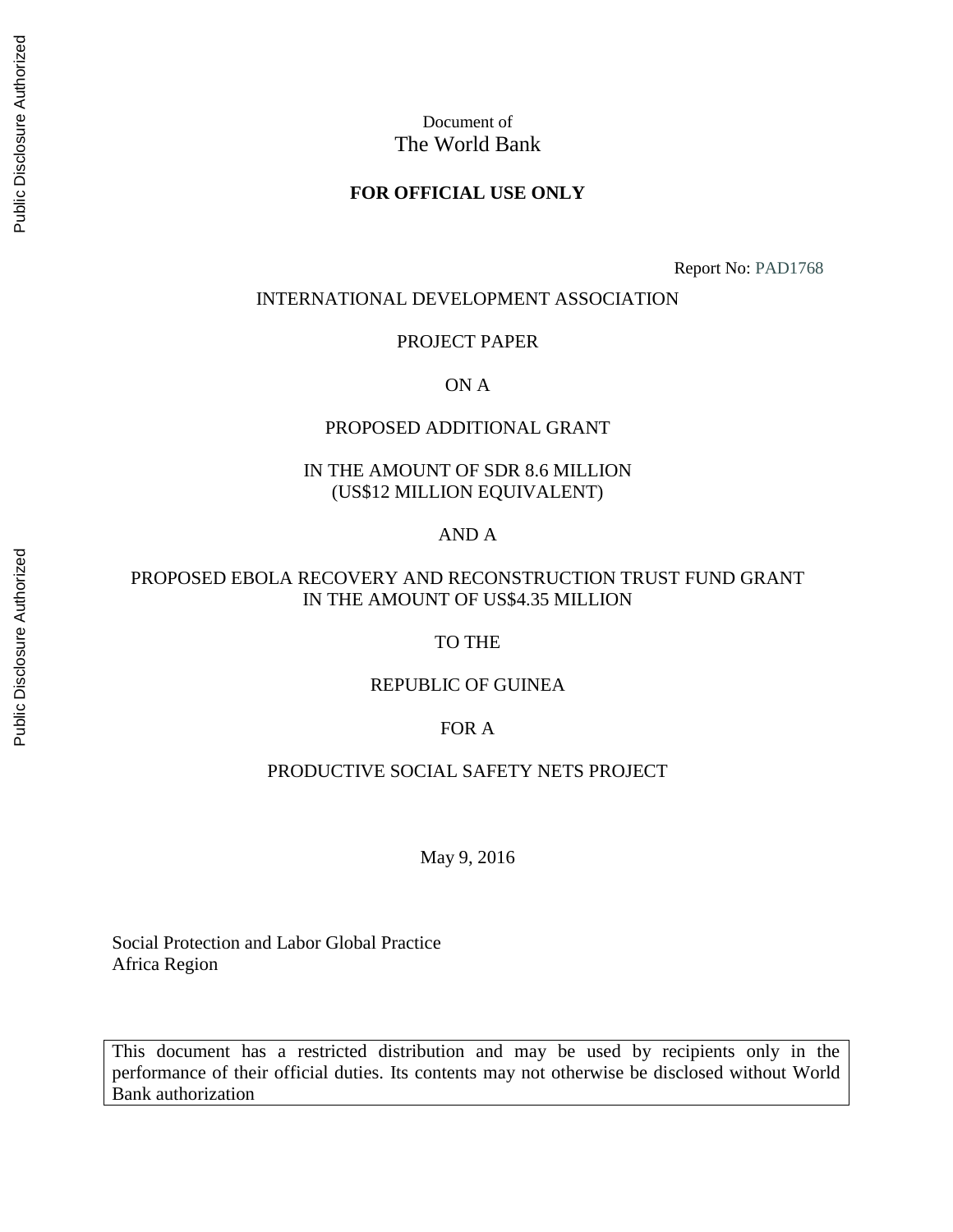# CURRENCY EQUIVALENTS

(Exchange Rate Effective March 31, 2016)

Currency Unit = Guinean Franc GNF GNF 7,573.5 = US\$1 US\$1 = SDR 0,70981389

#### FISCAL YEAR

January 1 – December 31

# ABBREVIATIONS AND ACRONYMS

| AF            | <b>Additional Financing</b>                                       |
|---------------|-------------------------------------------------------------------|
| <b>CCT</b>    | <b>Conditional Cash Transfer</b>                                  |
| <b>CFS</b>    | Cellule de Filets Sociaux (Safety Net Unit)                       |
| DA            | Designated Account                                                |
| <b>ERRTF</b>  | Ebola Recovery and Reconstruction Trust Fund                      |
| <b>ESMF</b>   | <b>Environmental and Social Management Framework</b>              |
| <b>EVD</b>    | Ebola Virus Disease                                               |
| FM            | <b>Financial Management</b>                                       |
| <b>GRS</b>    | Grievance Redress Service                                         |
| <b>HIMO</b>   | <i>Haute Intensité de Main d'œuvre</i> (Labor Intensive Approach) |
| <b>IUFR</b>   | Interim Unaudited Financial Report                                |
| <b>LIPW</b>   | Labor-Intensive Public Works                                      |
| <b>MTR</b>    | <b>Midterm Review</b>                                             |
| NGO           | Nongovernmental Organization                                      |
| <b>PDO</b>    | Project Development Objective                                     |
| <b>PRSP</b>   | <b>Poverty Reduction Strategy</b>                                 |
| <b>PSSNP</b>  | Productive Social Safety Nets Project                             |
| <b>RPF</b>    | <b>Resettlement Policy Framework</b>                              |
| TF            | <b>Trust Fund</b>                                                 |
| <b>UNICEF</b> | United Nations Children's Fund                                    |
| <b>UNPBF</b>  | <b>United Nations Peace Building Fund</b>                         |
| WFP           | World Food Programme                                              |

| <b>Regional Vice President:</b>         | <b>Makhtar Diop</b>                  |
|-----------------------------------------|--------------------------------------|
| Country Director:                       | Pierre Laporte                       |
| Acting Senior Global Practice Director: | <b>Omar Arias</b>                    |
| <b>Practice Manager:</b>                | Stefano Paternostro                  |
| Task Team Leader:                       | Giuseppe Zampaglione and Fanta Touré |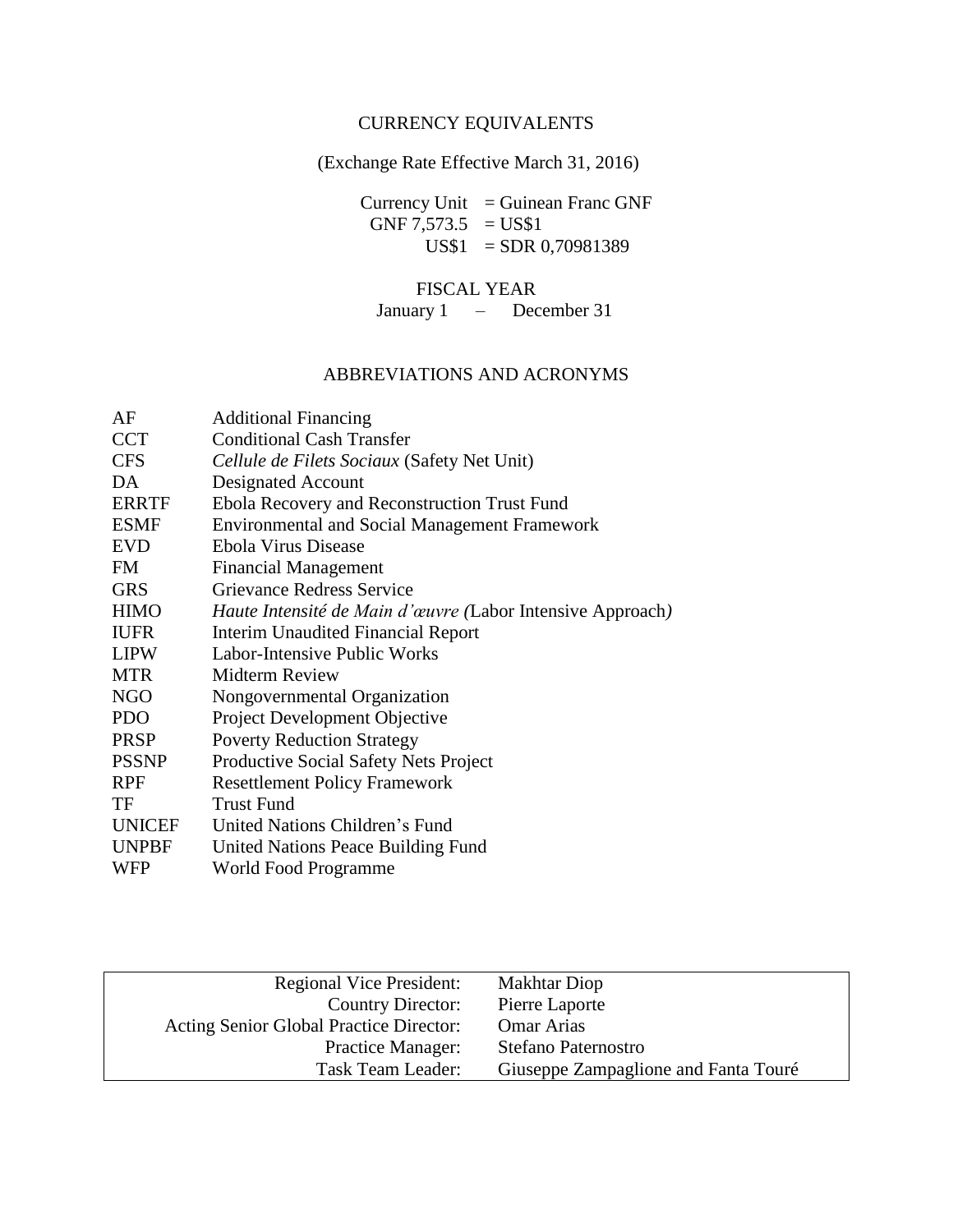# **REPUBLIC OF GUINEA** PRODUCTIVE SOCIAL SAFETY NETS PROJECT

# **CONTENTS**

Project Paper Data Sheet

Project Paper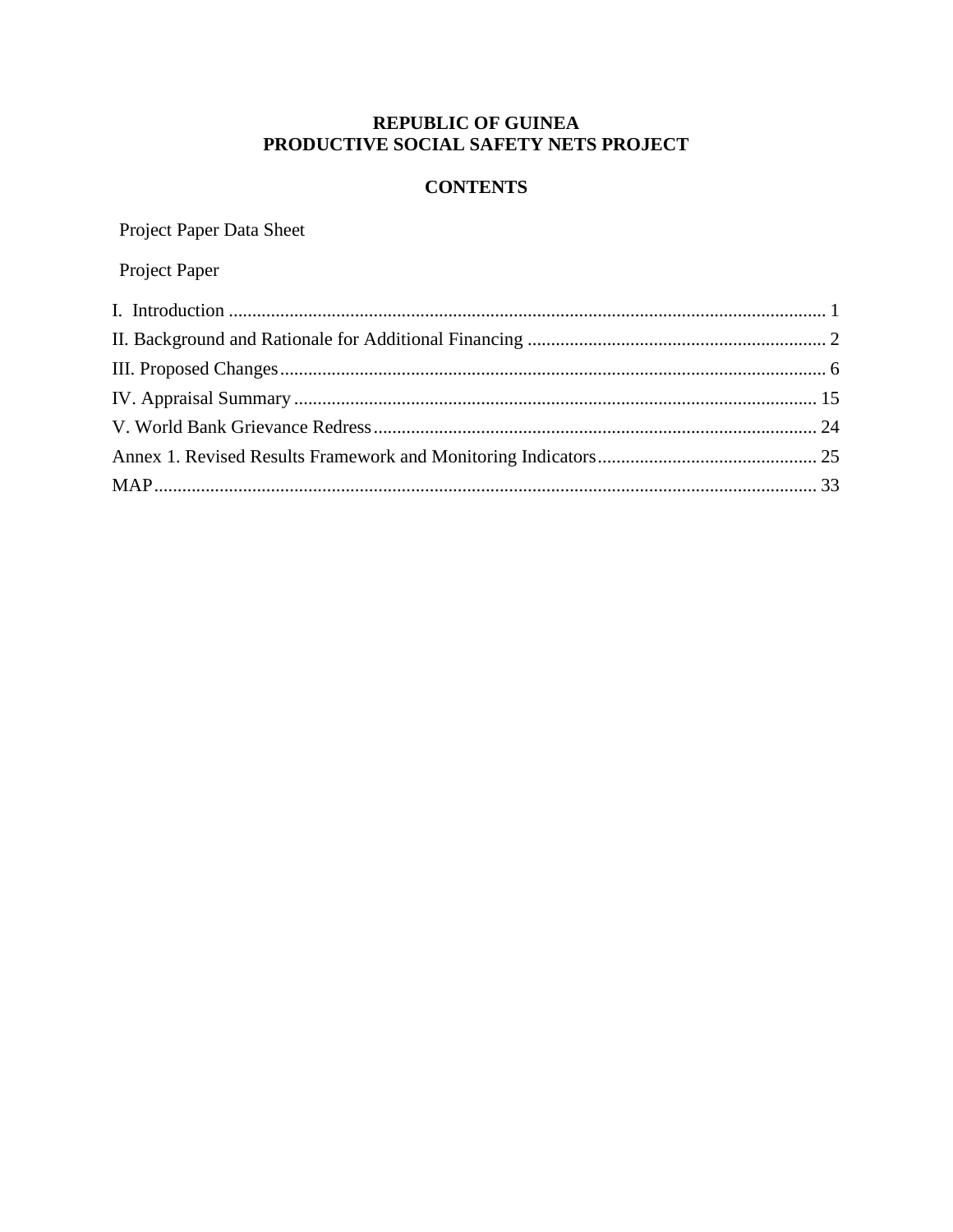# **ADDITIONAL FINANCING DATA SHEET**

*Guinea*

# *Additional Financing Productive Social Safety Nets Project (P156484)*

*AFRICA*

*Social Protection and Labor*

|                                                                                                       | <b>Basic Information - Parent</b>                            |                    |                          |                       |                               |                                                             |                 |                                 |                               |             |
|-------------------------------------------------------------------------------------------------------|--------------------------------------------------------------|--------------------|--------------------------|-----------------------|-------------------------------|-------------------------------------------------------------|-----------------|---------------------------------|-------------------------------|-------------|
|                                                                                                       | Parent Project ID:<br>P123900                                |                    | Original EA<br>Category: |                       | <b>B</b> - Partial Assessment |                                                             |                 |                                 |                               |             |
|                                                                                                       | Current Closing Date: 02-Oct-2017                            |                    |                          |                       |                               |                                                             |                 |                                 |                               |             |
|                                                                                                       |                                                              |                    |                          |                       |                               | <b>Basic Information - Additional Financing (AF)</b>        |                 |                                 |                               |             |
|                                                                                                       | Project ID:<br>P156484                                       |                    |                          |                       |                               | <b>Additional Financing</b><br>Scale Up<br>Type (from AUS): |                 |                                 |                               |             |
| <b>Regional Vice</b><br>President:                                                                    |                                                              |                    | <b>Makhtar Diop</b>      |                       |                               | Proposed EA<br>Category:                                    |                 |                                 | <b>B</b> - Partial Assessment |             |
|                                                                                                       | <b>Country Director:</b>                                     |                    |                          | Pierre Frank Laporte  |                               | Expected<br><b>Effectiveness Date:</b>                      |                 |                                 | 30-Jun-2016                   |             |
| Senior Global Practice<br>Omar S. Arias Diaz<br>Director:                                             |                                                              |                    |                          |                       |                               | <b>Expected Closing</b><br>Date:                            |                 | 30-Sep-2019                     |                               |             |
| Practice                                                                                              | <b>Stefano Paternostro</b><br>Report No:<br>Manager/Manager: |                    |                          | <b>PAD1768</b>        |                               |                                                             |                 |                                 |                               |             |
| Team Leader(s):                                                                                       |                                                              | <b>Fanta Toure</b> |                          | Giuseppe Zampaglione, |                               |                                                             |                 |                                 |                               |             |
|                                                                                                       |                                                              |                    |                          |                       | <b>Borrower</b>               |                                                             |                 |                                 |                               |             |
|                                                                                                       | <b>Organization Name</b>                                     | Contact            |                          | <b>Title</b>          |                               |                                                             |                 | Telephone                       |                               | Email       |
|                                                                                                       | Ministry of Finance                                          | Malado Kaba        | Finances                 |                       | Ministry of Economy and       |                                                             | $+224621065937$ | malado.kaba<br>@gmail.com       |                               |             |
|                                                                                                       |                                                              |                    |                          |                       |                               |                                                             |                 |                                 |                               |             |
| Project Financing Data - Parent (Productive Social Safety Net Project-P123900) (in US\$,<br>millions) |                                                              |                    |                          |                       |                               |                                                             |                 |                                 |                               |             |
| <b>Key Dates</b>                                                                                      |                                                              |                    |                          |                       |                               |                                                             |                 |                                 |                               |             |
|                                                                                                       |                                                              |                    |                          |                       |                               |                                                             |                 |                                 |                               |             |
| Project                                                                                               | Ln/Cr/TF                                                     | <b>Status</b>      | Approval<br>Date         |                       | <b>Signing Date</b>           | Effectiveness<br>Date                                       |                 | Original<br><b>Closing Date</b> | Revised<br>Closing<br>Date    |             |
| P123900                                                                                               | IDA-<br>H7820                                                | Effective          | 19-Jun-2012              |                       |                               | 19-Jul-2012                                                 | 14-Feb-2013     |                                 | 02-Oct-2017                   | 02-Oct-2017 |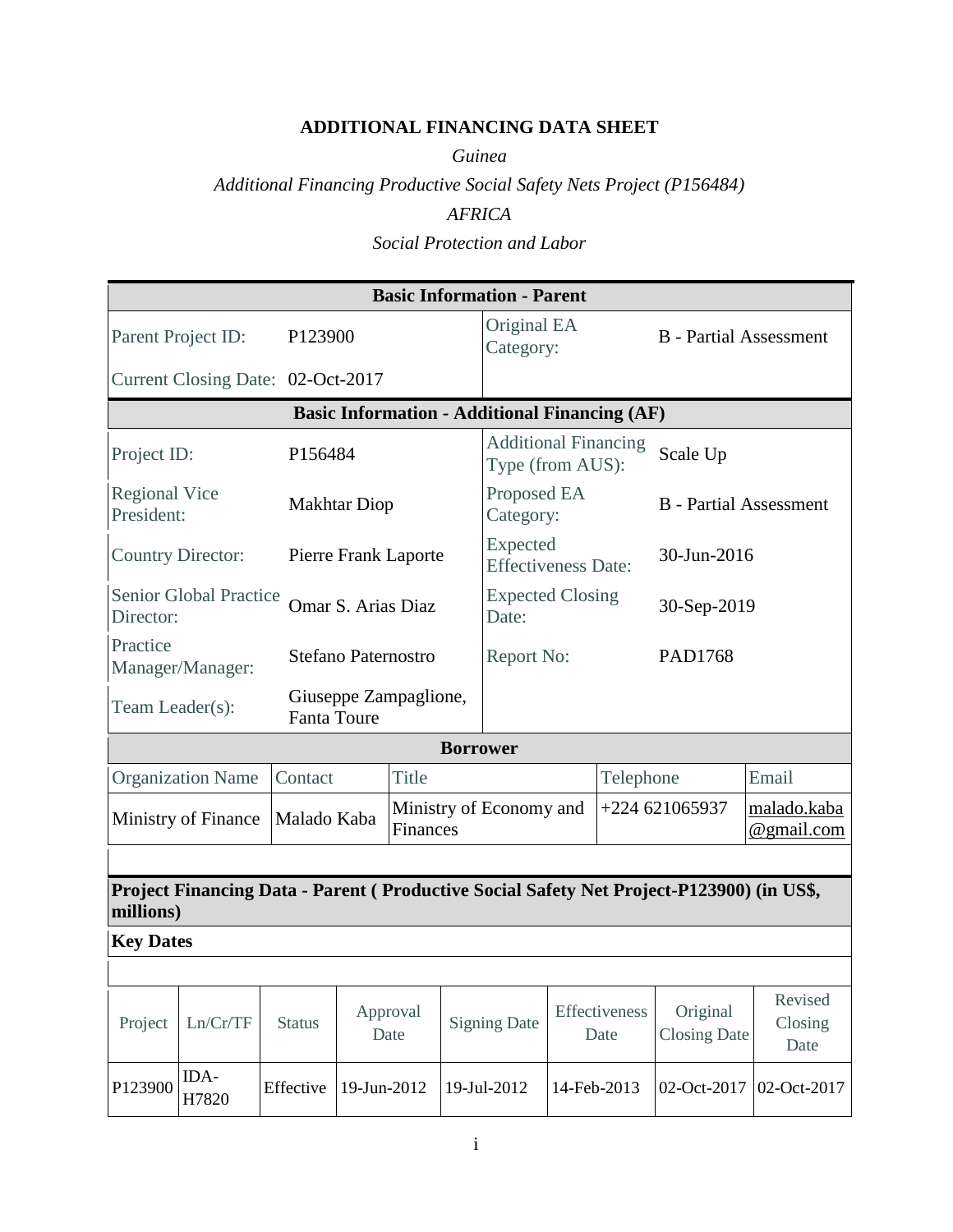|  |  | P123900 TF-18255 Closed 18-Nov-2014 18-Nov-2014 18-Nov-2014 31-Oct-2015 31-Oct-2015 |  |
|--|--|-------------------------------------------------------------------------------------|--|
|  |  |                                                                                     |  |

| Project | Ln/Cr | <b>Status</b>               |      |       |       |      |       | Currency   Original   Revised   Cancelled   Disbursed   Undisbursed | $\%$<br>Disbursed |
|---------|-------|-----------------------------|------|-------|-------|------|-------|---------------------------------------------------------------------|-------------------|
|         | IDA-  | P123900 H782 Effective US\$ |      | 25.00 | 25.00 | 0.00 | 18.42 | 4.80                                                                | 73.69             |
|         |       | P123900 TF-<br>18255 Closed | US\$ | 1.86  | 1.85  | 0.01 | 1.85  | 0.00                                                                | 100.00            |

### **Project Financing Data - Additional Financing Productive Social Safety Nets Project (P156484) (in US\$, millions)**

| $\lceil \rceil$                                     | Loan                                                                 | [X] | Grant        | [X] | <b>IDA</b> Grant |                                 |       |       |  |
|-----------------------------------------------------|----------------------------------------------------------------------|-----|--------------|-----|------------------|---------------------------------|-------|-------|--|
| $\lceil \rceil$                                     | Credit $\lceil \; \rceil$                                            |     | Guarantee [] |     | Other            |                                 |       |       |  |
|                                                     | Total Project Cost:                                                  |     | 16.35        |     |                  | <b>Total Bank</b><br>Financing: | 12.00 |       |  |
|                                                     | <b>Financing Gap:</b><br>0.00                                        |     |              |     |                  |                                 |       |       |  |
|                                                     | <b>Financing Source - Additional Financing (AF)</b><br><b>Amount</b> |     |              |     |                  |                                 |       |       |  |
| <b>BORROWER/RECIPIENT</b>                           |                                                                      |     |              |     |                  | 0.00                            |       |       |  |
|                                                     | <b>IDA</b> Grant                                                     |     |              |     |                  |                                 |       | 12.00 |  |
| <b>Ebola Recovery and Reconstruction Trust Fund</b> |                                                                      |     |              |     |                  |                                 | 4.35  |       |  |
| Total                                               |                                                                      |     |              |     |                  |                                 |       | 16.35 |  |

# **Policy Waivers**

| Does the project depart from the CAS in content or in other significant<br>respects? | N <sub>o</sub> |
|--------------------------------------------------------------------------------------|----------------|
| Explanation                                                                          |                |
| Does the project require any policy waiver $(s)$ ?                                   | N <sub>0</sub> |

## Explanation

# **Team Composition**

| <b>Bank Staff</b>                     |              |                               |       |  |  |  |  |  |  |
|---------------------------------------|--------------|-------------------------------|-------|--|--|--|--|--|--|
| <b>Name</b>                           | Role         | Title                         | Unit  |  |  |  |  |  |  |
| Giuseppe Zampaglione Team Leader (ADM |              | <b>Lead Social Protection</b> | GSP07 |  |  |  |  |  |  |
|                                       | Responsible) | Specialist                    |       |  |  |  |  |  |  |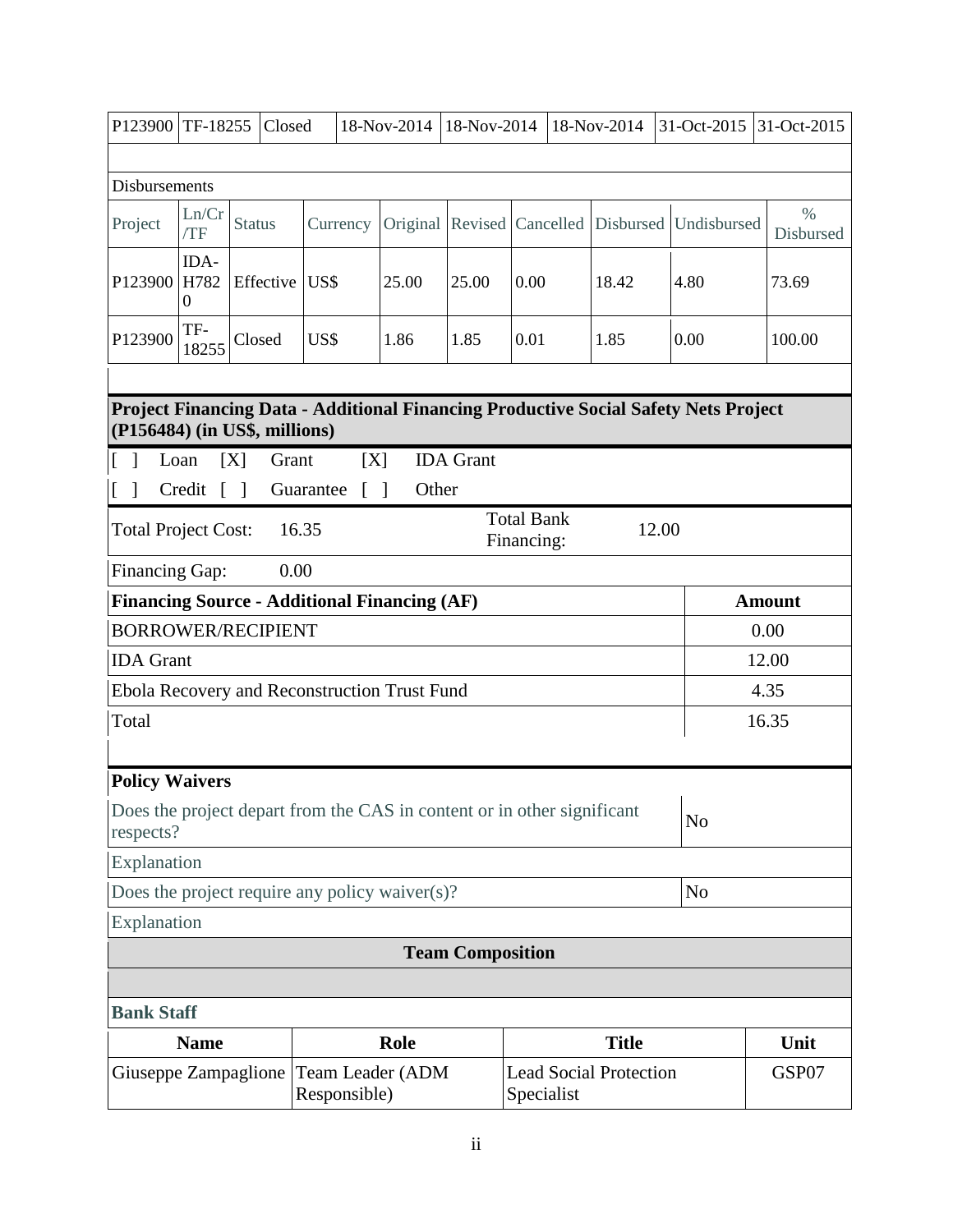| Fanta Toure<br><b>Team Leader</b>         |                                                        |                                          | <b>Social Protection Specialist</b> |                                 |                               | GSP07           |                                    |                           |                 |  |
|-------------------------------------------|--------------------------------------------------------|------------------------------------------|-------------------------------------|---------------------------------|-------------------------------|-----------------|------------------------------------|---------------------------|-----------------|--|
|                                           | Alpha Mamoudou Bah<br>(ADM Responsible)                |                                          |                                     | <b>Procurement Specialist</b>   | Senior Procurement Specialist |                 |                                    | GGO07                     |                 |  |
| Celestin Adjalou<br>Niamien<br>Specialist |                                                        |                                          | <b>Financial Management</b>         | Specialist                      |                               |                 | <b>Senior Financial Management</b> | GGO13                     |                 |  |
| Abdoul Wahabi Seini                       |                                                        |                                          |                                     | Safeguards Specialist           | Specialist                    |                 |                                    | Senior Social Development | GSU01           |  |
| <b>Emmanuel Ngollo</b>                    |                                                        |                                          |                                     | <b>Environmental Specialist</b> | Consultant                    |                 |                                    |                           | <b>GENDR</b>    |  |
| <b>Faly Diallo</b>                        |                                                        |                                          | <b>Team Member</b>                  |                                 | <b>Finance Officer</b>        |                 |                                    |                           | <b>WFALN</b>    |  |
| <b>Ivar Cederholm</b>                     |                                                        |                                          |                                     | <b>Window Manager</b>           |                               |                 | Senior Operations Officer          |                           | <b>AFRDE</b>    |  |
| Johanna van Tilburg                       |                                                        |                                          |                                     | Safeguards Advisor              | Specialist                    |                 |                                    | Senior Social Development | <b>OPSPF</b>    |  |
| Lydie Anne Billey                         |                                                        |                                          | <b>Team Member</b>                  |                                 |                               |                 | Program Assistant                  |                           | GSP07           |  |
| Lankford                                  | <b>Senior Counsel</b><br>Siobhan McInerney-<br>Counsel |                                          |                                     |                                 |                               |                 | <b>LEGAM</b>                       |                           |                 |  |
| <b>Extended Team</b>                      |                                                        |                                          |                                     |                                 |                               |                 |                                    |                           |                 |  |
| <b>Name</b>                               |                                                        |                                          |                                     | <b>Title</b>                    |                               | <b>Location</b> |                                    |                           |                 |  |
| Nono Ayivi Guedehoussou                   |                                                        |                                          |                                     | Consultant                      |                               |                 | GSP07                              |                           |                 |  |
| Damien De Walque                          |                                                        |                                          | Senior Economist                    |                                 |                               |                 | <b>DECHD</b>                       |                           |                 |  |
| <b>Locations</b>                          |                                                        |                                          |                                     |                                 |                               |                 |                                    |                           |                 |  |
|                                           |                                                        | <b>First</b>                             |                                     |                                 |                               |                 |                                    |                           |                 |  |
| <b>Country</b>                            |                                                        | <b>Administrative</b><br><b>Division</b> |                                     | <b>Location</b>                 |                               |                 | <b>Planned</b>                     | <b>Actual</b>             | <b>Comments</b> |  |
| Guinea                                    | Conakry                                                |                                          |                                     | <b>Conakry Region</b>           | X                             |                 |                                    |                           |                 |  |
| Guinea                                    | <b>Boke</b>                                            |                                          |                                     | <b>Boke Region</b>              |                               | $\mathbf X$     |                                    |                           |                 |  |
| Guinea                                    | Faranah                                                |                                          |                                     | <b>Faranah Region</b>           |                               | X               |                                    |                           |                 |  |
| Guinea                                    | Kankan                                                 |                                          |                                     | Kankan Region                   |                               | X               |                                    |                           |                 |  |
| Guinea                                    | Kindia                                                 |                                          |                                     | Kindia Region                   |                               |                 | X                                  |                           |                 |  |
|                                           |                                                        |                                          |                                     | Labe Region                     |                               |                 | X                                  |                           |                 |  |
| Guinea                                    | Labe                                                   |                                          |                                     |                                 |                               |                 |                                    |                           |                 |  |
| Guinea                                    | Mamou                                                  |                                          |                                     | Mamou Region                    |                               |                 | X                                  |                           |                 |  |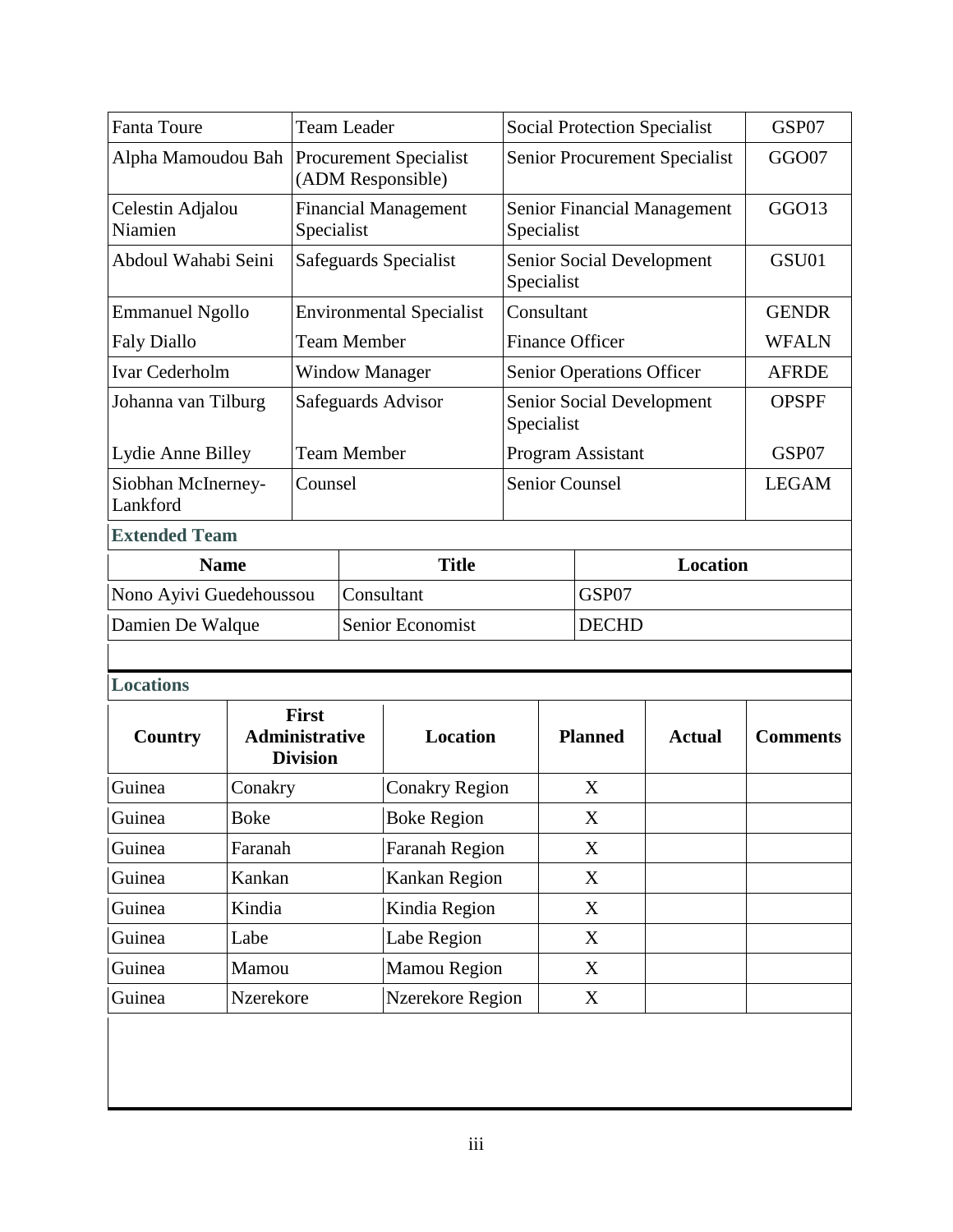### **Institutional Data**

**Parent (Productive Social Safety Net Project-P123900)**

**Practice Area (Lead)**

Social Protection and Labor

### **Contributing Practice Areas**

# **Cross Cutting Topics**

- [ ] Climate Change
- [ ] Fragile, Conflict & Violence
- [ ] Gender
- [X] Jobs
- [ ] Public Private Partnership

### **Sectors / Climate Change**

Sector (Maximum 5 and total % must equal 100)

| <b>Major Sector</b>                          | Sector                                                           | $\%$ | Adaptation<br>Co-benefits % | Mitigation Co-<br>benefits % |
|----------------------------------------------|------------------------------------------------------------------|------|-----------------------------|------------------------------|
| Health and other social services             | Other social services                                            | 70   |                             |                              |
| Public Administration, Law, and<br>Justice   | Public<br>administration-<br>Other social services               | 16   |                             |                              |
| Education                                    | Primary education                                                | 9    |                             |                              |
| Health and other social services             | Health                                                           | 5    |                             |                              |
|                                              |                                                                  |      |                             |                              |
| Total                                        |                                                                  |      |                             |                              |
| <b>Themes</b>                                |                                                                  |      |                             |                              |
| Theme (Maximum 5 and total % must equal 100) |                                                                  |      |                             |                              |
| Major theme                                  | Theme                                                            |      |                             | $\%$                         |
| Social protection and risk<br>management     | Social safety nets/Social assistance<br>and social care services |      |                             | 68                           |
| Human development                            | Nutrition and food security                                      |      |                             | 13                           |
| Human development                            | <b>Education</b> for all                                         |      |                             | 11                           |
| Social development<br>/gender/inclusion      | Gender                                                           |      |                             | 8                            |
| Total                                        |                                                                  |      |                             | 100                          |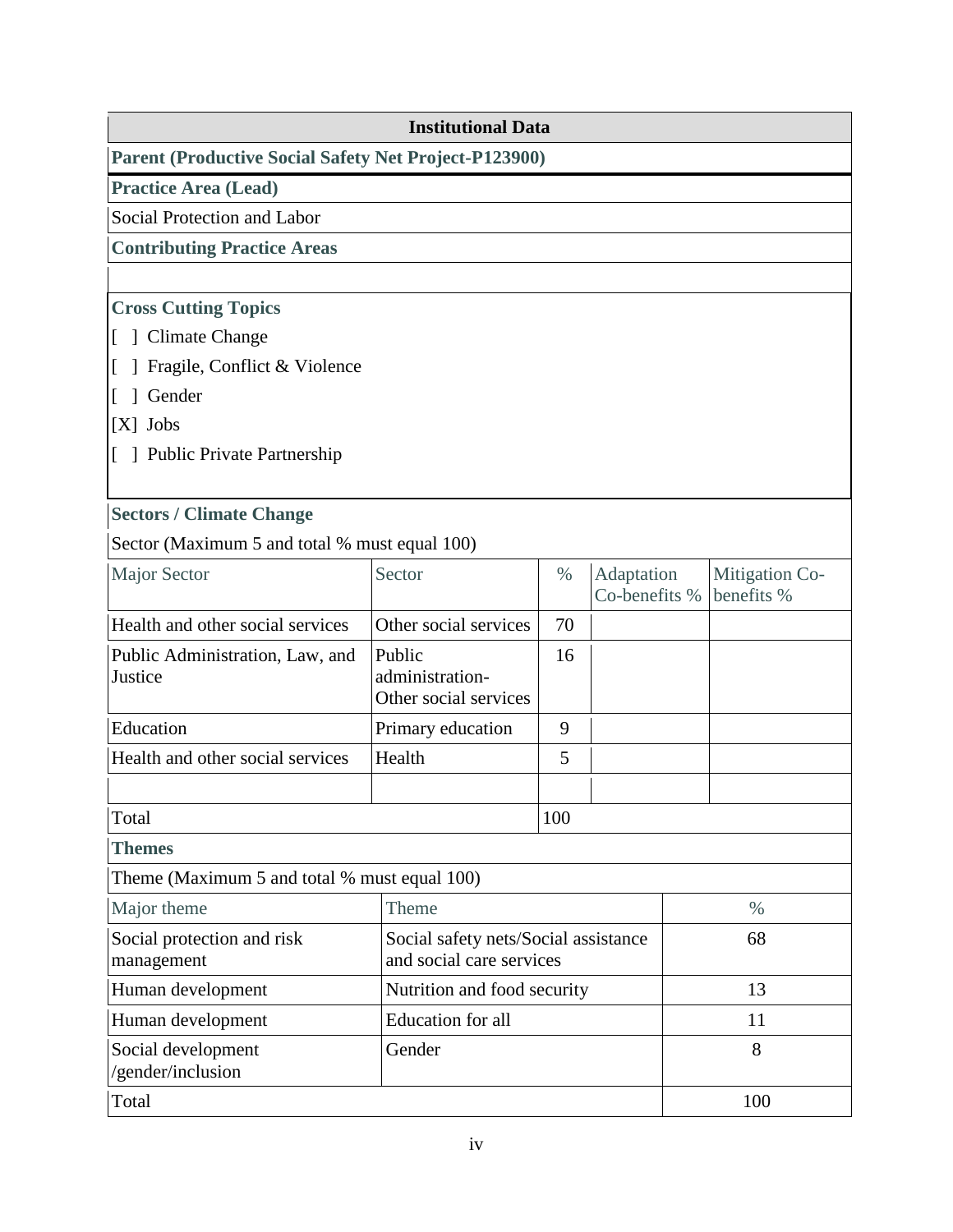### **Additional Financing Productive Social Safety Nets Project (P156484)**

**Practice Area (Lead)**

Social Protection & Labor

**Contributing Practice Areas**

Fragile, Conflict & Violence, Health, Nutrition & Population, Jobs

**Cross Cutting Topics**

[ ] Climate Change

- [X] Fragile, Conflict & Violence
- [X] Gender
- [X] Jobs
- [ ] Public Private Partnership

# **Sectors / Climate Change**

# Sector (Maximum 5 and total % must equal 100)

| <b>Major Sector</b>                          | Sector                                                           | $\%$ | Adaptation<br>Co-benefits % |      | Mitigation Co-<br>benefits % |
|----------------------------------------------|------------------------------------------------------------------|------|-----------------------------|------|------------------------------|
| Health and other social services             | Other social services                                            | 100  | 40                          |      | 60                           |
| <b>Themes</b>                                |                                                                  |      |                             |      |                              |
| Theme (Maximum 5 and total % must equal 100) |                                                                  |      |                             |      |                              |
| Major theme                                  | Theme                                                            |      |                             | $\%$ |                              |
| Social protection and risk<br>management     | Social safety nets/Social assistance<br>and social care services |      |                             |      |                              |
| Human development                            | Other human development                                          |      |                             | 10   |                              |
|                                              |                                                                  |      |                             |      |                              |
| Total                                        |                                                                  |      |                             | 100  |                              |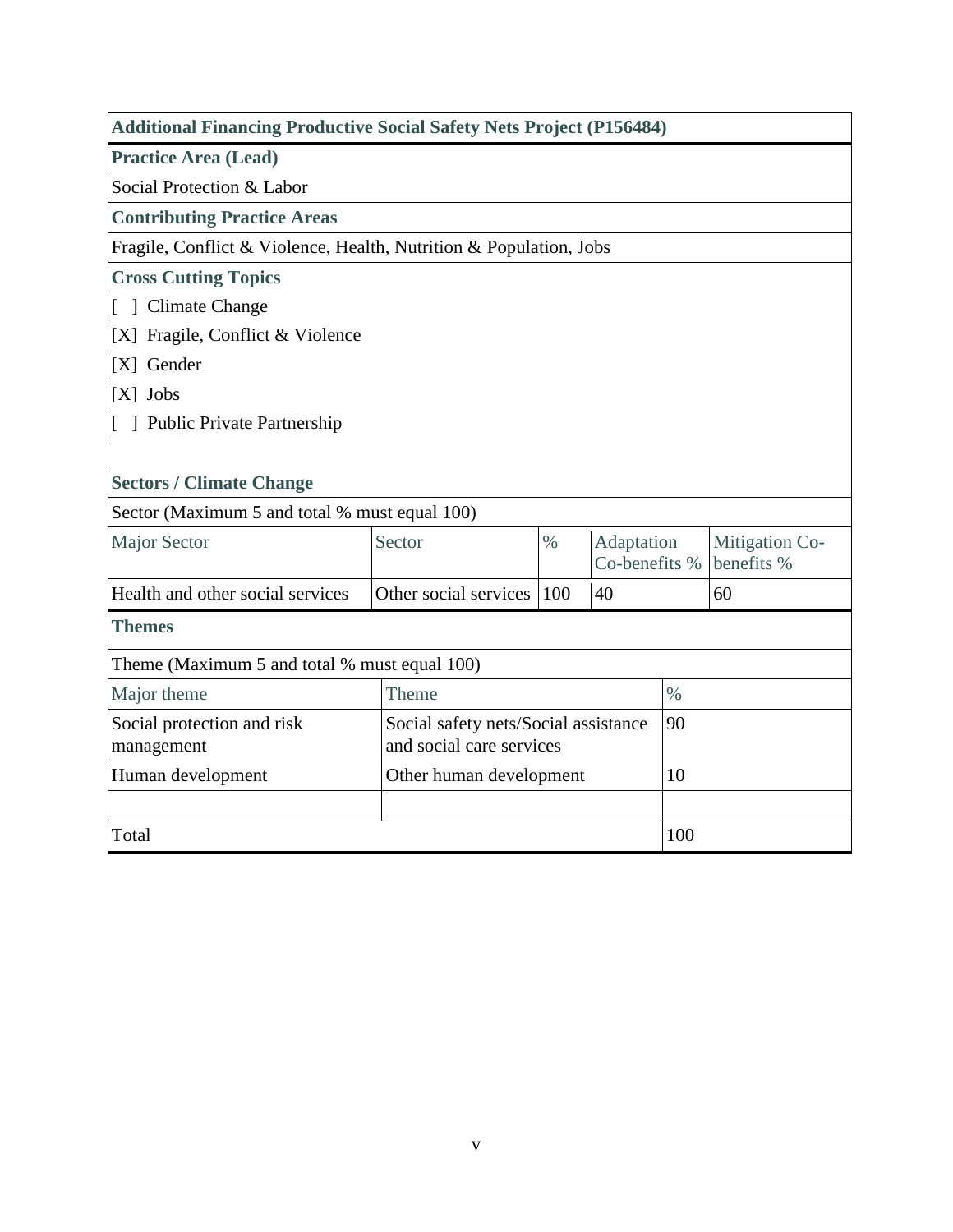### **I. Introduction**

1. This Project Paper seeks the approval of the Executive Directors to provide an additional financing (AF) in an amount of US\$16.35 million to the Republic of Guinea's Productive Social Safety Nets Project (PSSNP) (IDA Grant 7820). This will bring the total budget envelope to US\$43.21 million.

2. The proposed AF aims to scale up a well-performing safety nets operation, which has included Labor-Intensive Public Works (LIPW) and cash transfer activities targeting the poorest and most vulnerable people in Guinea. The project also supports the establishment of a wellfunctioning safety nets system. The proposed AF will enhance the development impact of the ongoing operation. The changes that are proposed will increase the number of beneficiaries and ensure that the populations affected by the Ebola virus outbreak are targeted. More emphasis will be placed on strengthening mechanisms for beneficiary targeting, registration, payment, and information management. While keeping the same institutional and implementation arrangements as the parent project, the proposed AF will improve the design of the project and promote greater efficiency in implementation based on lessons learned during the midterm review (MTR) of the parent project, which was held in November 2015. The next steps include:

- improving mechanisms to target, identify, register, and transfer benefits to the poorest;
- maximizing the impact of the project on poverty reduction and human capital development through accompanying measures benefiting the recipients of the transfers;
- diversifying the type of microprojects to facilitate longer lasting investments while maintaining a focus on labor-intensive activities;
- promoting stronger government ownership and participation in implementation, monitoring, and evaluation;
- piloting a cash transfer program with soft conditionalities to create a more flexible poverty and vulnerability reduction tool, that can be scaled up in times of crisis;
- expanding the outreach of the project to focus on Ebola-affected regions; and
- adjusting the results framework to reflect the revised budget allocation according to component.

3. The proposed AF will be supported by a US\$12 million IDA grant and a US\$4.35 million grant from the Ebola Recovery and Reconstruction Trust Fund  $(ERRTF)^1$  to be executed by the Republic of Guinea. The ERRTF is managed by the World Bank and was established in November 2014 to support the recovery and reconstruction response in the three African countries that were most affected by the Ebola epidemic: Guinea, Liberia, and Sierra Leone. The

 $\overline{a}$ <sup>1</sup> In parallel, the ERRTF is also providing the Bank with a US\$135,000 grant to supervise the delivery of the recipient-executed TF activities.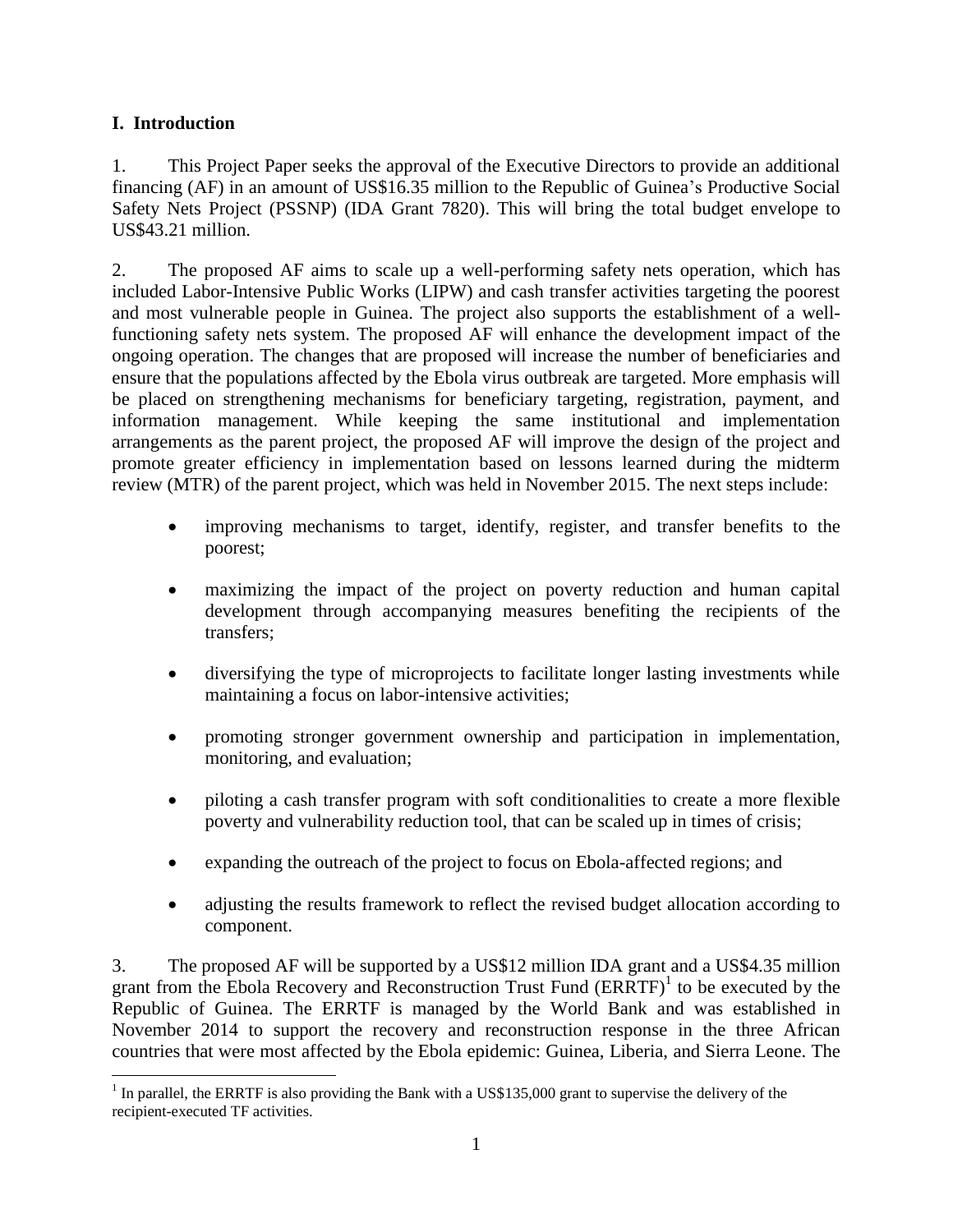trust fund (TF) is expected to close on June 30, 2018, and is supported by the following donor countries: Denmark, Japan, Norway, Russia, the Netherlands, and the United Kingdom.

# **II. Background and Rationale for Additional Financing**

4. **Guinea remains at a critical juncture on its path to development despite substantial progress being made toward political normalization.** Presidential elections were held in 2015, and were deemed acceptable by the international community amidst a climate of social tension. Local elections are scheduled in 2016. According to the latest national statistics, in 2012, the poverty rate was estimated to have increased from 53 percent in 2007 to 55.2 percent, translating into more than 6.2 million people living under the poverty line of US\$1.25 per person per day. Extreme poverty (for example, the ability to meet basic food needs) had increased from 12.2 percent to 18.0 percent of the population. The situation is expected to have worsened as a result of the Ebola virus outbreak, which led to economic contraction. The authorities confirmed, in early 2016 that largely due to the direct and indirect effects of Ebola on the economy and on investment, the growth rate in 2015 was 0.2 percent instead of the forecasted 5 percent. In 2015, the mining sector still faced a contraction caused by investor aversion due to Ebola, declining metal prices, and an uncertain policy regime in the country. However, in 2016, a rebound to more than 4 percent is projected due to higher metal prices, return of mining investment, and resilience of agriculture.

5. **Poverty is widespread, remains primarily rural with great regional variations, and is growing at an alarming rate in urban areas.** Based on 2012 data, six out of the eight regions have poverty rates exceeding 60 percent. These include Nzérékoré (67 percent), Labé and Faranah (65 percent), Kindia (63 percent), and Mamou (61 percent). In Nzérékoré, Faranah, and Kindia, which have been disproportionately affected by Ebola, the situation can be expected to have deteriorated further. In urban and peri-urban areas, rapidly increasing population size especially youth seeking work, poor sanitation and living conditions, population density, limited income generating opportunities, the predominance of the informal sector, and vulnerability to sharp increases in the price of cereals make youth employment a critical issue for economic recovery, peace, and stability.

6. **The human development outlook is grim.** Guinea ranks 182 (out of 188) on the 2015 Human Development Index (United Nations Development Programme). An analysis of deprivation included in the 2014 Bank-funded Safety Nets Assessment indicates that an estimated 60 percent of Guinean households suffer from multiple deprivations in health, housing, education, sanitation, and access to water. In rural areas, this deprivation is estimated at 90 percent and 100 percent for housing and access to water and 74–85 percent for education, health, and sanitation. According to the 2012 national poverty assessment, less than 16 percent of the population consulted health care workers. The infant mortality rate is 67 per 1,000 and the maternal mortality rate is 724 per 100,000, above the average rates in Sub-Saharan Africa. The gross enrolment rate has stagnated at around 83 percent since 2007 and for girls at around 77 percent.

7. **From 2014, this situation has worsened with the devastating impact that the Ebola Virus Disease (EVD) outbreak had on economic growth, lives, and livelihoods.** Based on data that is currently available (World Health Organization - Ebola Situation Report - January 3,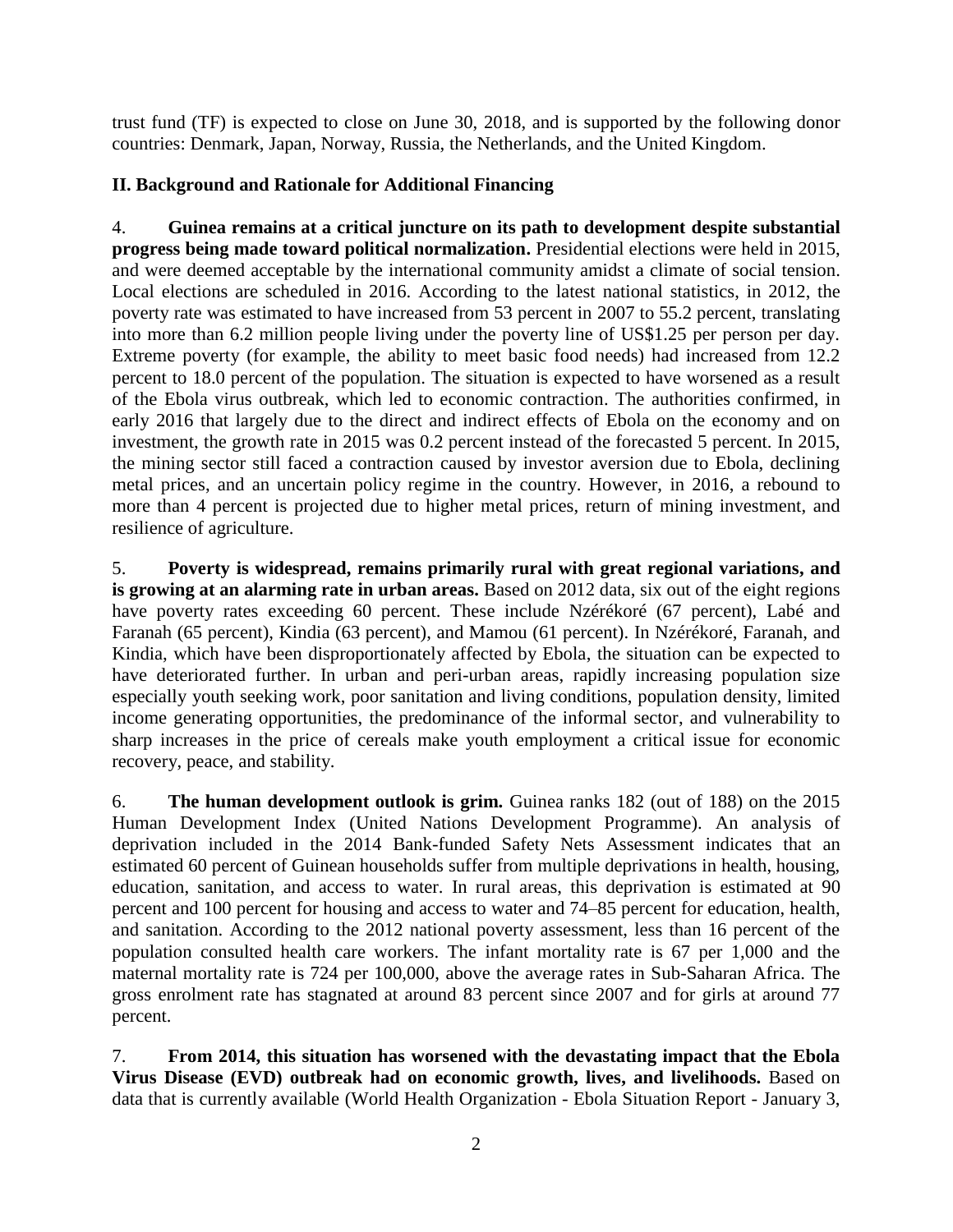2016) the estimated number of cases in Guinea was 3,804, with a death toll of 2,536 people. Directly affected households are reported to have experienced trauma, discrimination, stigma, loss of food security, and livelihood. This situation has put additional stress on the already strained traditional coping mechanisms and family support systems. A significant number of children—over 5,000—have become orphans as a result of the disease. Hospital consultations have decreased by half, along with vaccination coverage that has decreased by 30 percent. An estimated 94 health centers as well as a rural hospital closed in December 2014. The state of infrastructure has deteriorated and travel time to and from health facilities has increased.

8. **The EVD highlighted structural weaknesses in a country where social protection and health systems are weak and crisis prevention and response capacity are almost nonexistent.** Before Ebola, the Government was struggling to address the following key risks and vulnerability challenges, which were exacerbated by the EVD crisis: (a) a high underemployment rate coupled with a considerable demographic bulge, with an estimated 45 percent of the population being under 15 years of age; (b) the prevalence of political, social, and interethnic tensions manifest in episodes of violence at the community level; (c) the recurrence of natural disasters, particularly floods that affect an estimated 50,000 to 60,000 people and their livelihoods on a yearly basis; and (d) significant increases in the price of basic food items and an increase in food insecurity (30 percent of the population is food insecure). Guinea has occasionally experienced cholera outbreaks since 1970, with the worst episode occurring in 1994 (31,415 notified cases and 671 deaths). Risk factors such as access to improved water sources and access to proper sanitation facilities persist. Other diseases such as malaria that have an impact on productivity are common.

9. **In this context of low capacity and widespread vulnerability social protection and safety nets in particular, are gaining increasing relevance as a multisectoral approach to address economic and social challenges.** However, national and institutional capacity to address the issues at stake is limited with regard to technical expertise, material, human, and financial resources. The budget allocation to social protection was estimated at less than 1 percent in 2014. Coverage of existing interventions is small compared to the needs. The United Nations, notably the United Nations Children's Fund (UNICEF), the World Food Program (WFP), the Food and Agriculture Program and the European Commission financed some safety nets interventions in the country for a budget amount estimated at US\$57 million in 2014. These consisted of cash for work programs, school feeding, health, nutrition, and livelihood support interventions, covering roughly 30 percent of the population. Most of these interventions were project based and short term. An estimated 94 percent of the population relies on informal social protection systems to cope with shocks. These include family solidarity, community groups, *tontines,* and professional networks. Although these forms of assistance tend to be inclusive, they cannot provide assistance when entire communities are affected by covariate shocks. In addition, they are under enormous strain and overstretched, given the increase in frequency of shocks and widespread poverty levels. An estimated 6 percent of the population—those who are employed in the formal or private sector—benefit from formal mechanisms of social protection.

10. **Since 2011, under the commitment from the Government to address chronic and transient poverty, the Bank has provided substantial support to Guinea to increase access of vulnerable groups to income opportunities and to lay the foundations of a social safety nets strategy.** Such support includes (a) a US\$26,865,000 PSSNP (including US\$1,865,000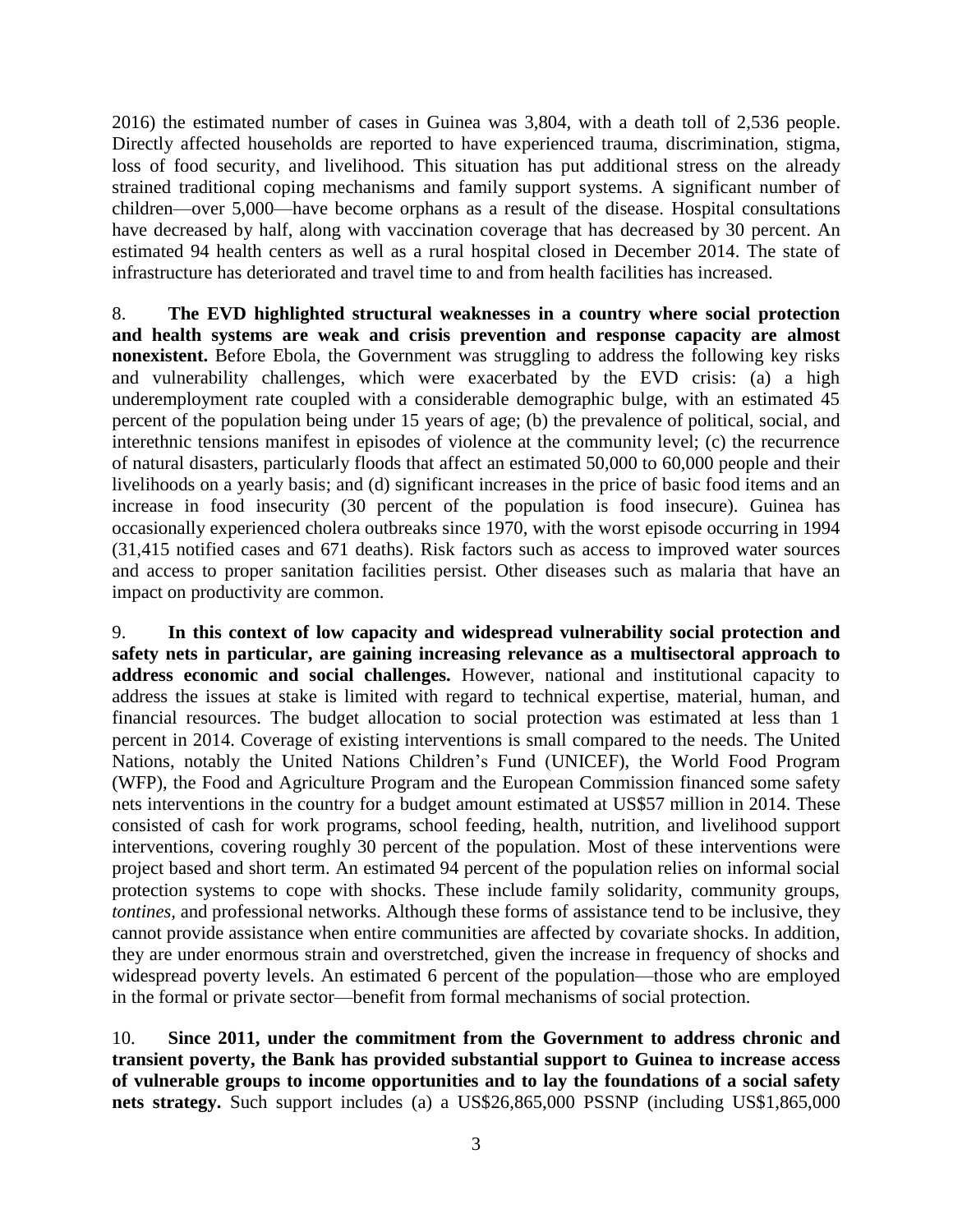cofinancing from the United Nations Peace Building Fund (UNPBF); (b) extensive advisory services financed by the Rapid Social Response (RSR) TF; and (c) a well-structured dialogue and operational collaboration with the Government and key partners such as UNICEF, the WFP, and UNDP. The Government is currently articulating its vision for social protection in a national social protection policy which is being drafted with technical support from the Bank, UNICEF, and the International Labor Organization. The Bank is contributing financially to the policy document and the elaboration of a safety nets strategy with funding from the Rapid Social Response TF. Both documents are expected to be finalized under the leadership of the Ministry of Social Affairs and adopted by the Government by the end of 2016.

11. **The proposed AF remains consistent with the government's Poverty Reduction Strategy (PRSP 2013–2015)**, ongoing activities to extend the PRSP to 2017, and the Guinea Country Partnership Strategy (FY14–17). It is also aligned with the Government's plan for Ebola recovery. The proposed AF aims to scale up the ongoing PSSNP and enhance its development impact in response to the increasing levels of vulnerability and poverty. In doing so, the PSSNP will continue to contribute to axis 4 of the PRSP, which aims to reinforce access to basic social services and the resilience of households. The proposed AF is also aligned with the third area of the Guinea Country Partnership Strategy, which focuses on strengthening human capital. It is consistent with the Bank Social Protection Strategy for Africa, which promotes vulnerability reduction and resilience, and contributes directly to the Bank's twin goals of ending poverty and promoting shared prosperity.

# **PSSNP Performance Status**

12. The parent project was approved on June 19, 2012, for US\$25 million in IDA grant. Its project development objective (PDO) is to provide income support to vulnerable groups and to lay the foundations of a social safety nets strategy by testing some of the building blocks necessary for a larger system. At approval, the project comprised three components: (a) an LIPW program and life skills development in urban areas targeted at youth to construct, rehabilitate, and maintain critical urban infrastructure and create short-term employment; (b) a pilot cash transfer to improve human capital in poor and food insecure rural areas; and (c) institutional and capacity building and project management aimed at supporting the operational units of the program in the development of key elements of a social protection strategy.

13. After a slow start, the project was restructured in November 2014 to simplify implementation arrangements and include a component geared toward providing logistical support to the Government for the Ebola response. In addition, a US\$1.865 million grant from the UNPBF was processed to increase the impact of the LIPW activities on social cohesion, bringing the total budget coverage to US\$26.865 million. The project closing date was maintained at October 2, 2017. The rating for Development Objective has consistently been Moderately Satisfactory and currently both Implementation Progress and Development Objective are rated Satisfactory.

14. The MTR of the project was held from November 14 to 24, 2015, in Conakry, with participation from key stakeholders, including the Ministry of Finance, the Ministry of Social Affairs, the Safety Nets Unit (*Cellule de Filets Sociaux,* CFS) (implementing agency), and implementing partners, including local nongovernmental organizations (NGOs), UNICEF, and the WFP. Key conclusions of the analytical work that was conducted ahead of the meeting to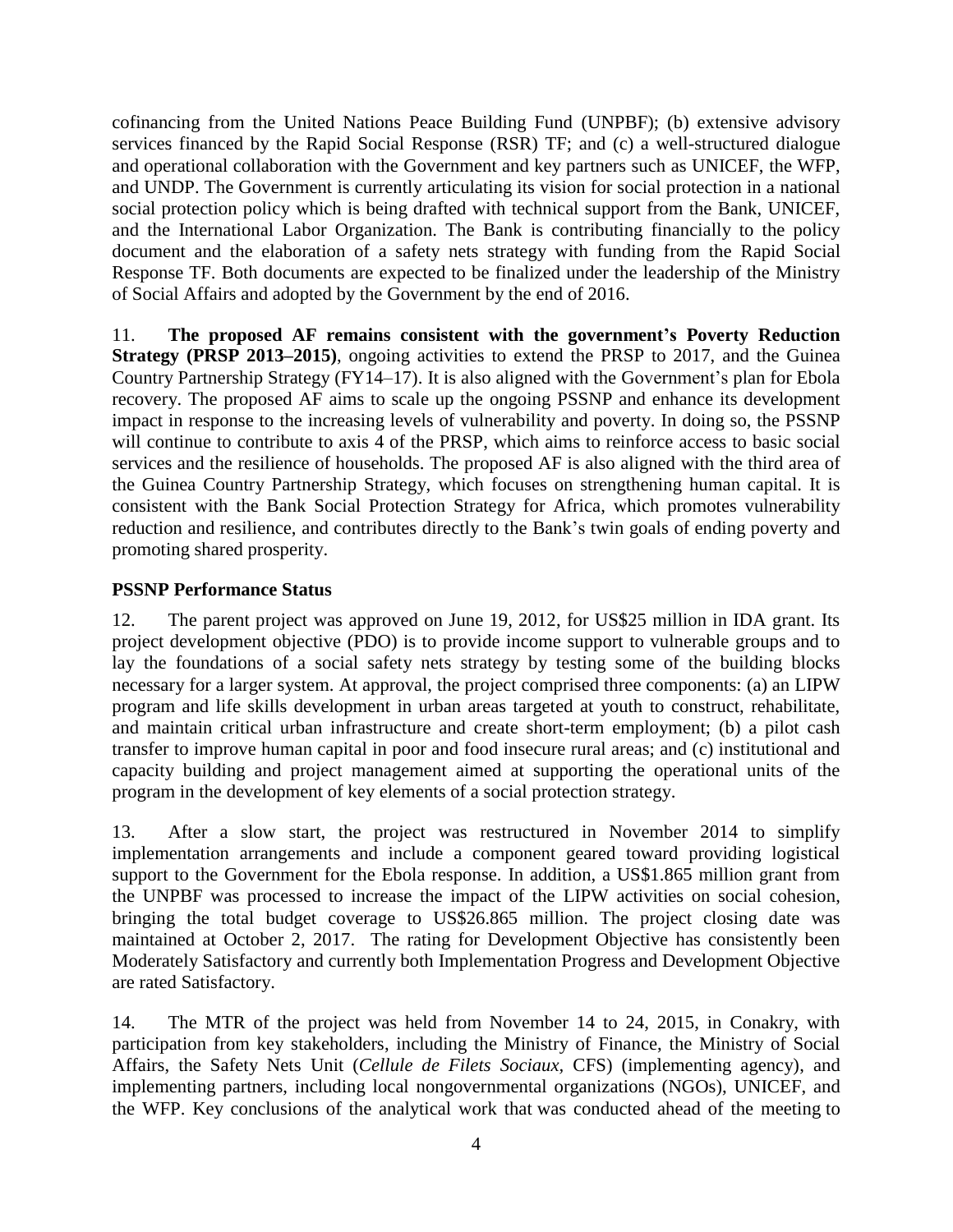assess project performance and impact confirmed the satisfactory performance of the project against the majority of its indicators. As of February 29, 2016, the project disbursement rate is 75 percent and in line with projections. Considerable achievements have been reached in all project components as described below:

- **Component 1: Labor-Intensive Public Works Program with a Focus on Women and Youth, and Life Skills Development***.* Overall, this component has financed the necessary activities to target, register, and pay almost 20,000 beneficiaries (including 48 percent women). A total number of 150 microprojects (out of 200 microprojects planned for the project duration) have been completed in urban and peri-urban areas, primarily in sanitation, directly and indirectly benefitting more than 1 million people. The performance of this component is rated Moderately Satisfactory due to some delays associated with implementing the life skills training subcomponent. Funding from the UNPBF TF was disbursed at 99 percent, and the TF closed on October 31, 2015.
- **Component 2: Pilot Conditional Cash Transfer to Protect Human Capital***.* This component aims to transfer cash grants to poor households with young children under the condition that the children attend school and visit health centers. A total of 5,217 beneficiary households (16,862 children) in Telimélé, Mali, Kerouane, and Siguiri have received at least three rounds of cash transfers equivalent to US\$222,480. According to the records, 82 percent of beneficiaries abide by the conditionalities. In addition, the WFP has successfully targeted 7,847 children for school feeding in selected communities in the same areas as the cash transfers as part of a broader impact evaluation. Performance of this component is rated Satisfactory.
- **Component 3: Project Coordination and Institutional Capacity Building***.* This component helped facilitate the establishment of a fully functional office for the project implementation unit —the CFS— (including procurement of goods, services and consultants). It financed training events and study tours of CFS experts and supported institutional capacity building of the Ministry of Social Affairs to contribute to the elaboration of a social protection policy and safety nets strategy. The operating costs have been contained at 13.51 percent of overall project management support. Performance of this component is rated Moderately Satisfactory based on an institutional assessment that was conducted during the MTR. Recommendations from this assessment are being implemented. They include strengthening team cohesion and updating the terms of reference of all consultants to limit overlaps between the roles and reflect actual scope of work.
- **Component 4: Prevention of the Ebola Epidemic***.* This component was added as part of a November 2014 restructuring and reallocated US\$6.0 million from Component 1 (Labor-Intensive Public Works) to (a) provide critical logistical support to the EVD treatment teams, including vehicles for social mobilization, case contact tracing, and coordination efforts; (b) finance a communication campaign and community-level mobilization programs; and (c) provide trainings to teachers and officials for the implementation of the EVD emergency response. These activities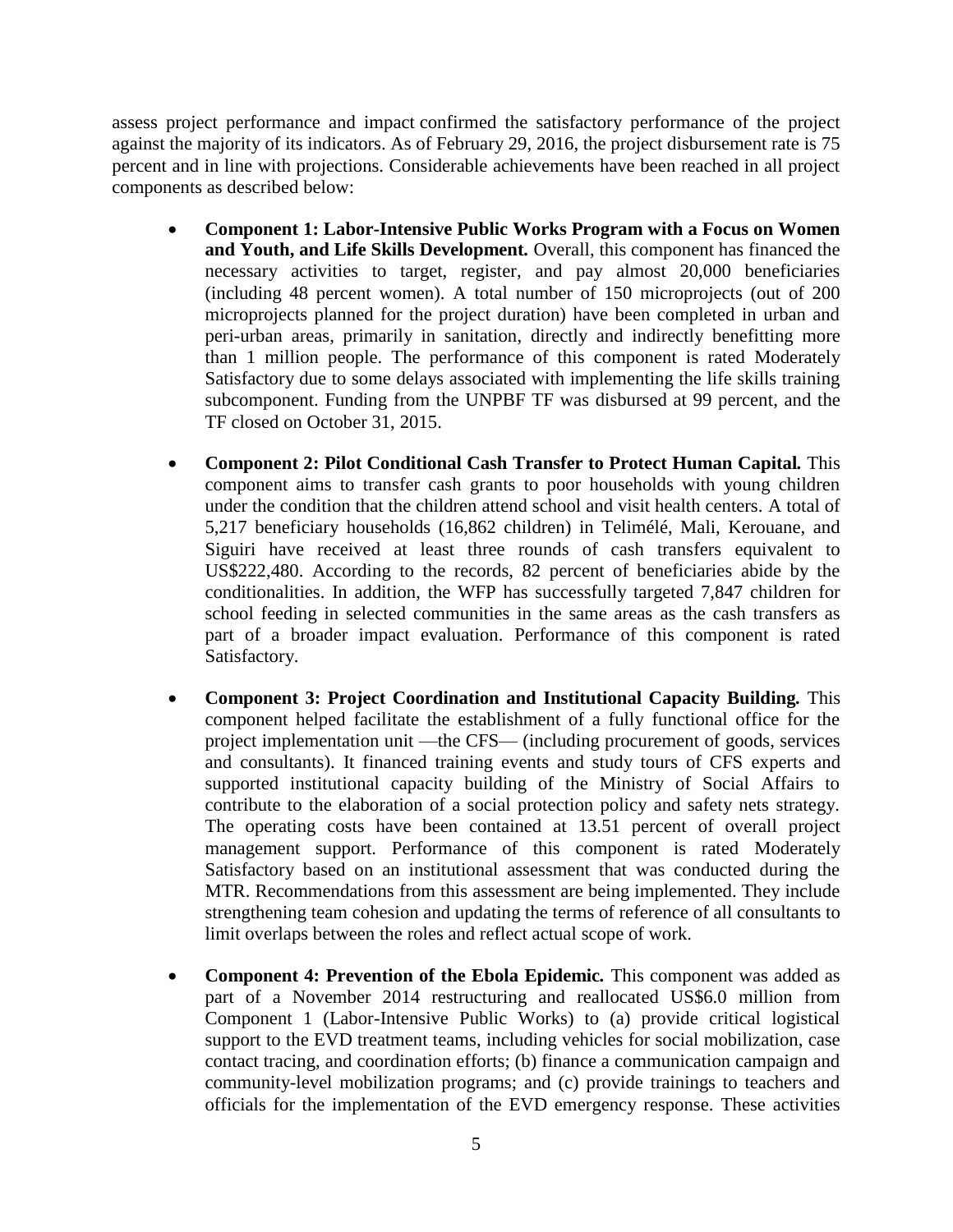were implemented by UNICEF and have been completed. The performance is rated Satisfactory.

# *Financial Management, Procurement, and Social and Environmental Safeguards*

15. The Financial Management (FM) and Procurement ratings of the parent project have been recorded as Moderately Satisfactory in the most recent Implementation Status and Results Report. A post-procurement review carried in May 2015 was overall positive but highlighted some measures to improve procurement management, which are currently being implemented. Performance on environmental and social safeguards is rated Moderately Satisfactory. Key issues flagged during the supervision missions and MTR include the sustainability of the sanitation activities in a context where a formal and functional waste disposal system does not exist. Currently, the project has contracted some private companies to collect the waste within an acceptable time frame and to dispose of it in a way that is deemed satisfactory to the Bank. Another set of recommendations formulated during the MTR to improve project safeguards monitoring performance includes the following: (a) ensuring that the environmental plans that are elaborated for the LIPW microprojects are successfully implemented; (b) promoting the systematic use of protective equipment by all workers; (c) involving the project safeguard specialist in the early stages of planning microprojects; (d) improving the existing grievance mechanisms system; and (e) promoting better involvement of the Government in monitoring compliance with safeguards through a Memorandum of Understanding with the Ministry of Environment.

16. There is substantial compliance with the key loan covenants and no outstanding audits.

# **III. Proposed Changes**

# **Summary of Proposed Changes**

The proposed AF aims to scale up a well-performing productive safety nets operation, which includes LIPW and cash transfer activities targeting the poorest and most vulnerable people. The parent project will be restructured to (a) reflect a change in the name of the second component and (b) extend the closing date from October 17, 2017 to September 30, 2019 to align it with the proposed AF.

Under the proposed AF, 25,000 additional households will benefit from the intervention.

**Component 1 on Labor-Intensive Public Works (LIPW) will focus on peri-urban areas.** Although 75 percent of investments will continue to focus on sanitation activities, microprojects geared toward promoting longer-term investments will be introduced. The activity duration will be extended from 30 to 60 days and daily salaries will be reduced to reflect labor costs in periurban areas. The package of accompanying measures developed under the parent operation will be strengthened, and linkages will be established with microfinance interventions to have a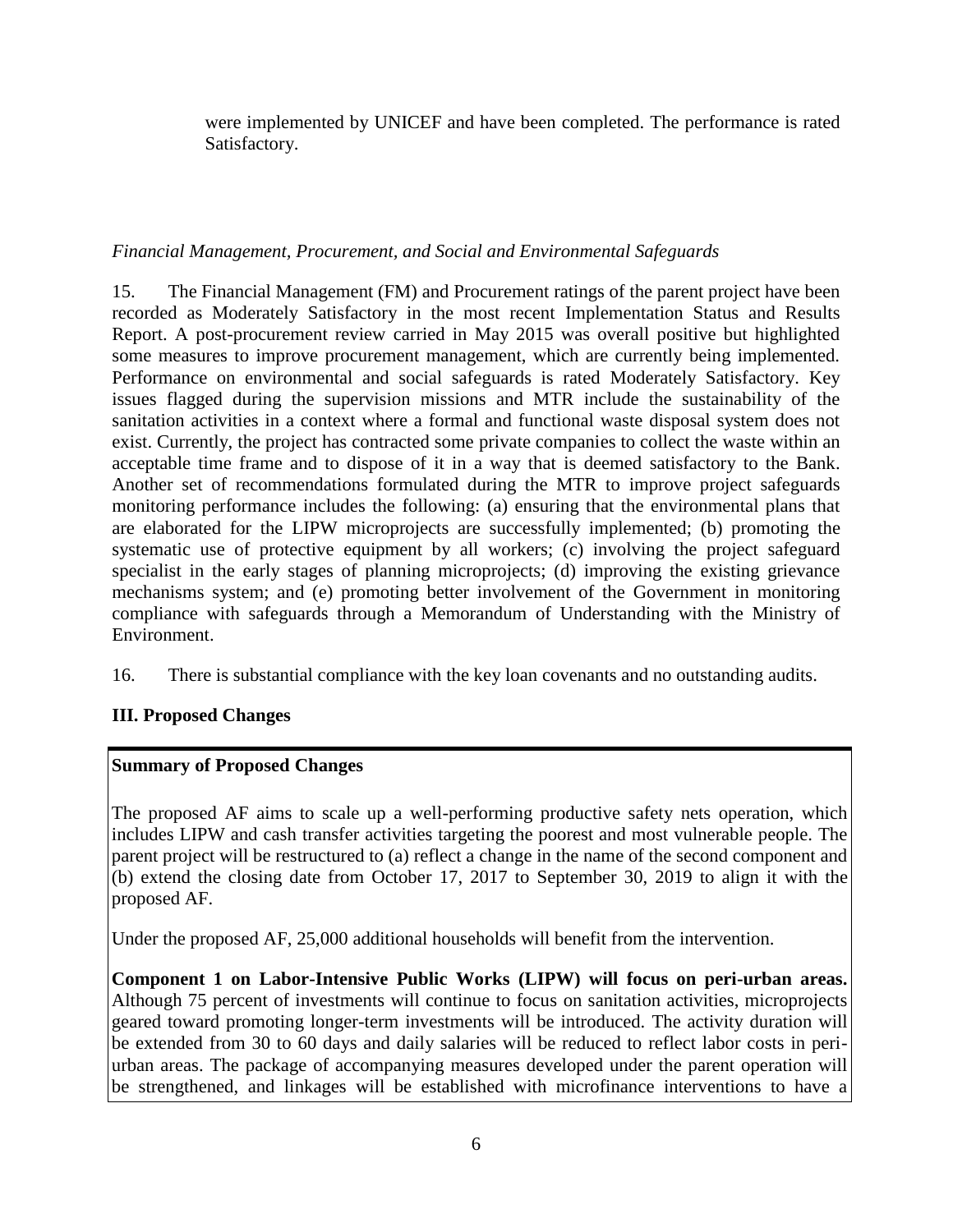greater impact on poverty reduction outcomes.

**Under Component 2, an unconditional cash transfer will be introduced to equip the Government with a more flexible instrument that can be scaled up during times of crisis.** Interventions will focus on rural areas where poverty levels are the highest. Soft conditionalities will ensure the promotion and adoption of best practices in early childhood development, food security, and nutrition. Productive livelihoods accompanying measures will also be introduced.

**Component 3 will continue to support project management**, **along with costs associated with strengthening the building blocks of the safety nets system** (including mechanisms for information management, biometric registration and identification of beneficiaries, payments of beneficiaries through a third party, and monitoring and evaluation). The targeting methodology for the LIPW and the cash transfers will be modified to promote greater efficiency and to reach the poorest. The Government will be further involved in project coordination and management through a Memorandum of Understanding with the Ministry of Environment and the Ministry of Social Affairs, Women Promotion and Children. Support will continue to be provided to the Government (through the Ministry of Social Affairs) for the elaboration of a social protection policy and a safety nets strategy.

**All activities under Component 4 have been funded as part of the parent operation.** However, this component will remain active with a US\$0 allocation. The component will be considered for refinancing based on a government request if another crisis related to Ebola is triggered. Implementation arrangements have been modified to allow the Government to recruit a service provider among qualified entities including, but not limited to the United Nations agencies, to execute the required activities if a crisis is triggered. This change responds to a government request of allowing more flexibility in implementation arrangements, and using national systems/counterparts when feasible. Eligible activities will continue to include the provision of logistical support to the government, information campaigns, and training for key stakeholders.

| Change in Implementing Agency                       | Yes $\lceil \ \ \rceil$ No $\lceil X \rceil$   |
|-----------------------------------------------------|------------------------------------------------|
| Change in Project's Development Objectives          | Yes $\lceil \quad \rceil$ No $\lceil X \rceil$ |
| <b>Change in Results Framework</b>                  | Yes [ X ] No [ ]                               |
| Change in Safeguard Policies Triggered              | Yes $\lceil \quad \rceil$ No $\lceil X \rceil$ |
| Change of EA Category                               | Yes $\lceil \quad \rceil$ No $\lceil X \rceil$ |
| Other Changes to Safeguards                         | Yes $\lceil \quad \rceil$ No $\lceil X \rceil$ |
| Change in Legal Covenants                           | Yes $[X]$ No $[$ ]                             |
| Change in Loan Closing Date(s)                      | $Yes[X] No$ []                                 |
| <b>Cancellations Proposed</b>                       | Yes $\lceil \quad \rceil$ No $\lceil X \rceil$ |
| <b>Change in Disbursement Arrangements</b>          | Yes[X] No[1]                                   |
| <b>Reallocation between Disbursement Categories</b> | Yes $\lceil \quad \rceil$ No $\lceil X \rceil$ |
| <b>Change in Disbursement Estimates</b>             | Yes[X] No[                                     |
|                                                     |                                                |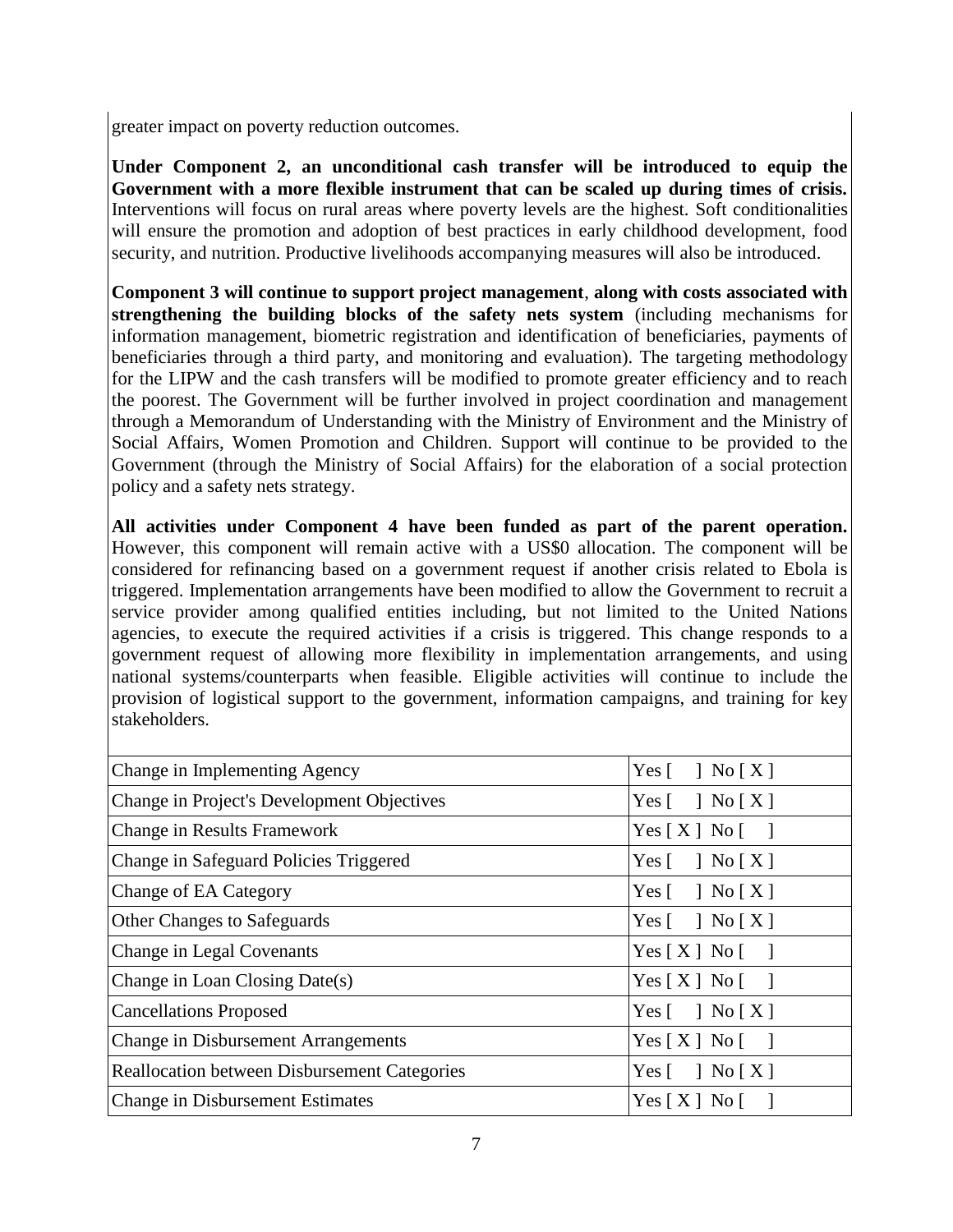| Yes $\lceil \quad \rceil$ No $\lceil X \rceil$ |
|------------------------------------------------|
|                                                |
| $Yes \lceil \rceil No \lceil X \rceil$         |
| $Yes[X] No$ []                                 |
| Yes $\lceil \quad \rceil$ No $\lceil X \rceil$ |
| Yes [ ] No [ X ]                               |
| $Yes[X] No$ []                                 |
|                                                |

# **Project's Development Objectives**

#### Original PDO

The PDO is to provide income support to vulnerable groups and to lay the foundations of a social safety net strategy by testing some of the building blocks necessary for a larger system.

### **Change in Results Framework**

Explanation:

The results framework will be slightly modified to reflect changes that have been made in budget allocation since the November 2014 restructuring. While the majority of the changes will focus on the target values of the outcome indicators, some intermediary indicators will also be revised to capture progress toward achieving the project's results accurately. New indicators will be added to capture progress toward establishing a safety nets system. Annex 1 provides details on the specific changes that are proposed.

| Compliance                                                                                |                                                        |                                                                                                                                                                                                       |                 |                  |                  |               |  |  |
|-------------------------------------------------------------------------------------------|--------------------------------------------------------|-------------------------------------------------------------------------------------------------------------------------------------------------------------------------------------------------------|-----------------|------------------|------------------|---------------|--|--|
| <b>Covenants - Additional Financing (Productive Social Safety Nets Project - P156484)</b> |                                                        |                                                                                                                                                                                                       |                 |                  |                  |               |  |  |
| Source of<br><b>Funds</b>                                                                 | <b>Finance</b><br><b>Agreement</b><br><b>Reference</b> | <b>Description of</b><br><b>Covenants</b>                                                                                                                                                             | <b>Date Due</b> | <b>Recurrent</b> | <b>Frequency</b> | <b>Action</b> |  |  |
| <b>IDA</b>                                                                                | Schedule 2,<br>Section I.C.2                           | The recipient<br>shall, not later<br>than one month<br>after the<br>effective date,<br>update the<br>project<br>implementation<br>manual in form<br>and substance<br>acceptable to<br>the Association | 31-Jul-2016     |                  |                  | <b>New</b>    |  |  |
| <b>ERRTF</b>                                                                              | Schedule 2,<br>Section I.C.2                           | The recipient<br>shall, within<br>one month of                                                                                                                                                        | 31-Jul-2016     |                  |                  | <b>New</b>    |  |  |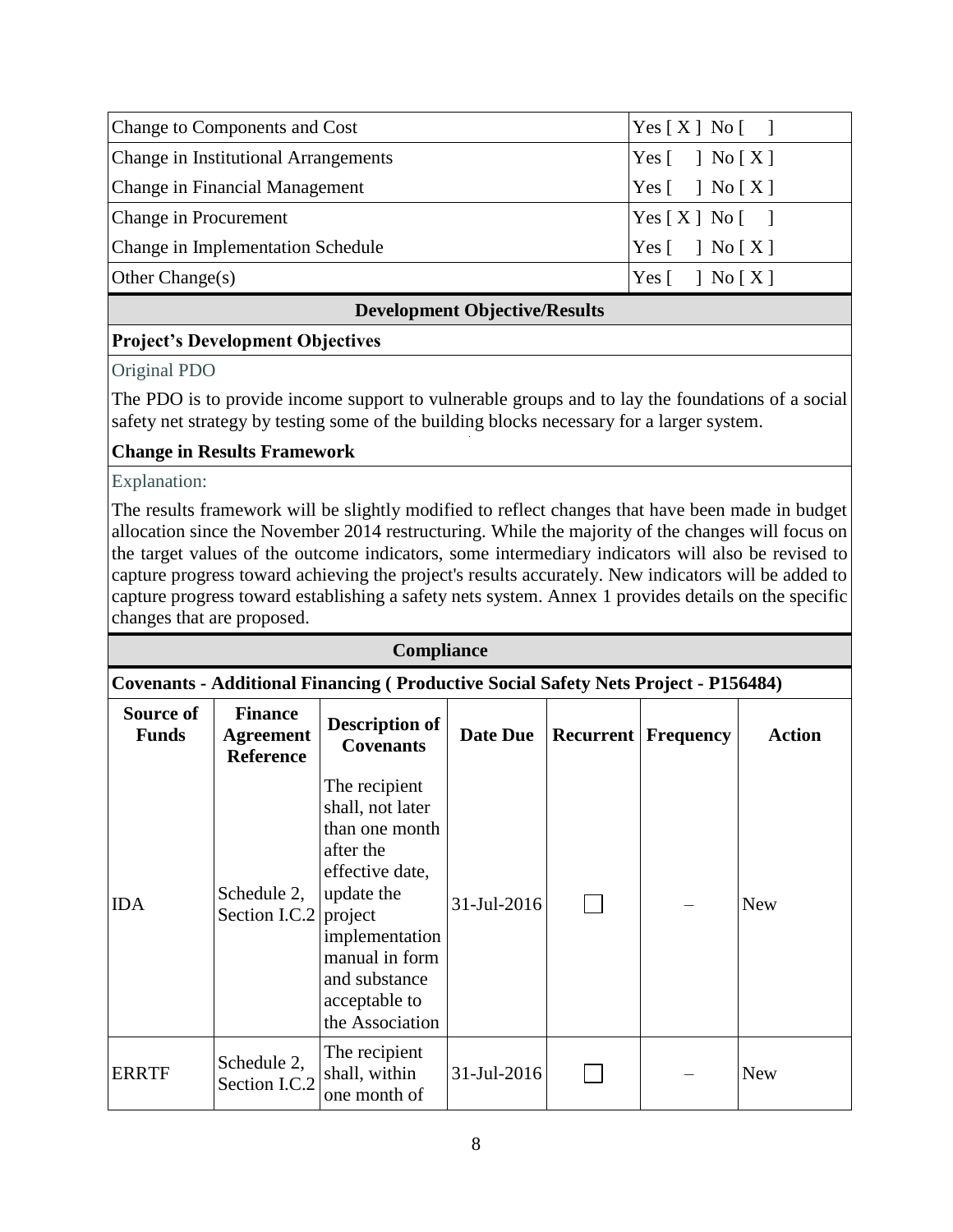|                                       |                                                                                                |         | the effective         |                        |               |             |               |                                                                                                   |
|---------------------------------------|------------------------------------------------------------------------------------------------|---------|-----------------------|------------------------|---------------|-------------|---------------|---------------------------------------------------------------------------------------------------|
|                                       |                                                                                                |         | date, update the      |                        |               |             |               |                                                                                                   |
|                                       |                                                                                                | project |                       |                        |               |             |               |                                                                                                   |
|                                       |                                                                                                |         | implementation        |                        |               |             |               |                                                                                                   |
|                                       |                                                                                                |         | manual in form        |                        |               |             |               |                                                                                                   |
|                                       | and substance                                                                                  |         |                       |                        |               |             |               |                                                                                                   |
|                                       |                                                                                                |         | acceptable to         |                        |               |             |               |                                                                                                   |
|                                       |                                                                                                |         | the Association       |                        |               |             |               |                                                                                                   |
| <b>Conditions</b>                     |                                                                                                |         |                       |                        |               |             |               |                                                                                                   |
|                                       |                                                                                                |         |                       |                        |               |             |               |                                                                                                   |
| <b>Source Of Fund</b>                 |                                                                                                |         | <b>Name</b>           |                        |               | <b>Type</b> |               |                                                                                                   |
| <b>IDA</b>                            |                                                                                                |         | Standard condition of |                        |               |             | Effectiveness |                                                                                                   |
|                                       |                                                                                                |         | effectiveness         |                        |               |             |               |                                                                                                   |
|                                       | <b>Description of Condition</b>                                                                |         |                       |                        |               |             |               |                                                                                                   |
|                                       |                                                                                                |         |                       |                        |               |             |               | FA Article IV. 4.01: The Cofinancing Agreement has been executed and delivered and all            |
|                                       | conditions precedent to its effectiveness or to the right of the Recipient to make withdrawals |         |                       |                        |               |             |               |                                                                                                   |
|                                       | under it (other than the effectiveness of the Financing Agreement) have been fulfilled.        |         |                       |                        |               |             |               |                                                                                                   |
|                                       |                                                                                                |         |                       |                        |               |             |               |                                                                                                   |
| <b>Source Of Fund</b>                 |                                                                                                |         | <b>Name</b>           |                        |               | <b>Type</b> |               |                                                                                                   |
| <b>ERRTF</b>                          |                                                                                                |         | Standard condition of |                        | Effectiveness |             |               |                                                                                                   |
|                                       |                                                                                                |         | effectiveness         |                        |               |             |               |                                                                                                   |
|                                       |                                                                                                |         |                       |                        |               |             |               |                                                                                                   |
|                                       | <b>Description of Condition</b>                                                                |         |                       |                        |               |             |               |                                                                                                   |
|                                       |                                                                                                |         |                       |                        |               |             |               | GA Article IV. 4.01: The Cofinancing Agreement has been executed and delivered and all            |
|                                       | conditions precedent to its effectiveness or to the right of the Recipient to make withdrawals |         |                       |                        |               |             |               |                                                                                                   |
|                                       | under it (other than the effectiveness of the Financing Agreement) have been fulfilled.        |         |                       |                        |               |             |               |                                                                                                   |
|                                       |                                                                                                |         |                       |                        |               |             |               |                                                                                                   |
|                                       |                                                                                                |         | <b>Name</b>           |                        |               |             |               |                                                                                                   |
| <b>Source Of Fund</b><br><b>ERRTF</b> |                                                                                                |         |                       |                        |               | <b>Type</b> | Disbursement  |                                                                                                   |
|                                       |                                                                                                |         |                       | Disbursement condition |               |             |               |                                                                                                   |
|                                       | <b>Description of Condition</b>                                                                |         |                       |                        |               |             |               |                                                                                                   |
|                                       | GA: Schedule 2. Section IV.B.1.b. Notwithstanding the provisions of Part A of this Section no  |         |                       |                        |               |             |               |                                                                                                   |
|                                       | withdrawal shall be made: (a) for payments made prior to the date of this Agreement; (b) under |         |                       |                        |               |             |               |                                                                                                   |
|                                       | Category (1) until the project implementation manual has been updated to include eligibility   |         |                       |                        |               |             |               |                                                                                                   |
|                                       |                                                                                                |         |                       |                        |               |             |               | criteria for beneficiaries of the unconditional cash transfer program, as well as policies and    |
|                                       |                                                                                                |         |                       |                        |               |             |               | procedures governing their selection and the economic, financial, technical, social and           |
|                                       | environmental standards, and procedures governing the implementation of said program.          |         |                       |                        |               |             |               |                                                                                                   |
|                                       |                                                                                                |         |                       |                        |               |             |               |                                                                                                   |
| <b>Source Of Fund</b>                 |                                                                                                |         | <b>Name</b>           |                        |               | <b>Type</b> |               |                                                                                                   |
| <b>IDA</b>                            |                                                                                                |         |                       | Disbursement condition |               |             | Disbursement  |                                                                                                   |
|                                       | <b>Description of Condition</b>                                                                |         |                       |                        |               |             |               |                                                                                                   |
|                                       |                                                                                                |         |                       |                        |               |             |               | FA Schedule 2, Section IV. B.1. "Notwithstanding the provisions of Part A of this Section no      |
|                                       | withdrawal shall be made for (a) payments made prior to the date of this Agreement; (b) under  |         |                       |                        |               |             |               |                                                                                                   |
|                                       | Category (3), unless and until the Association is satisfied that the following conditions have |         |                       |                        |               |             |               | been met: (i) the recipient has determined that an eligible crisis or emergency has occurred, has |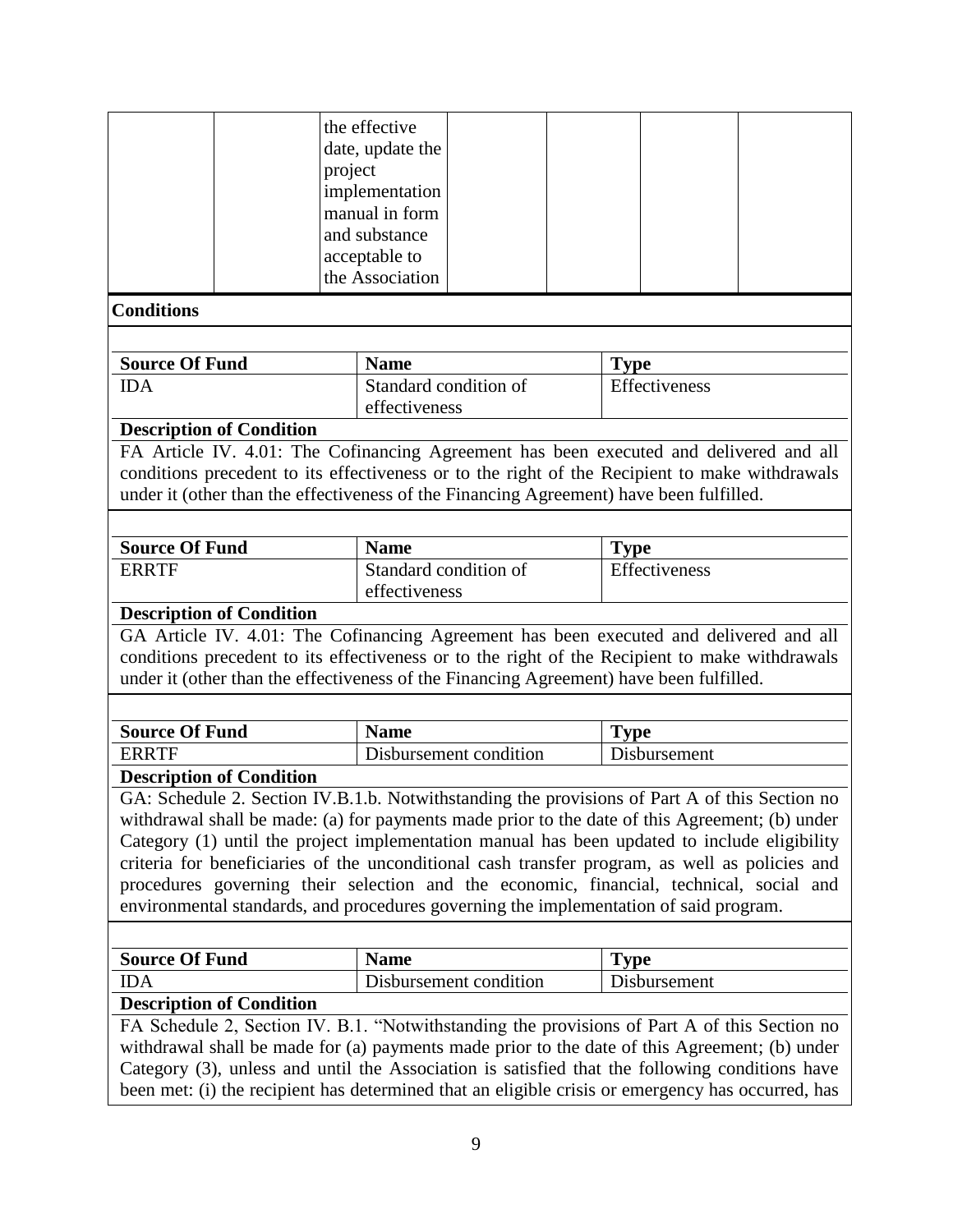furnished to the Association a request to include activities under Part D of the project to respond to said eligible crisis or emergency, and the Association has agreed with such determination, accepted said request and notified the recipient thereof; (ii) the recipient has adequate staff and resources, in accordance with the provisions of Section I.B.1 of this Schedule 2 to the Financing Agreement, for the purposes of said activities; and (iii) the recipient has made the necessary revisions to the project implementation manual in form, substance, and manner acceptable to the Association."

| <b>Risk</b>                                                     |                       |
|-----------------------------------------------------------------|-----------------------|
| <b>Risk Category</b>                                            | Rating $(H, S, M, L)$ |
| 1. Political and Governance                                     | Substantial           |
| 2. Macroeconomic                                                | Substantial           |
| 3. Sector Strategies and Policies                               | Moderate              |
| 4. Technical Design of Project or Program                       | Low                   |
| 5. Institutional Capacity for Implementation and Sustainability | Moderate              |
| 6. Fiduciary                                                    | Substantial           |
| 7. Environment and Social                                       | Moderate              |
| 8. Stakeholders                                                 | Low                   |
| 9. Other                                                        |                       |
| Overall                                                         | Substantial           |
| <b>Finance</b>                                                  |                       |

| Loan Closing Date - Additional Financing (Productive Social Safety Nets Project - P156484) |                                                        |  |  |  |
|--------------------------------------------------------------------------------------------|--------------------------------------------------------|--|--|--|
| <b>Source of Funds</b>                                                                     | <b>Proposed Additional Financing Loan Closing Date</b> |  |  |  |
| <b>Ebola Recovery and Reconstruction TF</b>                                                | $ 30 - Jun - 2018 $                                    |  |  |  |
| <b>IDA</b> Grant                                                                           | $ 30-Sep-2019 $                                        |  |  |  |

### **Loan Closing Date(s) - Parent (Productive Social Safety Net Project - P123900)**

Explanation:

The closing date of the parent project will be aligned with the closing date of the proposed AF to ensure continuity of operations and for ease of processing.

| Ln/Cr/TF         | <b>Status</b> | Original    | <b>Current</b><br><b>Closing Date   Closing Date</b> | <b>Proposed Closing Date</b> | <b>Previous</b><br><b>Closing</b><br>Date(s) |
|------------------|---------------|-------------|------------------------------------------------------|------------------------------|----------------------------------------------|
| <b>IDA-H7820</b> | Effective     | 02-Oct-2017 | $02$ -Oct-2017                                       | 30-Sep-2019                  |                                              |
| TF-18255         | Closed        |             | $31-Oct-2015$   31-Oct-2015                          |                              | $31-Oct-2015$ ,<br>22-Dec-2015               |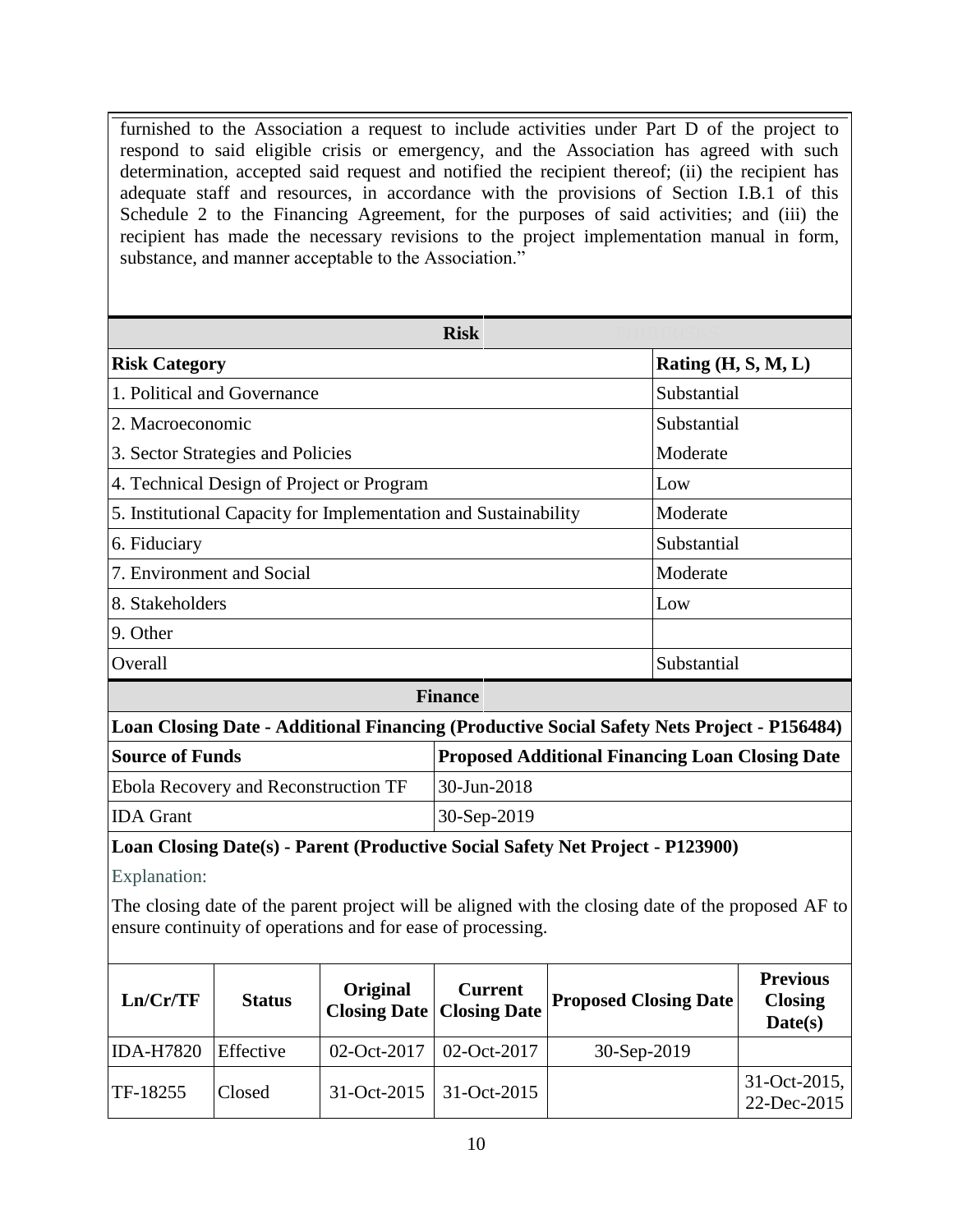# **Change in Disbursement Arrangements**

# Explanation:

Disbursement arrangements will be updated to accommodate the AF. Appropriate disbursement arrangements will minimize risks of mismanagement while ensuring smooth implementation. They include

- Requiring the client to open a designated account (DA) for each new source of funds
- Increasing the disbursement ceiling to reflect the CFS' demonstrated capacity to execute a large number of microprojects
- Ensuring that all funds allocated to Component 1 (LIPW) under the parent project are disbursed or committed before funds under Component 1 (LIPW) of the AF are spent
- Using resources from ERRTF exclusively to finance the entirety of the costs of Component 2. IDA resources will be used exclusively to finance the entirety of the costs of Components 1 and 3. Component 4, if refinanced, will be supported by reallocations of project proceeds or by additional resources.

# **Change in Disbursement Estimates (including all sources of Financing)**

# Explanation:

The increased budget allocation will have some implications for disbursement estimates, which will be updated once the AF package has been approved according to Bank procedures.

| <b>Expected Disbursements (in US\$, millions) (including all Sources of Financing)</b> |          |      |      |       |       |  |  |
|----------------------------------------------------------------------------------------|----------|------|------|-------|-------|--|--|
| <b>Fiscal Year</b>                                                                     | 2016     | 2017 | 2018 | 2019  | 2020  |  |  |
| Annual                                                                                 | $0.00\,$ | 3.50 | 5.85 | 4.00  | 3.00  |  |  |
| Cumulative                                                                             | $0.00\,$ | 3.50 | 9.35 | 13.35 | 16.35 |  |  |

### **Allocations - Additional Financing (Additional Financing Productive Social Safety Nets Project - P156484)**

| <b>Source of</b><br><b>Fund</b> | <b>Currency</b> | <b>Category of</b><br><b>Expenditure</b>                                                 | <b>Allocation</b> | Disbursement % (Type<br><b>Total</b> ) |  |
|---------------------------------|-----------------|------------------------------------------------------------------------------------------|-------------------|----------------------------------------|--|
|                                 |                 |                                                                                          | <b>Proposed</b>   | <b>Proposed</b>                        |  |
| <b>ERR</b>                      | US\$            | Category 1:<br>Unconditional<br>cash transfers<br>under Part B.4 $(i)$<br>of the project | 3,565,000.00      | 100.00                                 |  |
|                                 |                 | Category 2:<br>Goods, works,<br>consulting<br>services, non-                             | 785,000.00        | 100.00                                 |  |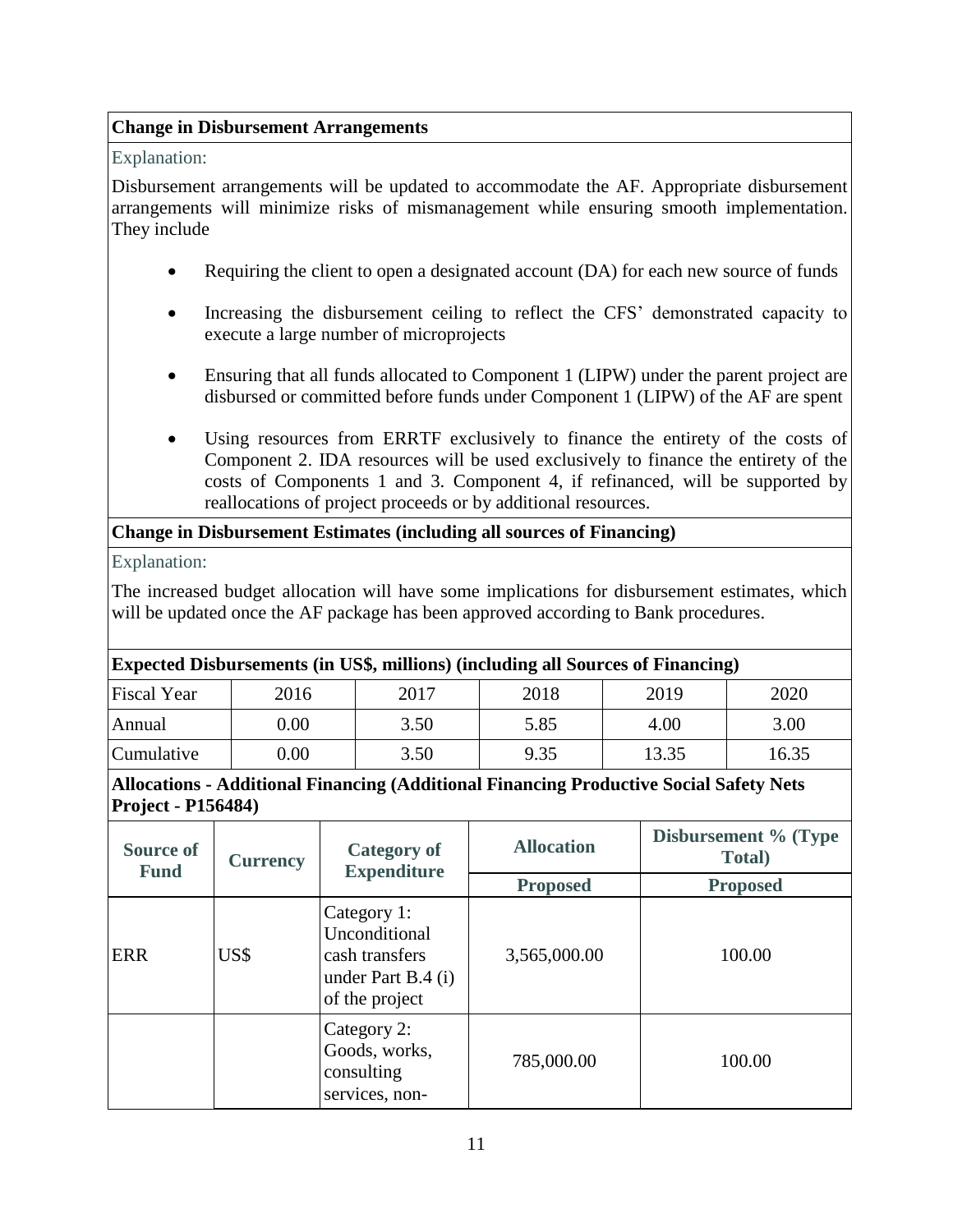|            | <b>Change to Components and Cost</b> |                                                                                                                                                                          |                |        |
|------------|--------------------------------------|--------------------------------------------------------------------------------------------------------------------------------------------------------------------------|----------------|--------|
|            |                                      | <b>Components</b>                                                                                                                                                        |                |        |
|            |                                      | <b>Total</b>                                                                                                                                                             | 8,600,000      |        |
|            |                                      | Category 3:<br>Goods, works,<br>non-consulting<br>services,<br>consultants'<br>services, training,<br>stipends, and<br>operating costs<br>under Part D of<br>the project | $\overline{0}$ |        |
|            |                                      | Category 2:<br>Stipends under<br>Part A.3 of the<br>project                                                                                                              | 3,600,000      |        |
| <b>IDA</b> | <b>XDR</b>                           | Category 1:<br>Goods, works,<br>non-consulting<br>services,<br>consultants'<br>services, training<br>(including<br>accompanying<br>measures)                             | 5,000,000.00   | 100.00 |
|            |                                      | <b>Total</b>                                                                                                                                                             | 4,350,000.00   |        |
|            |                                      | consulting<br>services, training,<br>and operating<br>costs under Part<br>B.4                                                                                            |                |        |
|            |                                      |                                                                                                                                                                          |                |        |

Explanation:

**Component 1: Labor-Intensive Public Works with a Focus on Women and Youth, and Life Skills Development: (Original US\$12.05 million; AF US\$9 million fully financed by IDA; total: US\$21.05).** The title of this component remains unchanged. Its objective will remain to support activities aimed at providing income support for vulnerable groups including women and youth. The proposed AF will focus on peri-urban areas in the chef lieux (or main city) of all regional subprefectures, where poverty rates are higher than in the urban areas. The budget allocation for the component will be distributed to all regions, prefectures, and subprefectures based on the number of extreme poor living in these areas (according to the 2012 ELEP data). At the subprefecture level, a targeting committee will identify vulnerable households based on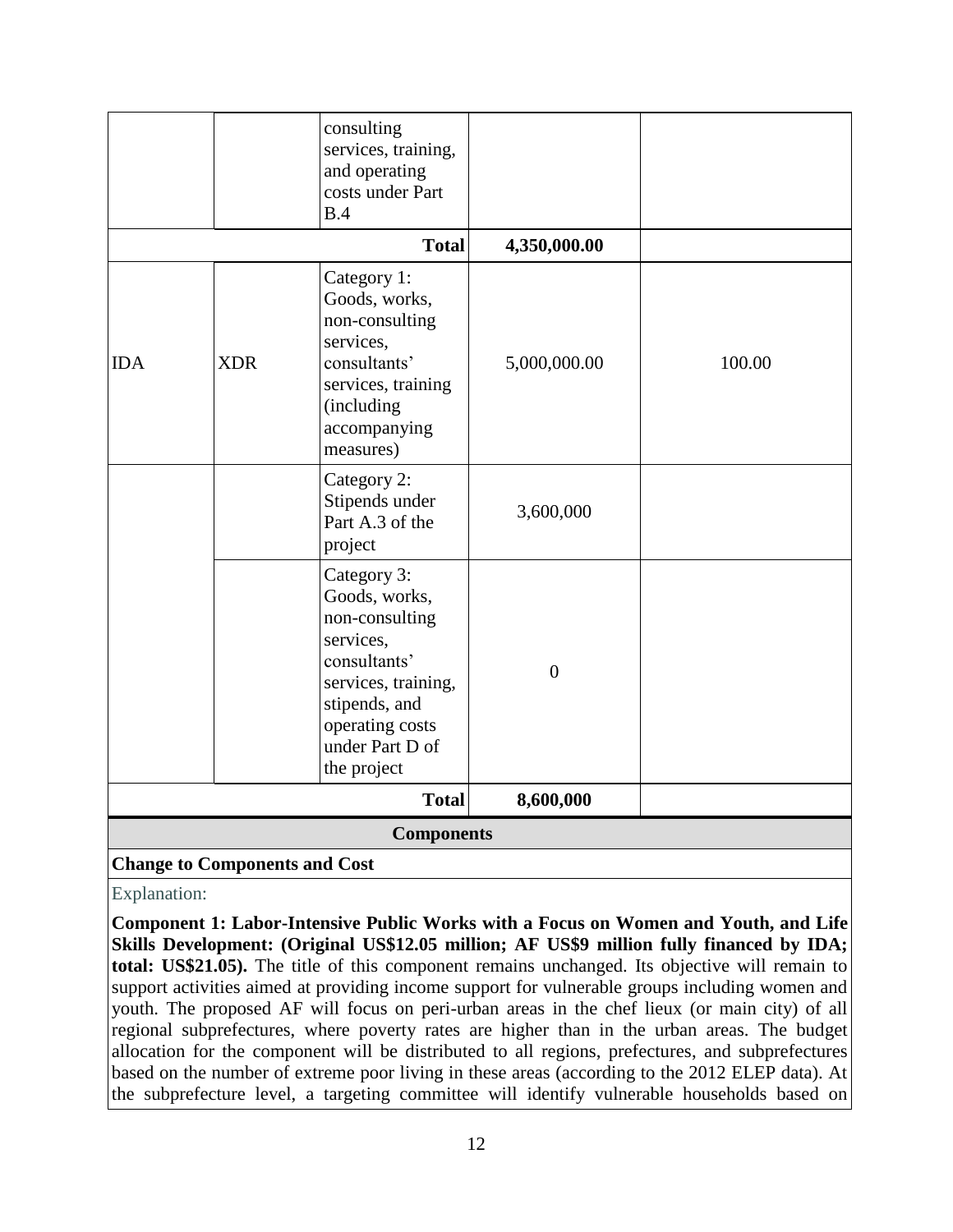criteria provided by the project and detailed in the project implementation manual. The beneficiary list will be validated by the project through a proxy means testing exercise. Households will be registered using biometric data and will receive a beneficiary ID that will be used to facilitate payments. The beneficiary lists will be communicated to NGOs who will be responsible for facilitating the labor-intensive work microprojects that will be proposed by the communes and validated by the CFS)and the Bank, as detailed in the implementation manual.

An additional 18,000 beneficiaries will be recruited to implement highly labor-intensive microprojects with support from NGOs. While an estimated 75 percent of activities will continue to consist of sanitation activities (cleaning ditches, gutters, and road canals) with expected improvements in public health conditions, the project will support other activities that can contribute to stronger development and resilience outcomes such as rural road rehabilitation. An estimated number of 171 microprojects will be completed. The duration of the microprojects will be extended from 30 to 60 days. The amount of transfers will be decreased from GNF 35,000 to GNF 30,000, to reflect the labor market rate in peri-urban areas. Payments will be conducted by a third party, either a microfinance institution or a mobile phone company, based on findings from a pilot that is being conducted under the parent project.

In addition, the proposed AF will update the package of accompanying measures to improve the quality of the training module on Ebola. It will also finance the elaboration of a package of productive measures to increase the impact of the project on poverty reduction. The CFS will establish some strategic partnerships to facilitate the delivery of this package. Linkages will be established with microfinance institutions and other Bank-funded initiatives to deliver financial education, organize the beneficiaries into small economic interest groups, provide technical trainings on income generating activities, increase access to credit, and provide matching grants for savings. At least 50 percent of beneficiaries of this intervention will be women.

**Component 2: Pilot Conditional Cash Transfer to Protect Human Capital (Original US\$4.5 million; AF US\$4.35 million exclusively funded by the ERRTF; total US\$8.85 million).** The title of and objective of this component remains the same—to pilot safety nets programs to determine the most appropriate design for scale-up. The parent project will continue to support the pilot Conditional Cash Transfer (CCT) and school feeding activities that are committed. The impact evaluation is expected to be finalized by end of 2017 and will provide information regarding the administrative costs of maintaining the conditionalities and the impact of these conditionalities on education and health outcomes of targeted beneficiaries.

In the meantime and in recognition of the challenges associated with the sustainability of CCT interventions in low-income contexts, the proposed AF will introduce a cash transfer with soft conditionalities in rural areas where poverty rates are the highest and human development capital limited. These transfers will aim to provide income support to poor and vulnerable households and help them weather the effects of shocks. A data analysis exercise conducted by the CFS with support from the National Institute for Statistics indicates that there is a considerable overlap between the regions with the highest number of poor and those that are the most affected by the Ebola epidemic. The budget available will be allocated to villages in the poorest subprefectures based on nutrition, education, and health data. Areas where the CCT operates (Kerouané, Mali, Siguiri, and Telimélé) will be excluded, and the proposed AF will focus its resources on expanding the outreach of the cash transfers to a wider population out of a large number of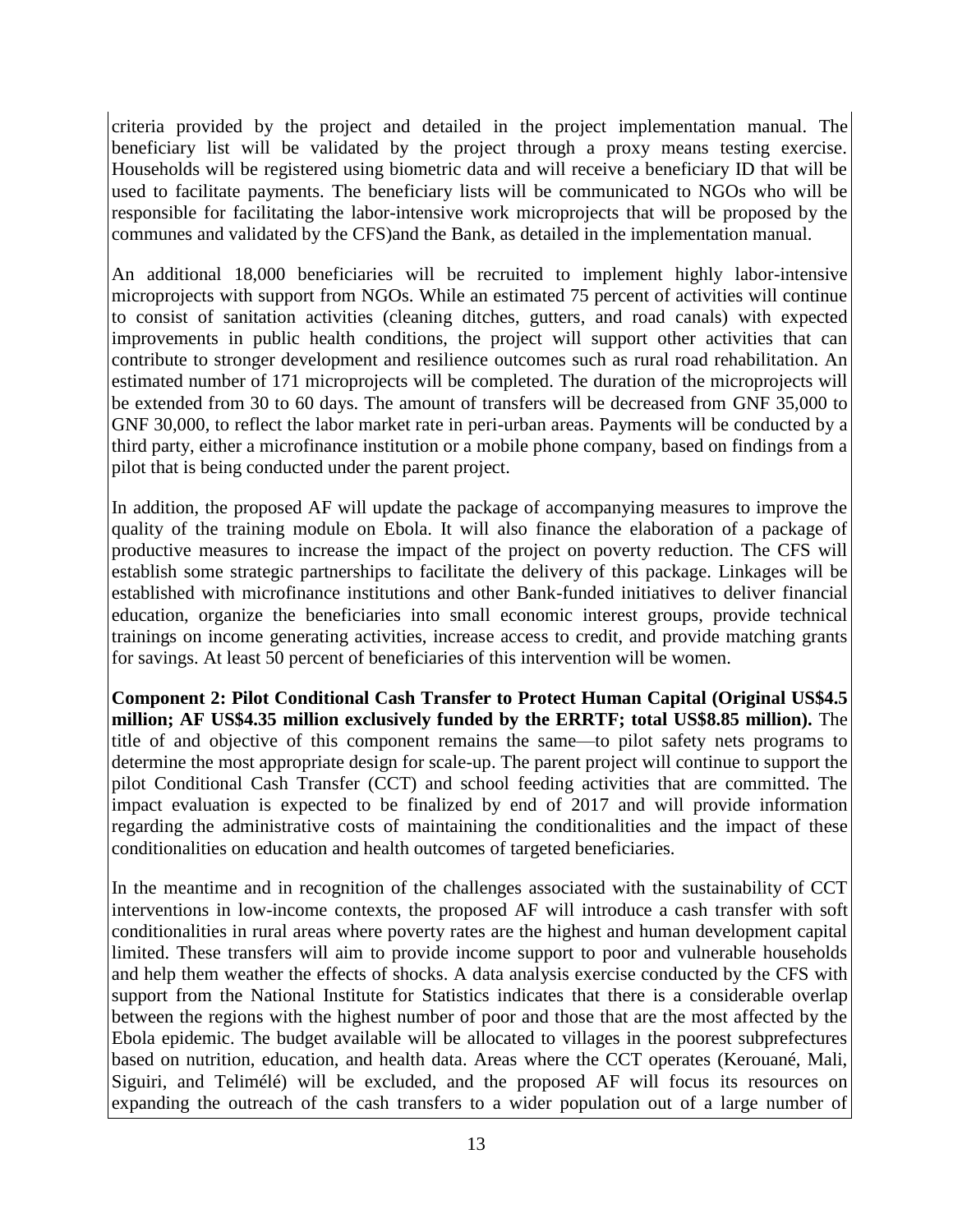beneficiaries throughout the country. Activities will start in areas that are the most affected by Ebola (in the region of Nzérékoré).

This component will provide regular cash transfers, four times a year, to 7,000 beneficiary households selected through a combination of community-based and proxy means testing using the same methodology as described for Component 1. A total amount of US\$400 will be transferred over a 24-month period, corresponding roughly to 14 percent of the yearly consumption of households from the poorest quintile (Q1) and 10 percent of the yearly consumption of the next poorest quintile of households (Q2). Payments will be conducted by a third party, either a microfinance institution or a mobile phone company, based on findings from a pilot that is being conducted under the parent project.

The component will also finance soft conditionalities aimed to maximize the effects of the cash transfers on food security and poverty alleviation. It will support the costs of designing and implementing behavioral and productive accompanying measures. The behavioral accompanying measures will help promote better early childhood development outcomes in nutrition, health, and education in targeted communities based on the best regional practices. The productive accompanying measures will be similar to the assistance provided under Component 1 and delivered through the same strategic partnership arrangements to ensure project efficiency.

**Component 3: Project Coordination and Institutional Capacity Building (Original US\$4.315 million; AF US\$3.0 million exclusively financed by IDA; total: US\$7.315 million).** The title of this component will be modified from 'project management' to 'project coordination and institutional capacity building' to reflect the full scope of activities being financed. The proposed AF will continue to finance expenditures related to the procurement of goods, works, services, and consultants and the costs of expanding the project to new areas. Memorandums of Understanding will be signed with relevant ministries (Social Affairs, Environment, and Urban Development) to promote more involvement of the Government in project supervision.

In addition to the above, the proposed AF will support efforts to strengthen the essential building blocks of a safety nets system that have been established through the parent operation, and specific indicators to measure progress in this area are added in the revised Results Framework and Monitoring Indicators. The essential building blocks will include (a) establishing an integrated management information system; (b) strengthening beneficiary targeting and identification mechanisms as well as grievance redress mechanisms; (c) establishing a third-party payment system that will eventually be aligned with the management information system; and (d) supporting the elaboration of a beneficiary database and policy dialogue for the eventual elaboration of a social registry. A strategic partnership has been established with the information and communication technology unit of the Bank to support the Government in piloting a national identification system through this intervention. Under the umbrella of the Identification for Development initiative (ID4D) at the Bank and with financing from the ERRTF, beneficiaries of the cash transfers will be registered through an advanced system requiring biometric identification. The system will be ready to be tested before the cash transfer rolls out. Such a system will be the first step toward establishing a national social registry. The proposed AF will also support policy dialogue and technical assistance (including international consultants) for key stakeholders to determine the appropriate institutional platform and identify mechanisms to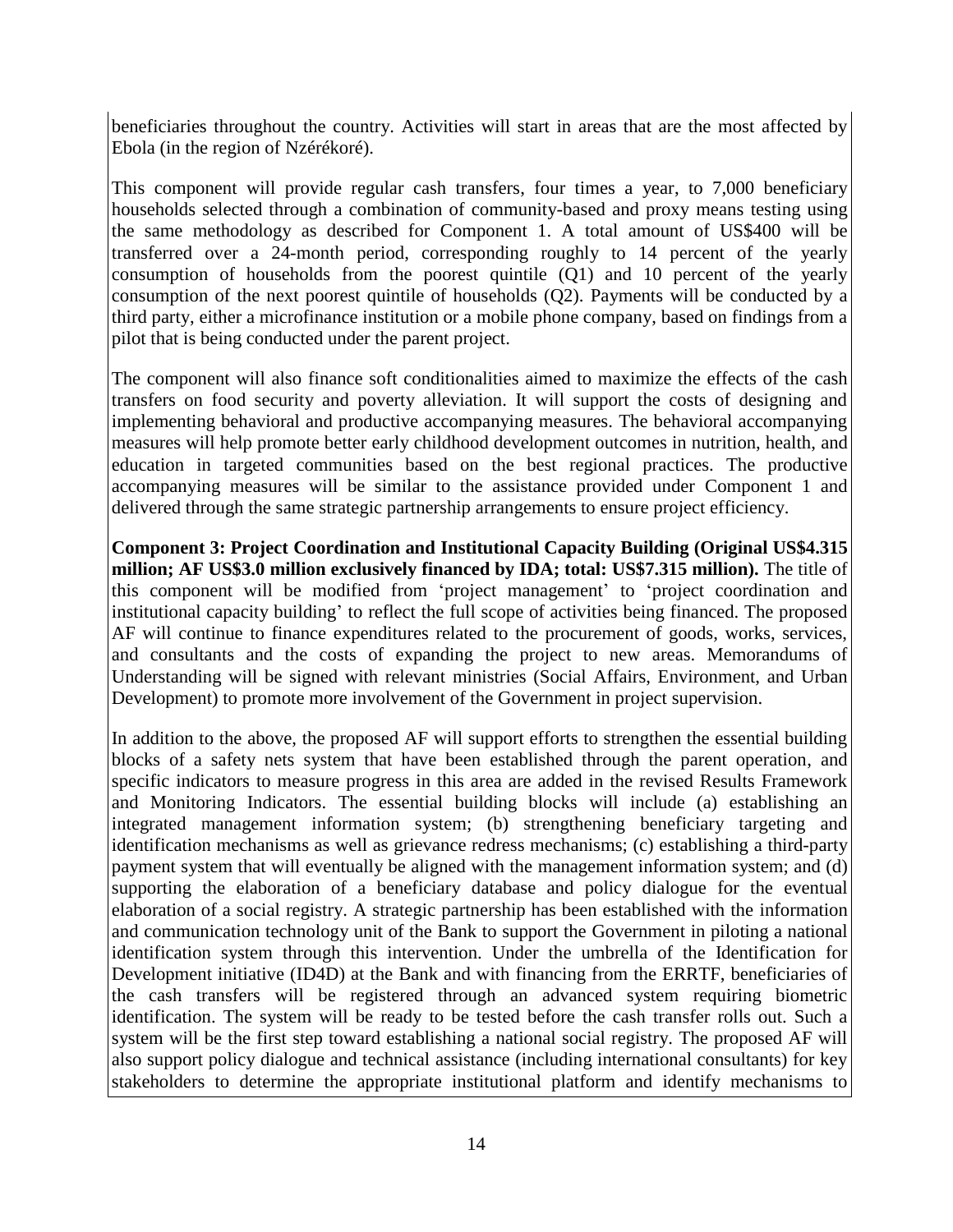manage a national registry.

Finally, the proposed AF and parent project will also finance capacity-building activities in support of experts of the CFS and of government staff involved in the preparation of the National Social Protection Policy and of the safety nets strategy, including study tours, trainings, technical assistance, and policy dialogue. The Ministry of Social Affairs, in particular, which is chairing the interministerial committee for the elaboration of the above documents has taken the lead in the dialogue and will continue to be supported in this task.

**Component 4: Prevention of the Ebola Epidemic (Original US\$6 million; AF US\$0).** Experience in other Ebola-affected countries and recent events in Guinea indicate that a recurrence of the epidemic is possible. For this reason, this Project Paper keeps Component 4 active with a US\$0 allocation. In case there is a new Ebola emergency, this component can be easily financed by either a reallocation from other project components or an AF. The arrangements agreed upon as part of the parent project will be slightly modified to respond to the Government request of allowing more flexibility in implementation arrangements, and using national systems/counterparts when feasible. Once the Government declares an Ebola-related emergency and formally requests assistance from the Bank, the CFS will have the option to recruit a qualified service provider (including but not limited to United Nations agencies) to carry out activities related to the response. Eligible activities will continue to include information campaigns, provision of logistical support to the Government, and training for key stakeholders.

| <b>Current Component</b><br><b>Name</b>                                      | <b>Proposed</b><br><b>Component Name</b>                                                                                       | <b>Current Cost</b><br>(US\$, millions) | <b>Proposed Cost</b><br>(US\$, millions) | <b>Action</b> |
|------------------------------------------------------------------------------|--------------------------------------------------------------------------------------------------------------------------------|-----------------------------------------|------------------------------------------|---------------|
| Labor Intensive Public<br>works and Life Skills<br>Training                  | Labor Intensive<br><b>Public Works</b><br>Program with a<br>Focus on Women and<br>Youth, and Life<br><b>Skills Development</b> | 12.05                                   | 21.05                                    | Revised       |
| Pilot Transfer Programs to<br>Protect Human Capital                          | <b>Pilot Conditional</b><br><b>Transfer to Protect</b><br>Human Capital                                                        | 4.50                                    | 8.85                                     | Revised       |
| Project Coordination and<br><b>Institutional Capacity</b><br><b>Building</b> | <b>Project Coordination</b><br>and Institutional<br>Capacity Building                                                          | 4.32                                    | 7.31                                     | Revised       |
| Response to the Ebola<br>Epidemic                                            | Prevention of the<br>Ebola Epidemic                                                                                            | 6.00                                    | 6.00                                     | No Change     |
|                                                                              | <b>Total:</b>                                                                                                                  | 26.87                                   | 43.21                                    |               |
| <b>Economic and Financial Analysis</b>                                       | <b>IV. Appraisal Summary</b>                                                                                                   |                                         |                                          |               |

Explanation: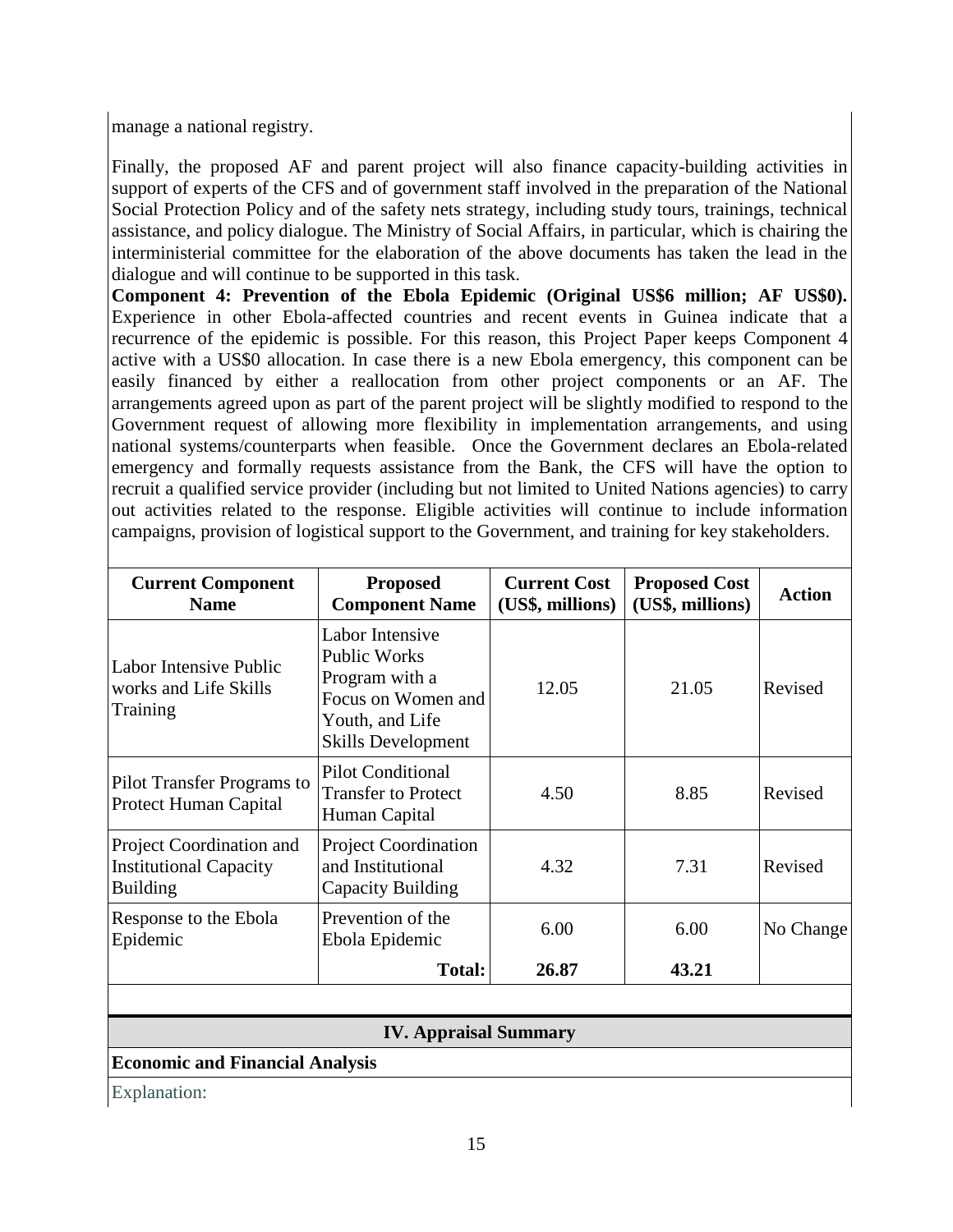Through the proposed AF, the PSSNP will continue to have both indirect and direct impacts on welfare and poverty. Components 1 and 2, which provide direct income transfers to poor households, are expected to have strong direct impacts as well as spillover effects. Component 3, through its focus on systems building, is expected to have broad reaching, if indirect, impacts.

Activities supported by Components 1 and 2 (LIPW and Pilot Cash Transfers) are expected to have direct impacts on consumption and the human capital of extremely poor households. Supporting the consumption of households helps avoid negative coping strategies and ensures that investments in human capital are not disrupted by consumption fluctuations. The growing experience with cash transfer programs which are geared toward improving consumption and human capital and resilience over the medium term has highlighted the range of impacts they can have on numerous dimensions of well-being. They include

- **Impact on consumption and poverty.** Even if the cash transfers do not allow beneficiaries to escape poverty because they are too far from the poverty line, the increase in revenue could help them significantly improve their standard of living. Their consumption per capita may increase on average by 15 to 20 percent depending on the quality of targeting, and their poverty gap could be reduced by about 6 percentage points, from 53 to 47 percent.
- Impacts on food security. In urban areas, food represents 53 percent of households' related expenditures, within which 25 percent is allocated to cereals. Out of a total US\$400 to be transferred to the beneficiaries over the course of the project, an estimated US\$212 will be spent on food, including US\$53 on cereals. Among other food items, this transfer will allow beneficiary households to purchase an additional 33 kg of imported rice and 12 kg of local rice at market price.
- **Impacts on households' coping strategies.** By providing a regular, minimum income, a cash transfer also protects the consumption and income generation strategies of households and helps them avoid resorting to negative coping strategies (such as removing children from school, distress sales of livestock when prices are low, and so on).
- **Impacts on investment in human capital.** International experience has demonstrated that transfers can have significant impacts on human capital development over the medium and long term. Studies show that cash transfer programs can play an important role in improving the distribution of growth outcomes across the population, and improving social indicators, provided these are made over several years. Furthermore, the proposed accompanying measures (particularly the ones focusing on early childhood development) are expected to create positive changes in attitudes with an impact that is expected to extend beyond the life of the project.
- **Impacts on productive investments.** Cash transfers can also lead to significant increases in productive investment. In Zambia, they led to increased investments in agricultural inputs, particularly for smaller households, as well as a shift to higher-value agricultural production (from cassava to maize or rice) and more selling at market (from 23 to 35 percent) and ownership of nonagricultural enterprise (from 22 to 39 percent).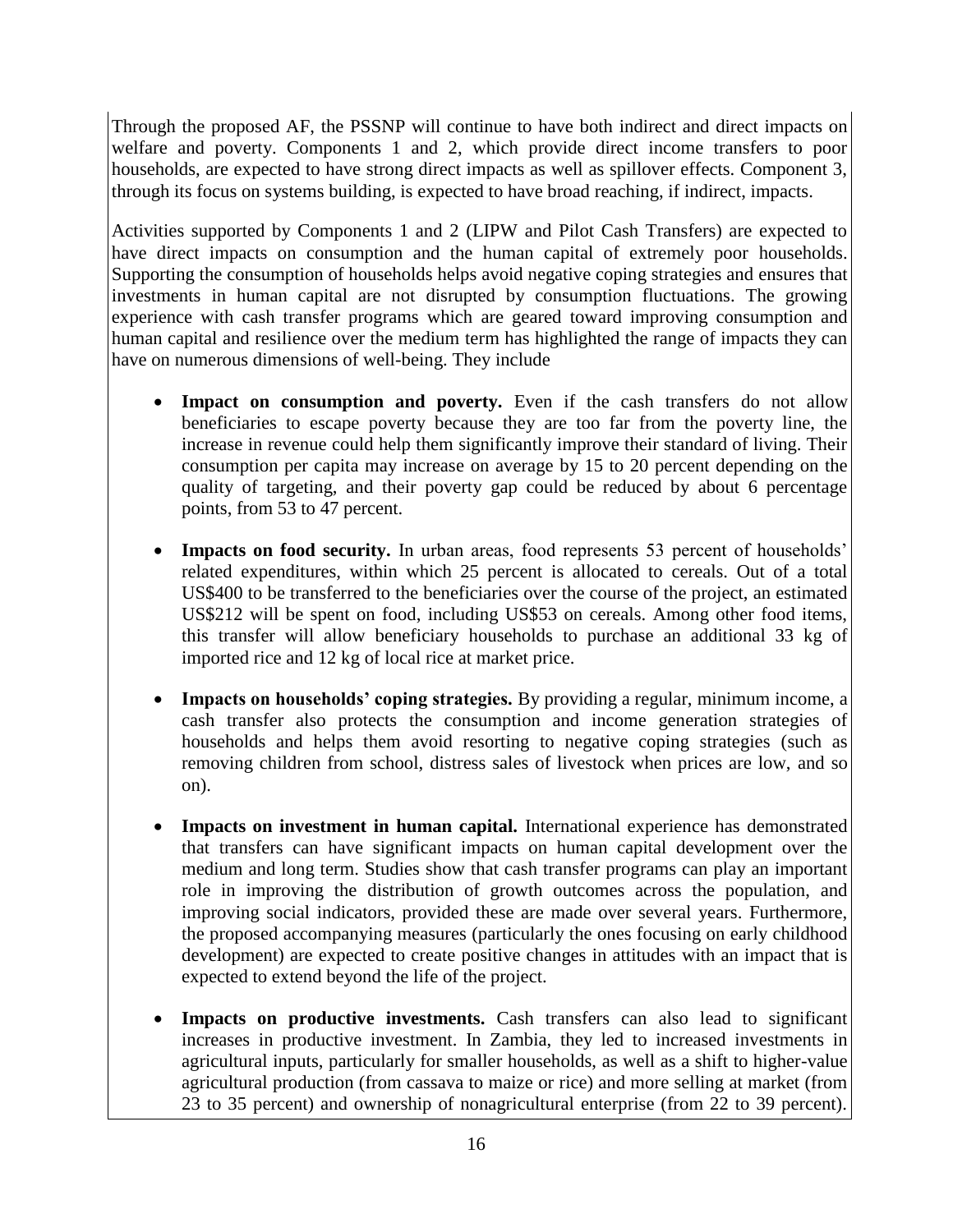Cash transfers also led to increased livestock ownership in Zambia, Kenya, and Malawi. The accompanying measures provided through Components 1 and 2 would ensure that trainings are provided on financial education and linkages are established with microfinance companies who can increase beneficiaries' access to savings and credit.

 **Impact on local economies.** Evidence is also accumulating on the positive spillovers of cash transfers on local economic activity. Cash transfers provide an immediate impact by raising the purchasing power of beneficiary households. As beneficiary households spend cash, impacts immediately spread outside beneficiary households to others inside and outside their communities. In Ghana, for example, beneficiaries of the Learning for Equality, Access, and Peace program spend about 80 percent of the cash transfers inside the local economy, which in turn launches a new round of income increases in the community. In turn, periodic markets and purchases outside the village will shift income effects to other communities. Cash transfers can, therefore, have large income multiplier effects, provided markets are functioning fluidly. If, on the other hand, production constraints limit supply response, it is conceivable that transfers may lead to higher prices and a lower multiplier effect.

Activities supported by Component 3 (particularly those related to the strengthening of system tools) are expected to result in:

- **Increased precision of the targeting of current and future social programs, by using a registry as a database of potential beneficiaries.** This will improve targeting efficiency while allowing for savings in targeting costs. At the extreme, replacing universal subsidies with targeted transfers would significantly reduce the cost of transferring one dollar to the poorest.
- **Increased access to services if the proposed system of household registration evolves into a Unique Social Registry system.** This could allow socially isolated or excluded groups to gain access to other services and increase their participation in society.
- **Increased coordination, which can help reduce undesirable duplication of benefits** (for example, people receiving benefits from more than one donor or program when they should not) and identify gaps in coverage.
- **Increased ability to respond efficiently to crises.** An effective safety nets system would improve the government's capacity and efficiency to respond to shocks, thereby reducing the use of depletive coping mechanisms by the vulnerable in times of crises.

### **Technical Analysis**

#### Explanation:

Lessons learned during the MTR of the parent operation to improve the technical delivery of the project have been incorporated in the project to strengthen its design and improve implementation efficiency. These include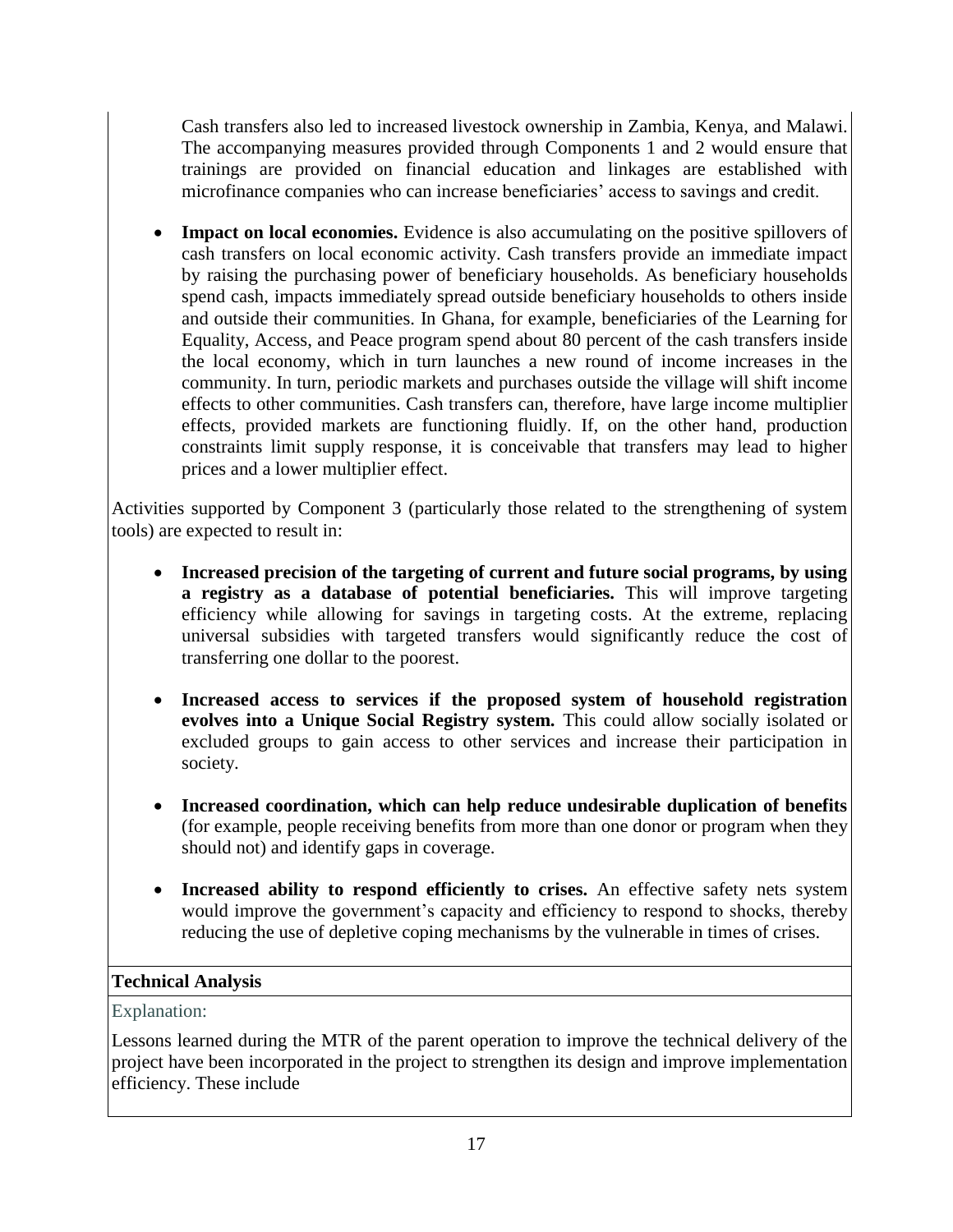- **Promoting greater targeting efficiency and reaching the poorest.** Under the parent operation, funds were allocated to regions based on population size because up–to-date poverty data was not available at the time of preparation. Under the proposed AF, funds will be allocated to the regions based on poverty data and taking into consideration the impact of Ebola, in accordance with poverty and vulnerability criteria defined in the updated project implementation manual. This will ensure that the project reaches the most vulnerable. The beneficiary targeting process will shift its focus to households (as opposed to individuals) for the LIPW. It will facilitate a proxy means test on the list of beneficiaries proposed by the community-based targeting committees for better technical rigor. The capacity of these committees will be strengthened through trainings and the sensitization NGOs will provide oversight to ensure that targeting criteria are well understood and implemented.
- **Diversifying the portfolio of microprojects.** While the majority of the microprojects implemented will continue to focus on sanitation activities, an estimated 25 percent will facilitate activities that can deliver longer-term outputs (for instance, road rehabilitation). Given the PDOs, the project will strive to maintain an average ratio of workforce to material input of 75 percent.
- **Ensuring good quality delivery and promoting stronger government ownership.** Technical experts recruited by the CFS will continue to ensure the delivery of technically sound microprojects. Depending on the nature of the microprojects to be implemented, the relevant technical services of the Government will be applied to the validation, design, and supervision of the activity. In addition, all selected microprojects will be inserted in the local development plans in compliance with national laws.
- **Reducing risks of errors, fraud, and corruption in the payments.** Based on international best practices and lessons learned, the proposed AF will facilitate the recruitment of payment agencies (microfinance companies or cell phone operators) to facilitate payments to LIPW beneficiaries. The grievance redress mechanisms will also be strengthened to promote transparency and further build trust with beneficiary communities.
- **Strengthening the productive aspect of the project.** This will be achieved through (a) investing in microprojects that deliver longer-term development outputs (for instance road rehabilitation) and (b) introducing productive and behavioral accompanying measures that can help beneficiaries increase their incomes and improve human development outcomes beyond the life of the project.
- **Scalability of the instrument.** Preliminary results from the CCT suggest that the conditionalities may add considerable constraints to the beneficiaries and be costly to implement in the long term. Final results will be available at the end of 2017 and will help draw some conclusions on the scalability of this instrument. As part of Component 2, the proposed AF will test a cash transfer with soft conditionalities to provide regular and predictable income support to poor populations. This unconditional cash transfer may provide the Government with a more flexible and practical safety nets instrument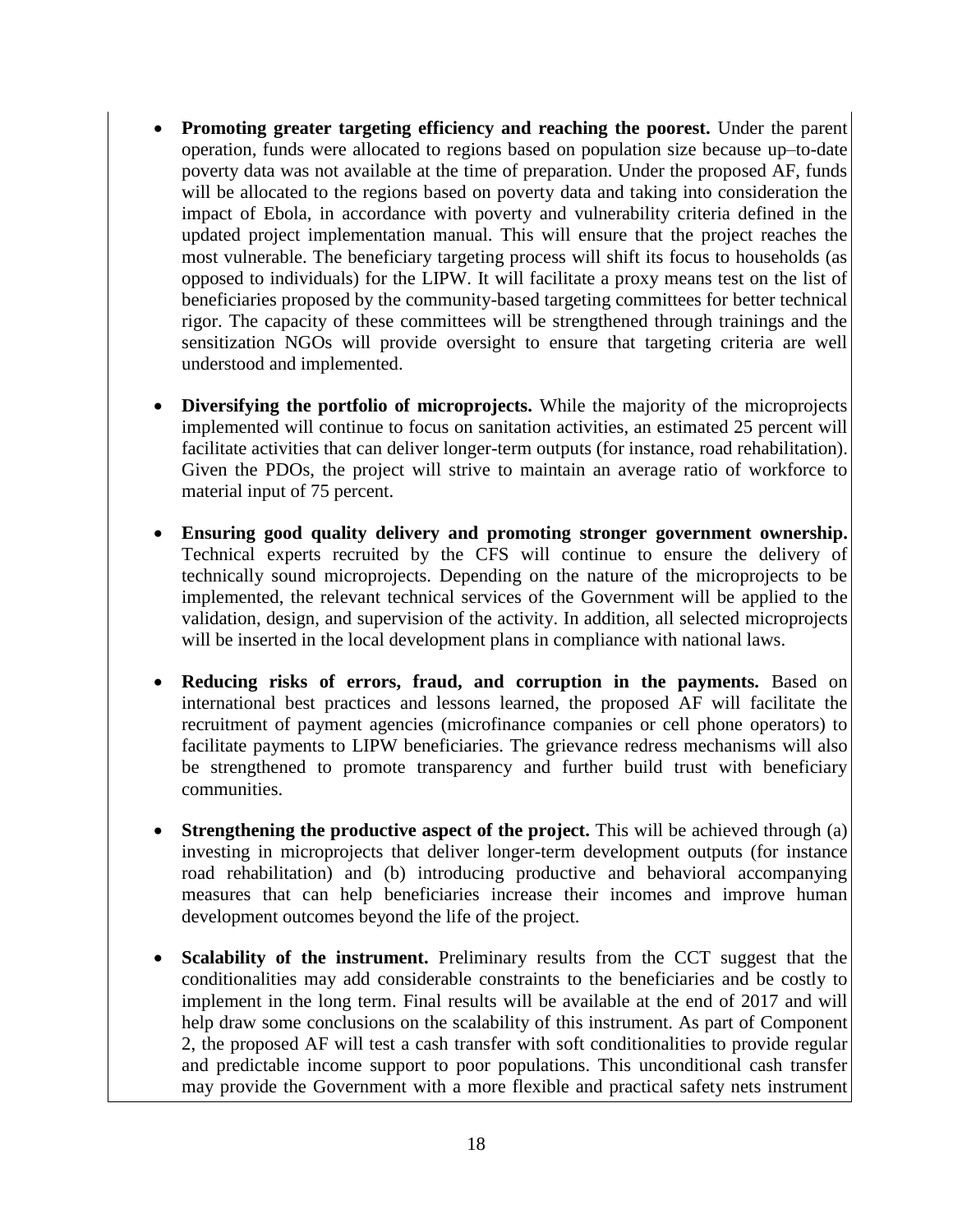that can be scaled up in times of crisis. It will also provide another approach to cash transfers to be compared with the results of the existing CCT pilot.

 **Establishment of a system.** This activity is of paramount importance to strengthen the building blocks of a social protection system and help the Government respond to vulnerability and crisis in the long term.

#### **Social Analysis**

Explanation:

No change

#### **Environmental Analysis**

#### Explanation:

The parent project and proposed AF have been screened for climate risks. The project continues to be classified in environmental Category B and no change is foreseen in the social and environmental safeguards. The Environmental and Social Management Framework (ESMF) and the Resettlement Policy Framework (RPF) prepared for the parent project and disclosed in April 2012, in-country and at the InfoShop, will continue to apply.

#### **Risk**

Explanation:

All risks related to project design and institutional capacity were downgraded from Substantial to Moderate to take into consideration the experience that the CFS (implementing agency) has acquired over the last three years of implementing the parent project. The risks related to the overall sectoral and institutional context were also downgraded to take into account progress that is being made by the Government to elaborate a social protection policy and a safety nets strategy, which will provide a strong framework for the intervention proposed. However, the overall implementation risk remains Substantial to reflect the political, economic, and social fragility and low capacity context based on the following analysis: (a) the Government will be required to make significant efforts to facilitate a challenging set of macroeconomic reforms; (b) the post-Ebola context continues to deter foreign investments and attracting foreign investments remains challenging; (c) the price of primary commodities on the international market continues to be low, thus affecting negatively the export revenues of Guinea; and (d) the political climate remains uncertain as the country is preparing for local elections.

#### **Institutional and Implementation Arrangements**

17. The project will continue to be managed by the CFS according to the existing institutional and implementation arrangements defined in the Financial Agreement and the manuals of the parent project. This unit was established by ministerial decree (A/2012/1340/MEF/CAB/SGG) on March 9, 2012, and is anchored within the Ministry of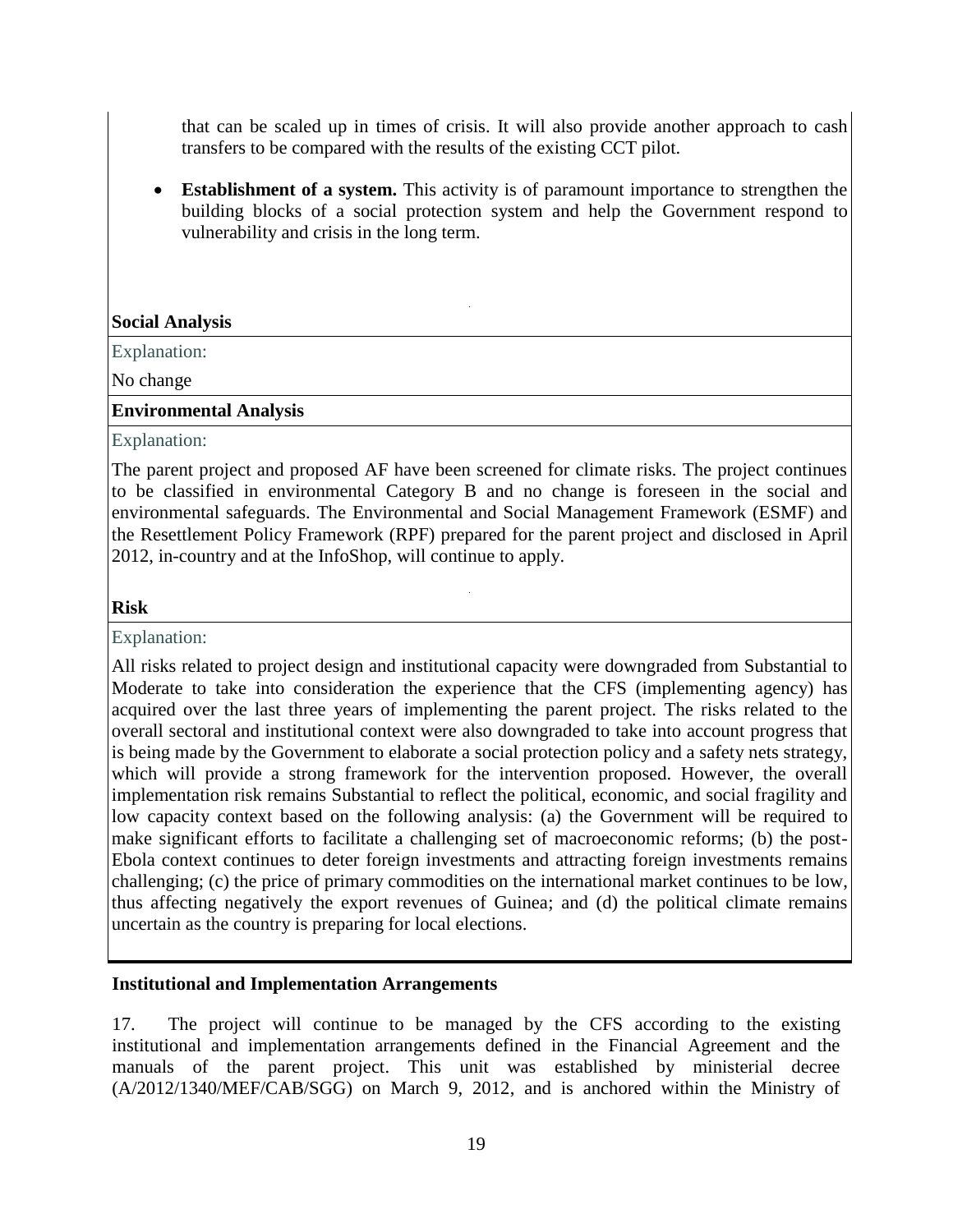Finance under the Permanent Secretariat for the Poverty Reduction Strategy. The CFS management capacity has significantly increased through the implementation of the parent project and is now rated Moderately Satisfactory. A Steering Committee was established as part of the restructuring of the project in November 2014 to provide oversight to the CFS. According to the MTR's recommendation, the CFS will ensure that this committee meets more regularly during the upcoming phase of the project and works more diligently to accomplish its functions.

18. For project implementation, the CFS will continue to rely on the recruitment of consultants, including NGOs, firms, and individual consultants, for the technical aspects of project implementation. This will include NGOs responsible for the implementation of the LIPW microprojects and for the sensitization of beneficiaries; payment agencies to transfer cash to the beneficiaries; NGOs/firms for the design and delivery of accompanying measures; and partnerships with government institutions such as the National Institute of Statistics and technical ministries for monitoring and oversight. A technical Memorandum of Understanding will be signed with the Ministry of Environment (to contribute to supervision of compliance with safeguards) and the Ministry of Social Affairs (to contribute to the beneficiary targeting and identification processes). In exceptional circumstances, the government, through the project, will establish partnerships with international partners with a strong technical comparative advantage to deliver on specific aspects of the project. In the case of the response to Ebola, a provision was included in the Financing Agreement to allow the Government to explore partnerships opportunities with the United Nations as well as with other qualified service providers.

| <b>Component Name</b>                                                                                   | <b>Current Financing</b><br>in US\$, millions                         | AF<br>in US\$, millions                                     | <b>Total Proposed</b><br><b>Financing</b><br>in US\$, millions |
|---------------------------------------------------------------------------------------------------------|-----------------------------------------------------------------------|-------------------------------------------------------------|----------------------------------------------------------------|
| Labor-Intensive Public Works Program<br>with a Focus on Women and Youth, and<br>Life Skills Development | 12.05<br>$(10.5$ from IDA and<br>1.55 from UNDP<br>Peace building TF) | 9.0 (from IDA)                                              | 21.05                                                          |
| Pilot Conditional Cash Transfer to Protect<br>Human Capital                                             | $4.5$ (from IDA)                                                      | 4.35<br>(from ERRTF)                                        | 8.85                                                           |
| Project Coordination and Institutional<br>Capacity Building                                             | 4.31<br>(4.0 from IDA and<br>0.315 from UNDP<br>Peace building TF)    | $3.0$ (from IDA)                                            | 7.31                                                           |
| Prevention of the Ebola Epidemic                                                                        | 6.0                                                                   | $\Omega$                                                    | 6.0                                                            |
| <b>Grand Total</b>                                                                                      | 26.865<br>(25.0 from IDA and<br>1.865 from UNDP<br>Peace building TF) | 16.35<br>$(12.0$ from IDA<br>and 4.35 from<br><b>ERRTF)</b> | 43.21                                                          |

#### **Financing**

#### **FM and Disbursement Arrangements**

*FM Arrangements*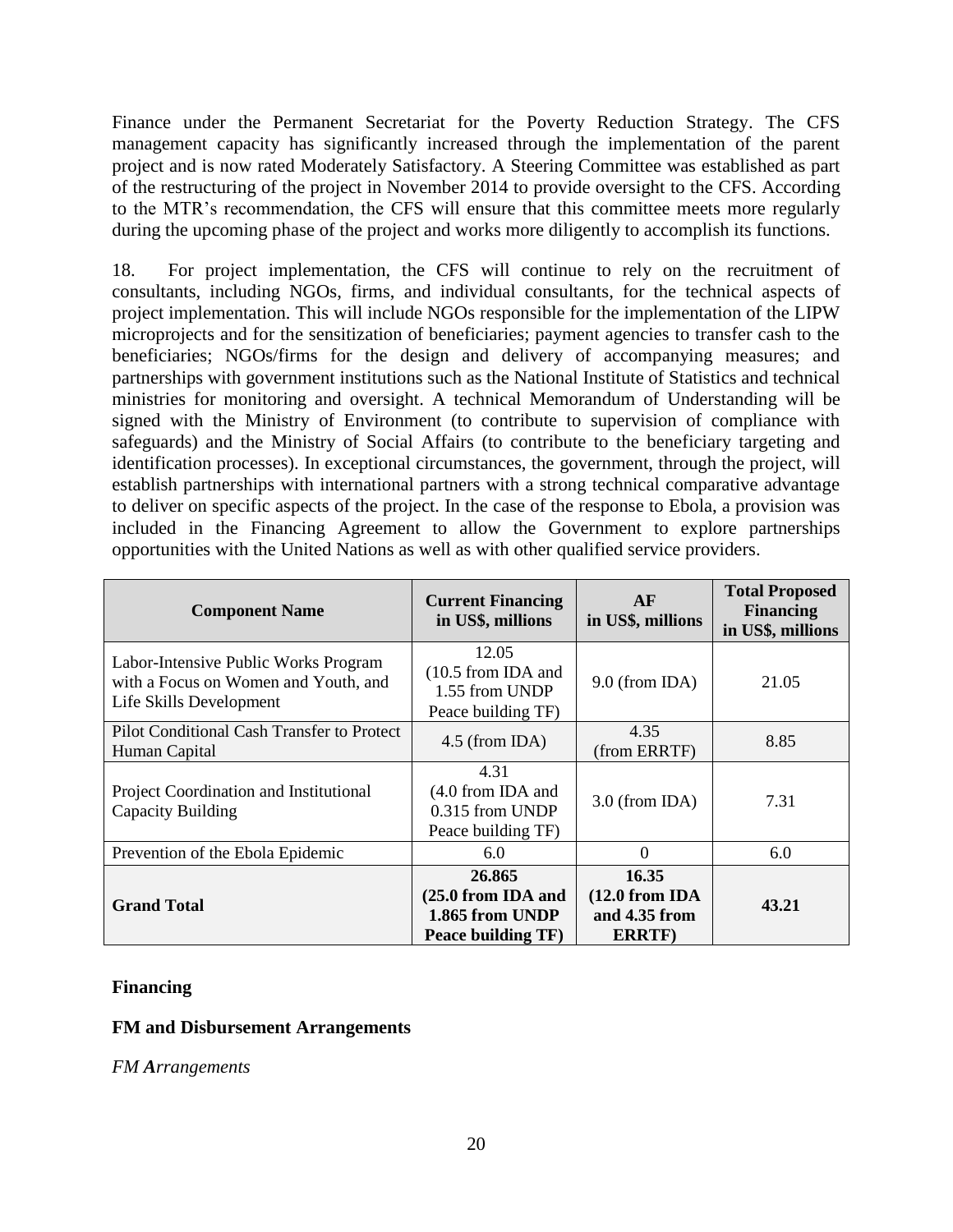19. The FM arrangements of the AF will be the same as for the parent project managed by the CFS that was rated Moderately Satisfactory following the last FM supervision mission. The current FM staffing includes one FM officer and one accountant, which is deemed adequate. The overall FM arrangements continue to function in an acceptable manner. The FM functions are expected to improve further since there have been recent and important changes in the FM team composition. In addition, to ensure a smooth monitoring of the proposed AF activities, the current accounting software 'TOM2PRO', set under its multiprojects version, will be customized to fit the AF accounting and reporting needs, and the existing FM procedures manual which is being used for the first phase of the project will apply to the proposed AF.

20. The interim unaudited financial reports (IUFRs) are prepared every quarter and submitted to the Bank regularly, for example, 45 days after the end of each quarter. The frequency of IUFR preparation as well as its format and content will remain unchanged as it is described in the procedures manual. One consolidated IUFR will be submitted for both operations each calendar quarter.

21. All audit reports submitted to date have been Satisfactory. The audit report of the project, managed by the project coordination unit covering the period ending on December 31, 2014, was submitted on time; the external auditor expressed an unqualified opinion. The proposed AF accounts will be audited on an annual basis and the external audit report will be submitted to IDA not later than six months after the end of each calendar year; similar to the ongoing initial financing of the project. The TOR of the external auditing firm will reflect the scope of the AF. The project will comply with the Bank disclosure policy of audit reports and place the information provided on the indicated official website within one month of the report being accepted as final by the team.

22. **The FM risk assigned to the project remains Substantial.** Therefore, the project will be supervised twice a year to ensure that project FM arrangements still operate well and funds are used for the intended purposes and in an efficient way.

### *Disbursement Arrangements*

23. The project will be financed by IDA (Components 1 and 3) and the ERRTF (Component 2). Upon effectiveness, transaction-based disbursements will be used. The additional funds will finance 100 percent of eligible expenditures inclusive of taxes. Two new DAs, one for each financing source, will be opened in commercial banks under terms and conditions acceptable to IDA. The ceiling of the DAs will be established at US\$2 million and US\$1 million, which represents six months of forecasted project expenditures expected to be paid from the DAs. Since each financing will target specific activities, the project could consider opening two Guinean Franc associated transactions accounts or only one transaction account that will pool funds received from the two DAs. Funds will therefore flow from the transaction accounts to beneficiaries, suppliers, and contractors.

24. An initial advance up to the ceiling of the DAs will be made and subsequent disbursements will be made against monthly submission of withdrawal applications supported with Statements of Expenditures reporting on the use of the initial/previous advance. In addition to that 'advance' method, the option of disbursing the funds through direct payments to a third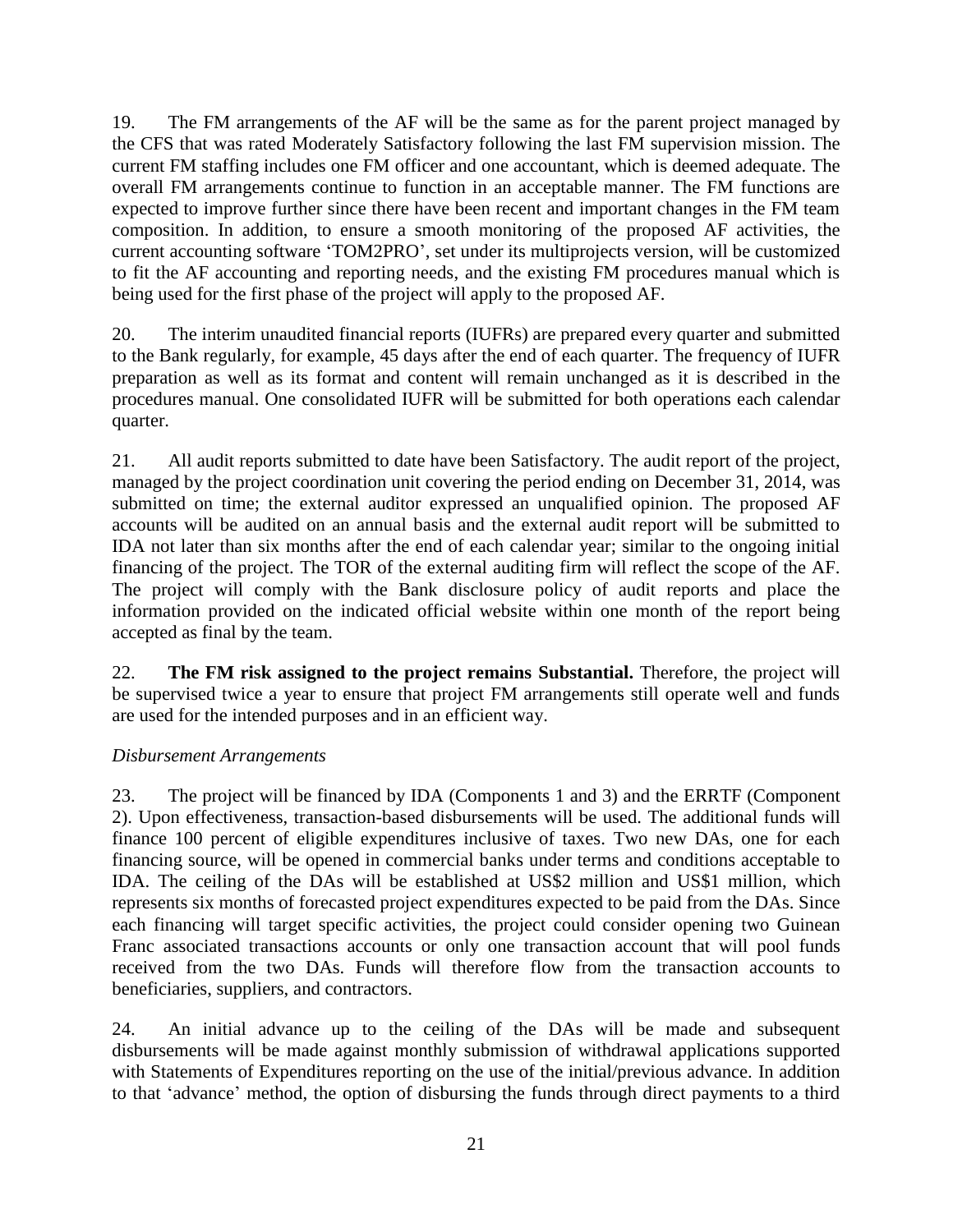party, for contracts above a predetermined threshold for eligible expenditures (for example, 20 percent of the DA ceiling), will also be available to the project. The project will sign and submit withdrawal applications electronically using the eSignatures module accessible from the Bank's Client Connection website.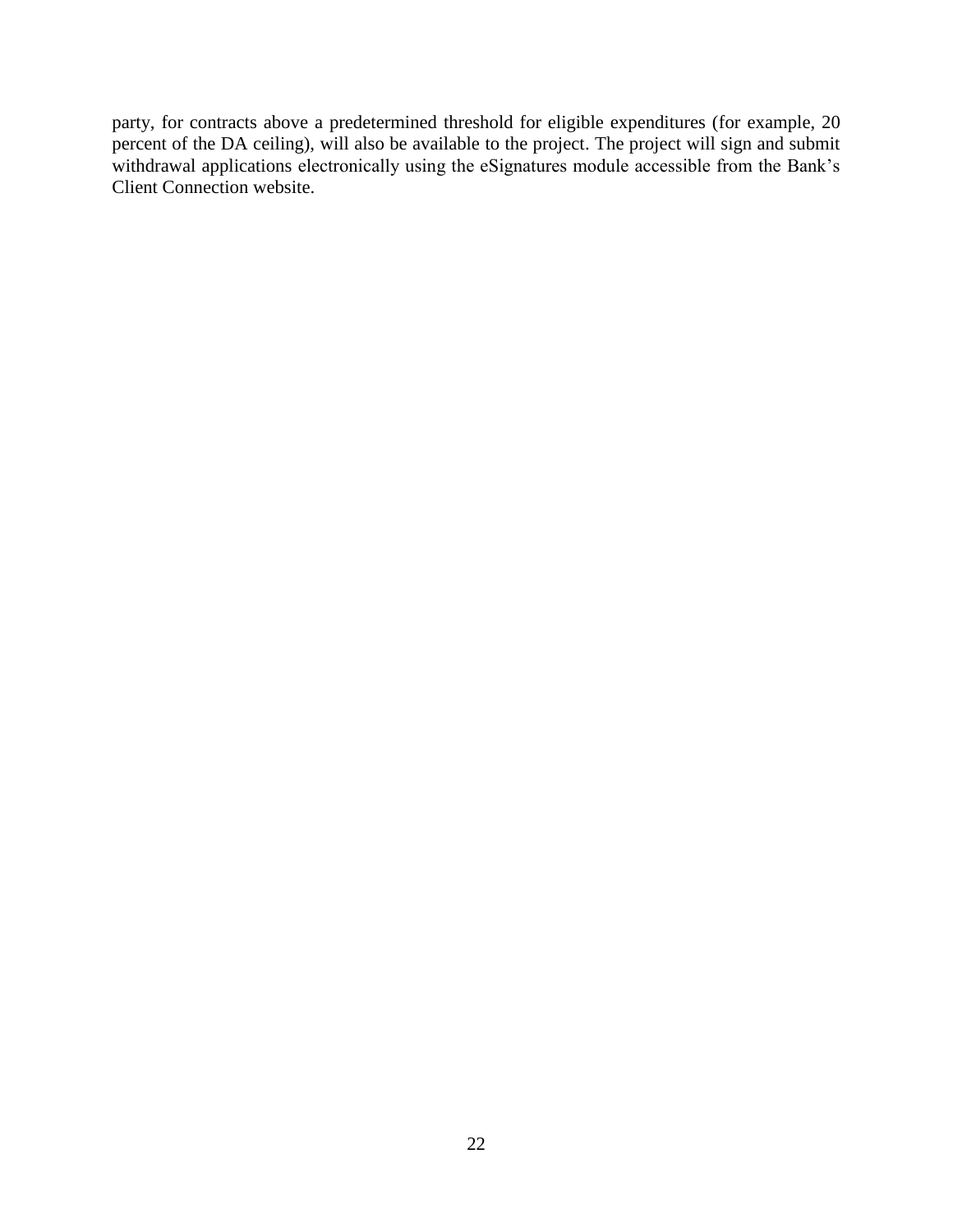### **FM Action Plan**

| Action                                                                                                    | Party      | <b>Responsible   Deadline/Conditionality</b>    |
|-----------------------------------------------------------------------------------------------------------|------------|-------------------------------------------------|
| 1. Customize the current accounting software<br>'TOM2PRO' to fit the AF accounting and<br>reporting needs | <b>CFS</b> | Not later than one month<br>after effectiveness |
| 2. Update the TOR of the current external auditor to<br>cover the AF activities                           | <b>CFS</b> | Within two months of<br>effectiveness           |

### **Procurement**

25. Procurement under the original IDA Grant H-7820 would be modified as follows:

26. Procurement would be carried out in accordance with the following updated Bank guidelines: (a) 'Guidelines: Procurement of Goods, Works, and Non-Consulting Services under IBRD Loans and IDA Credits and Grants by World Bank Borrowers', dated January 2011 and revised July 2014 and (b) 'Guidelines: Selection and Employment of Consultants under IBRD Loans and IDA Credits and Grants by World Bank Borrowers', dated January 2011 and revised July 2014.

27. **Contracts with NGOs for LIPW.** This activity would continue to the use of NGOs selected under paragraph 3.16 of the Consultant Guidelines, using the Selection Based on the Consultants' Qualification method outlined in paragraph 3.7 of the Consultant Guidelines. Selection would be essentially based on their qualification and experience in managing similar assignments, in particular with regard to the payment mechanism. Under the contract between the CFS and the NGOs, cash payments and the acquisition of tools, materials, and transport would be managed by the abovementioned NGOs using pass-through financing. The procurement procedures to be used in the implementation of the contracts with NGOs would be specified in the Labor-Intensive MicroProject Manual (*Manuel HIMO*) and reflected in the contract. The procedures for the procurement of tools, materials, and transport by the NGOs executing the LIPW microprojects, specified in the manual HIMO as part of the November 2014 restructuring, will continue to apply.

28. The procurement arrangements for the ERRTF financing would be identical to those of the original project after incorporation of the modifications outlined above.

29. **Procurement Plans.** For the ERRTF, as for IDA Grant H-7820, Procurement Plans satisfactory to IDA, with procurement methods or consultant selection methods, estimated costs, review requirements, and a time frame for contract implementation, would continue to be prepared by the CFS on an annual basis and submitted to the Bank for approval.

### **Safeguards**

30. The proposed AF is not expected to trigger any new safeguard policies. The parent project was classified as Category B with respect to environmental and social consideration and triggered two safeguards policies: (a) Environmental Assessment (OP/BP 4.01) and (b)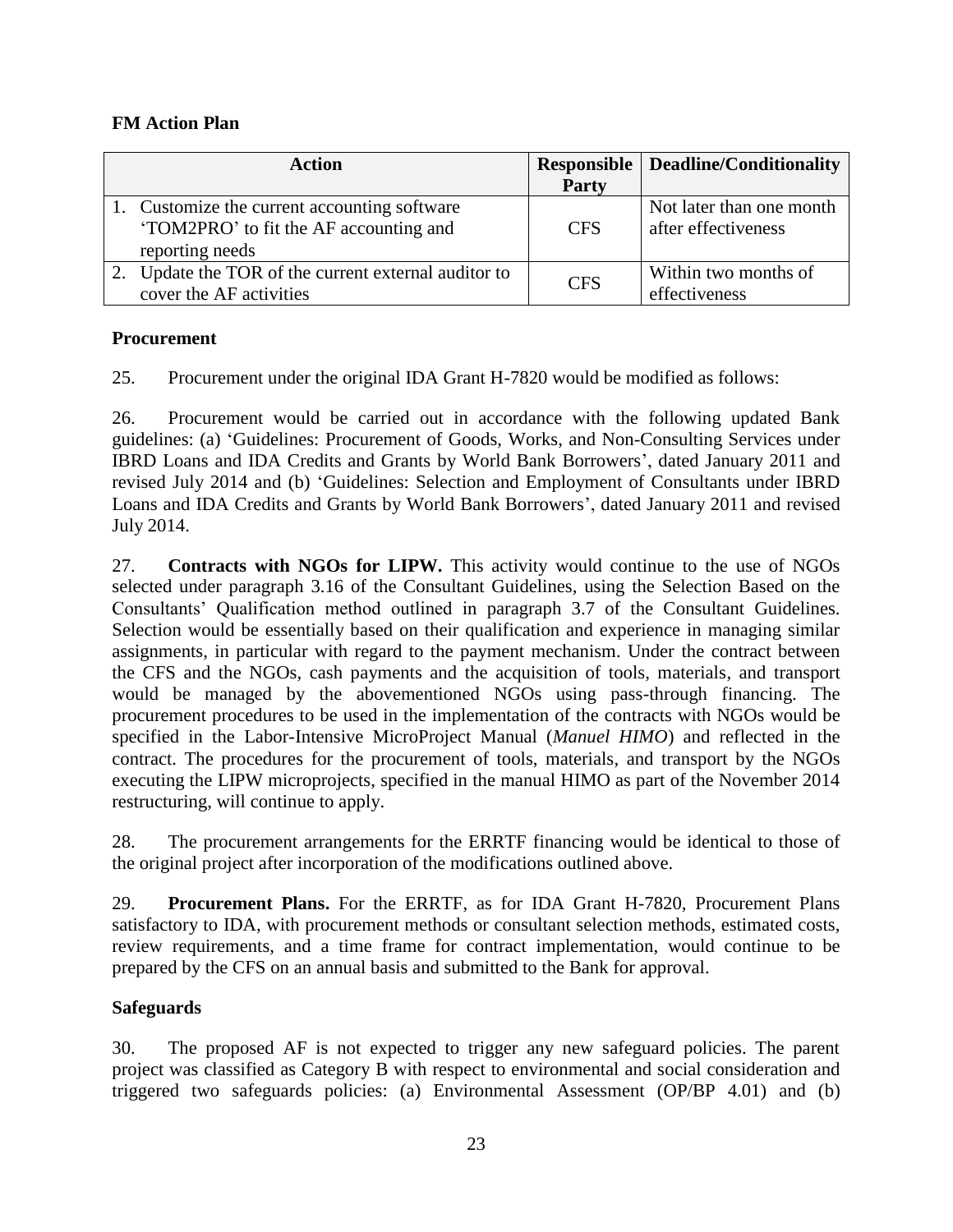Involuntary Resettlement (OP/BP 4.12) due to envisaged potential negative impacts related to the microprojects. Such negative impacts are limited and involve the management of waste at the working sites, potential soil erosion and loss of vegetation, and the rehabilitation of pits, as well as managing increased dust and noise during the works. Currently, these risks and related mitigation measures are managed through the parent project, the ESMF, and an RPF which were disclosed on April 1, 2012, in the Bank InfoShop and on the same date, in-country. The existing ESMF and RPF will continue to apply. Environmental and Social Management Plans and/or Resettlement Action Plans will be prepared as and when necessary.

### **V. World Bank Grievance Redress**

31. Communities and individuals who believe that they are adversely affected by a Bank supported project may submit complaints to existing project-level grievance redress mechanisms or the Bank's Grievance Redress Service (GRS). The GRS ensures that complaints received are promptly reviewed to address project-related concerns. Project affected communities and individuals may submit their complaint to the Bank's independent Inspection Panel which determines whether harm occurred, or could occur, as a result of Bank noncompliance with its policies and procedures. Complaints may be submitted at any time after concerns have been brought directly to the Bank's attention and Bank management has been given an opportunity to respond. For information on how to submit complaints to the Bank's corporate GRS, visit [http://www.worldbank.org/GRS.](http://www.worldbank.org/GRS) For information on how to submit complaints to the Bank Inspection Panel, visit [www.inspectionpanel.org.](http://www.inspectionpanel.org/)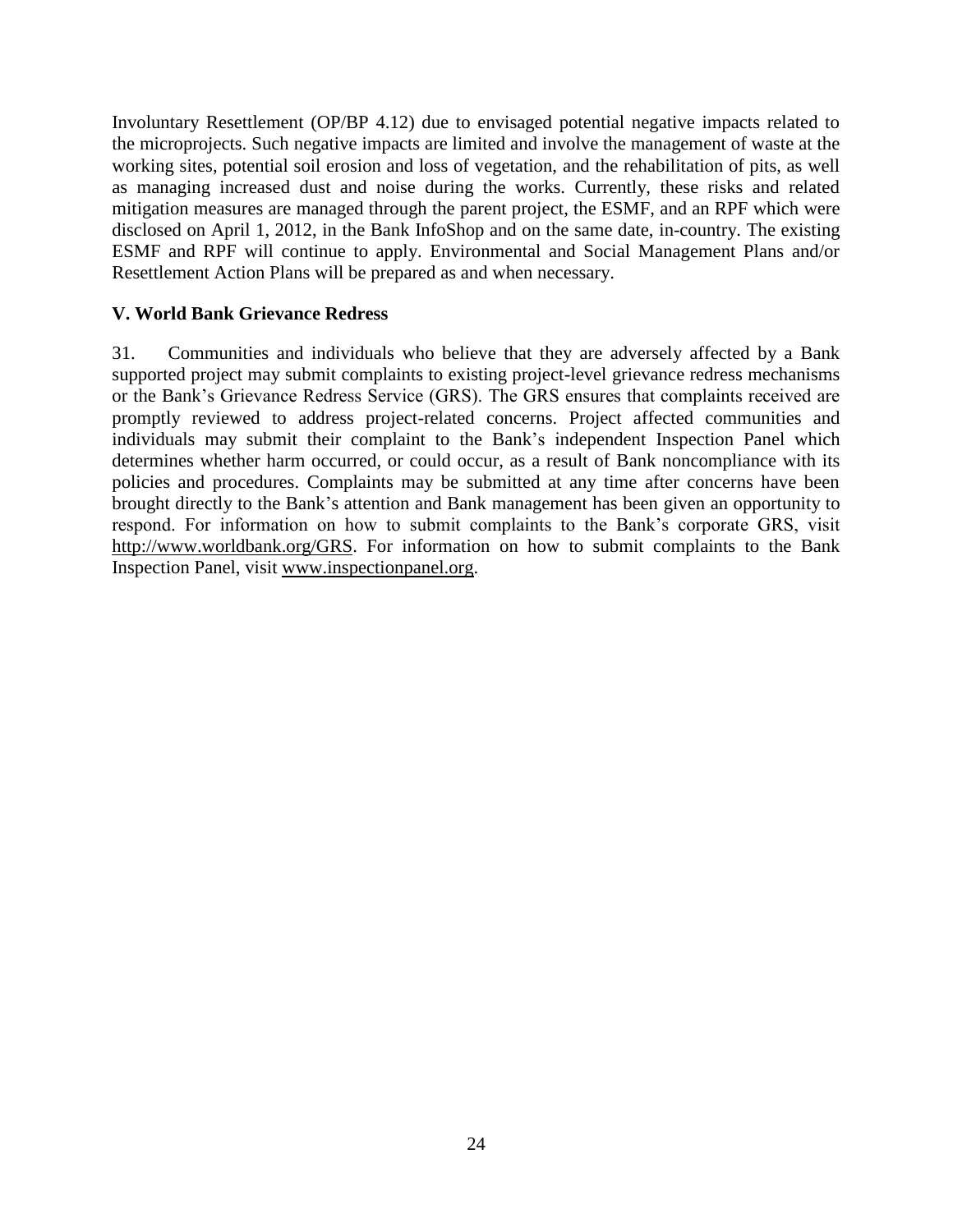# **Annex 1. Revised Results Framework and Monitoring Indicators**

*Additional Financing Productive Social Safety Nets Project*

# **Project Development Objectives**

Original Project Development Objective - Parent:

The Project Development Objective (PDO) is to provide income support to vulnerable groups and to lay the foundations of a social safety net strategy by testing some of the building blocks necessary for a larger system.

Proposed Project Development Objective - Additional Financing (AF):

### **Results**

Core sector indicators are considered: Yes Results reporting level: Project Level

| <b>Project Development Objective Indicators</b> |                                                          |      |                 |         |                 |                         |                                                                    |  |  |  |  |  |
|-------------------------------------------------|----------------------------------------------------------|------|-----------------|---------|-----------------|-------------------------|--------------------------------------------------------------------|--|--|--|--|--|
| <b>Status</b>                                   | <b>Indicator Name</b>                                    | Core | Unit of Measure |         | <b>Baseline</b> | Actual(Current)         | <b>End Target</b>                                                  |  |  |  |  |  |
| <b>New</b>                                      | Four key blocks of a safety nets                         |      | Yes/No          | Value   | N <sub>o</sub>  | N <sub>o</sub>          | Yes                                                                |  |  |  |  |  |
|                                                 | system are tested                                        |      |                 | Date    |                 | 24-Mar-2016 25-Mar-2016 | 30-Sep-2019                                                        |  |  |  |  |  |
|                                                 |                                                          |      |                 | Comment |                 |                         | All four<br>building<br>blocks are<br>tested and/or<br>established |  |  |  |  |  |
| Revised                                         | <b>Beneficiaries of Safety Nets</b><br>programs (number) | X    | Number          | Value   | 0.00            | 28895.00                | 63118.00                                                           |  |  |  |  |  |
|                                                 |                                                          |      |                 | Date    | 14-Feb-2013     | 31-Mar-2016             | 30-Sep-2019                                                        |  |  |  |  |  |

#### **Project Development Objective Indicators**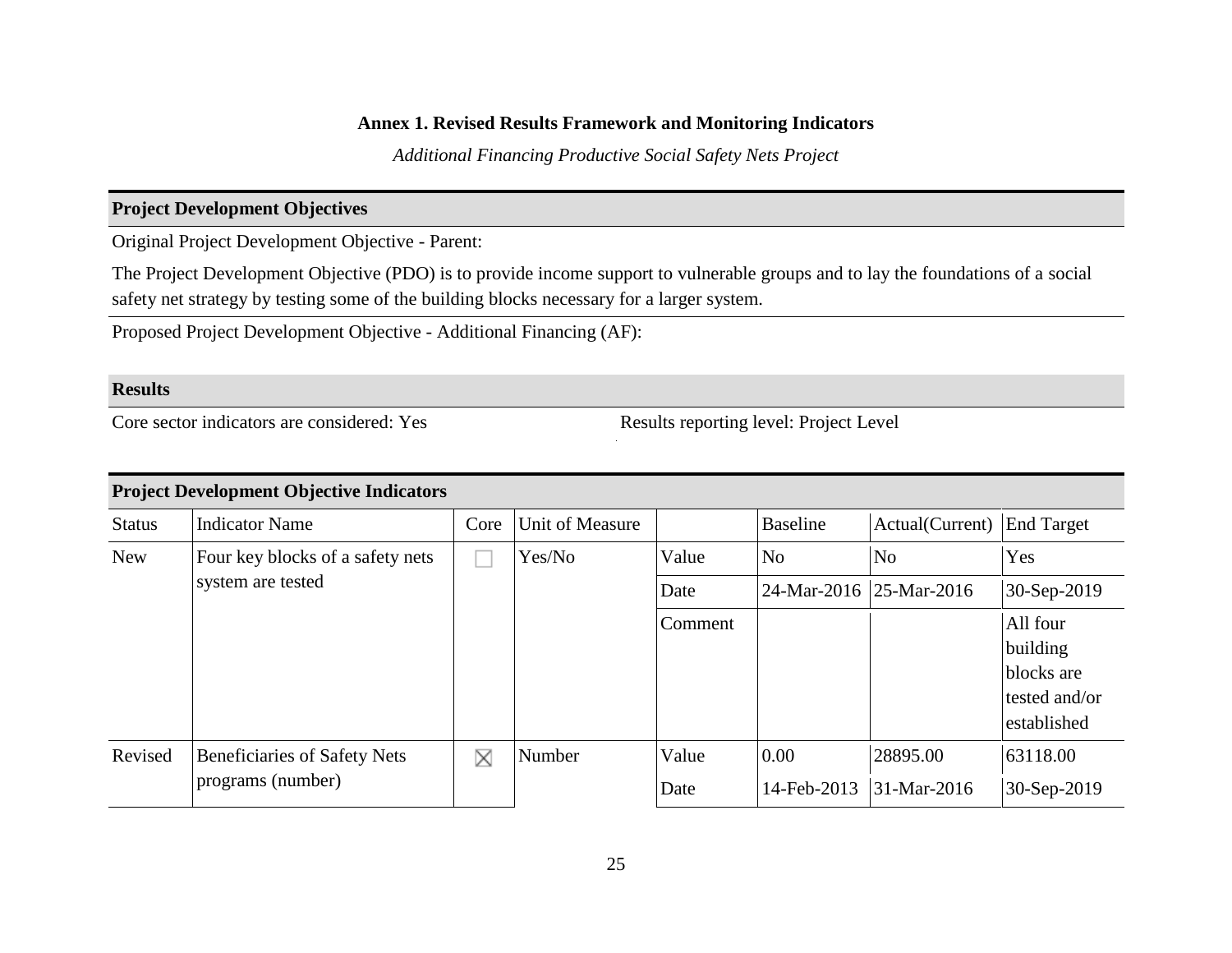|            |                                                                                                                 |   |                              | Comment |             |             |                                                                                                                      |
|------------|-----------------------------------------------------------------------------------------------------------------|---|------------------------------|---------|-------------|-------------|----------------------------------------------------------------------------------------------------------------------|
| <b>New</b> | Children benefiting from                                                                                        |   | Number                       | Value   | 0.00        | 16862.00    | 12000.00                                                                                                             |
|            | conditional cash transfers                                                                                      |   | Sub Type                     | Date    | 02-Feb-2013 | 31-Mar-2016 | 30-Sep-2019                                                                                                          |
|            |                                                                                                                 |   | Breakdown                    | Comment |             |             | Number of<br>children<br>benefiting<br>from the<br>conditional<br>cash transfers<br>under the<br>parent<br>operation |
| Revised    | <b>Beneficiaries of Safety Nets</b><br>programs - Cash-for-work, food-<br>for-work and public works<br>(number) | X | Number                       | Value   | 0.00        | 24455.00    | 41118.00                                                                                                             |
|            |                                                                                                                 |   | Sub Type<br><b>Breakdown</b> | Date    | 14-Feb-2013 | 31-Mar-2016 | 30-Sep-2019                                                                                                          |
|            |                                                                                                                 |   |                              | Comment |             |             | Including<br>18,000 people<br>benefiting<br>from the LIPW<br>financed by<br>the second AF                            |
| Revised    | <b>Beneficiaries of Safety Nets</b>                                                                             | X | Number                       | Value   | 0.00        | 0.00        | 7000.00                                                                                                              |
|            | programs - Unconditional cash                                                                                   |   | Sub Type                     | Date    | 14-Feb-2013 | 31-Mar-2016 | 30-Sep-2019                                                                                                          |
|            | transfers (number)                                                                                              |   | <b>Breakdown</b>             | Comment |             |             | Households<br>benefiting<br>from the cash                                                                            |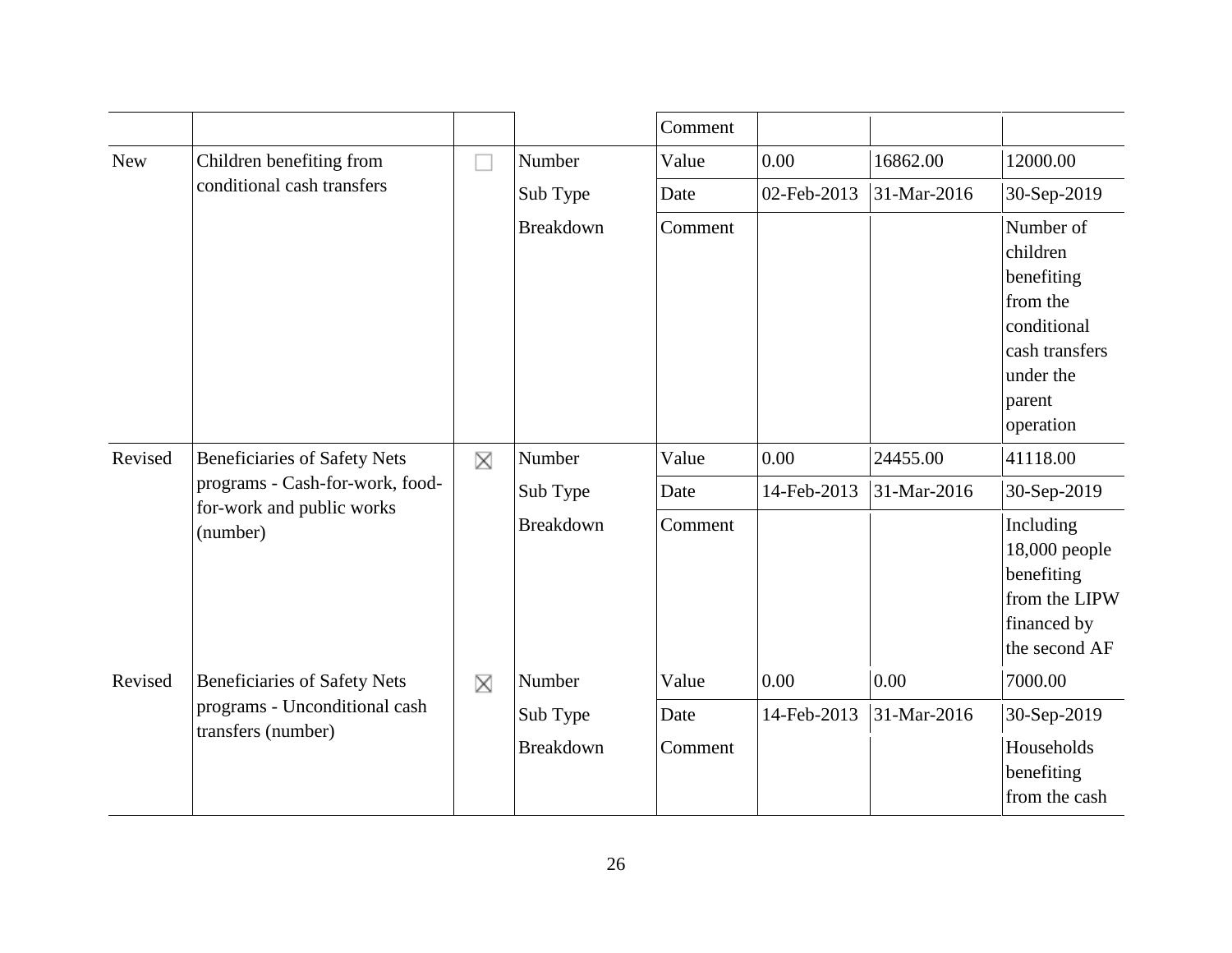|         |                                                 |   |                  |         |             |             | transfers<br>financed by<br>the second AF                                                                                                                                |
|---------|-------------------------------------------------|---|------------------|---------|-------------|-------------|--------------------------------------------------------------------------------------------------------------------------------------------------------------------------|
| Revised | <b>Beneficiaries of Safety Nets</b>             | X | Number           | Value   | 0.00        | 14000.00    | 25000.00                                                                                                                                                                 |
|         | programs - Female (number)                      |   | Sub Type         | Date    | 14-Feb-2013 | 31-Mar-2016 | 30-Sep-2019                                                                                                                                                              |
|         |                                                 |   | <b>Breakdown</b> | Comment |             |             |                                                                                                                                                                          |
| Revised | Beneficiary of safety nets                      |   | Number           | Value   | 0.00        | 7847.00     | 3000.00                                                                                                                                                                  |
|         | programs (School feeding)                       |   | Sub Type         | Date    | 14-Feb-2013 | 31-Mar-2016 | 30-Sep-2019                                                                                                                                                              |
|         |                                                 |   | <b>Breakdown</b> | Comment |             |             |                                                                                                                                                                          |
| Revised | Beneficiaries of accompanying                   |   | Number           | Value   | 0.00        | 5000.00     | 35000.00                                                                                                                                                                 |
|         | measures (including sensitization<br>campaigns) |   |                  | Date    | 14-Feb-2013 | 31-Mar-2016 | 30-Sep-2019                                                                                                                                                              |
|         |                                                 |   |                  | Comment |             |             | 10,000<br>beneficiaries<br>of the parent<br>LIPW; 7,000<br>beneficiaries<br>of the non<br>conditional<br>cash transfers;<br>18,000<br>beneficiaries<br>of the LIPW<br>AF |
| Marked  | People with access to                           |   | Number           | Value   | 0.00        | 0.00        | 5000.00                                                                                                                                                                  |
| for     | sensitization on nutrition, health,             |   |                  | Date    | 14-Feb-2013 | 11-Sep-2015 | 02-Oct-2017                                                                                                                                                              |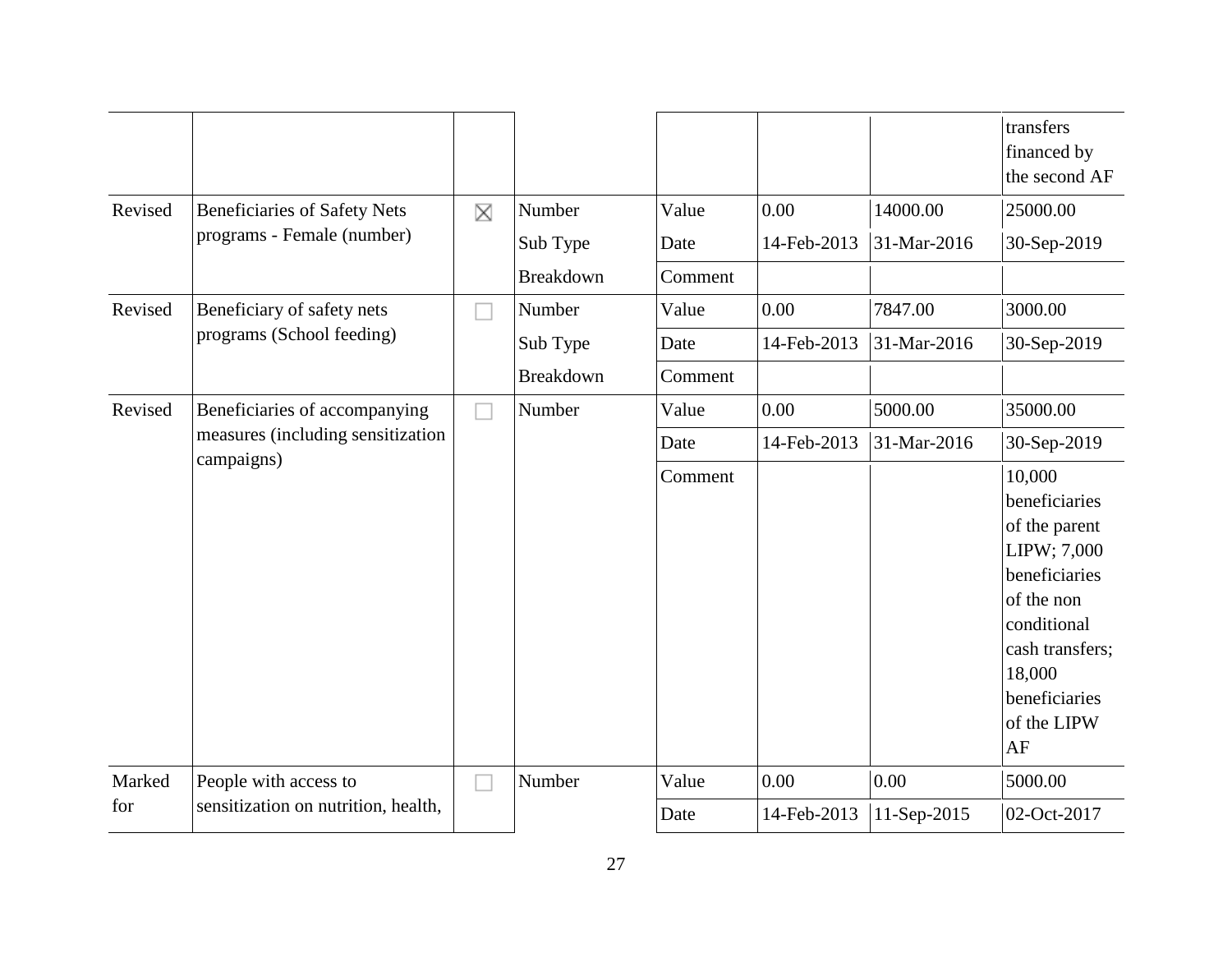| Deletion        | sanitation, and education<br>campaigns                            |   |            | Comment |                                                                           |                                              |                                                                                                         |
|-----------------|-------------------------------------------------------------------|---|------------|---------|---------------------------------------------------------------------------|----------------------------------------------|---------------------------------------------------------------------------------------------------------|
| Marked          | People with access to improved                                    |   | Number     | Value   | 0.00                                                                      | 1439698.00                                   | 500000.00                                                                                               |
| for             | infrastructures                                                   |   |            | Date    | 14-Feb-2013                                                               | 11-Sep-2015                                  | 02-Oct-2017                                                                                             |
| Deletion        |                                                                   |   |            | Comment |                                                                           |                                              |                                                                                                         |
| Marked          | Findings from the impact                                          |   | Yes/No     | Value   | N <sub>o</sub>                                                            | N <sub>o</sub>                               | Yes                                                                                                     |
| for<br>Deletion | evaluation of the pilots are<br>discussed and incorporated in the |   |            | Date    | 14-Feb-2013                                                               | 11-Sep-2015                                  | 02-Oct-2017                                                                                             |
|                 | social safety net strategy                                        |   |            | Comment |                                                                           |                                              |                                                                                                         |
| <b>New</b>      | Proportion of beneficiaries<br>targeted who are poor              |   | Percentage | Value   | 0.00                                                                      | 70.00                                        | 80.00                                                                                                   |
|                 |                                                                   |   |            | Date    | 23-Feb-2016                                                               | 31-Mar-2016                                  | 31-Dec-2019                                                                                             |
|                 |                                                                   |   |            | Comment | The number<br>of people<br>targeted who<br>live under the<br>poverty line | Rough estimate<br>provided by the<br>project |                                                                                                         |
| <b>New</b>      | Direct project beneficiaries                                      | X | Number     | Value   | 0.00                                                                      | 139794.00                                    | 378708.00                                                                                               |
|                 |                                                                   |   |            | Date    | 23-Feb-2016                                                               | 31-Mar-2016                                  | 30-Sep-2019                                                                                             |
|                 |                                                                   |   |            | Comment |                                                                           |                                              | Number of<br>beneficiaries<br>targeted by the<br>project<br>multiplied by 6<br>(size of<br>households). |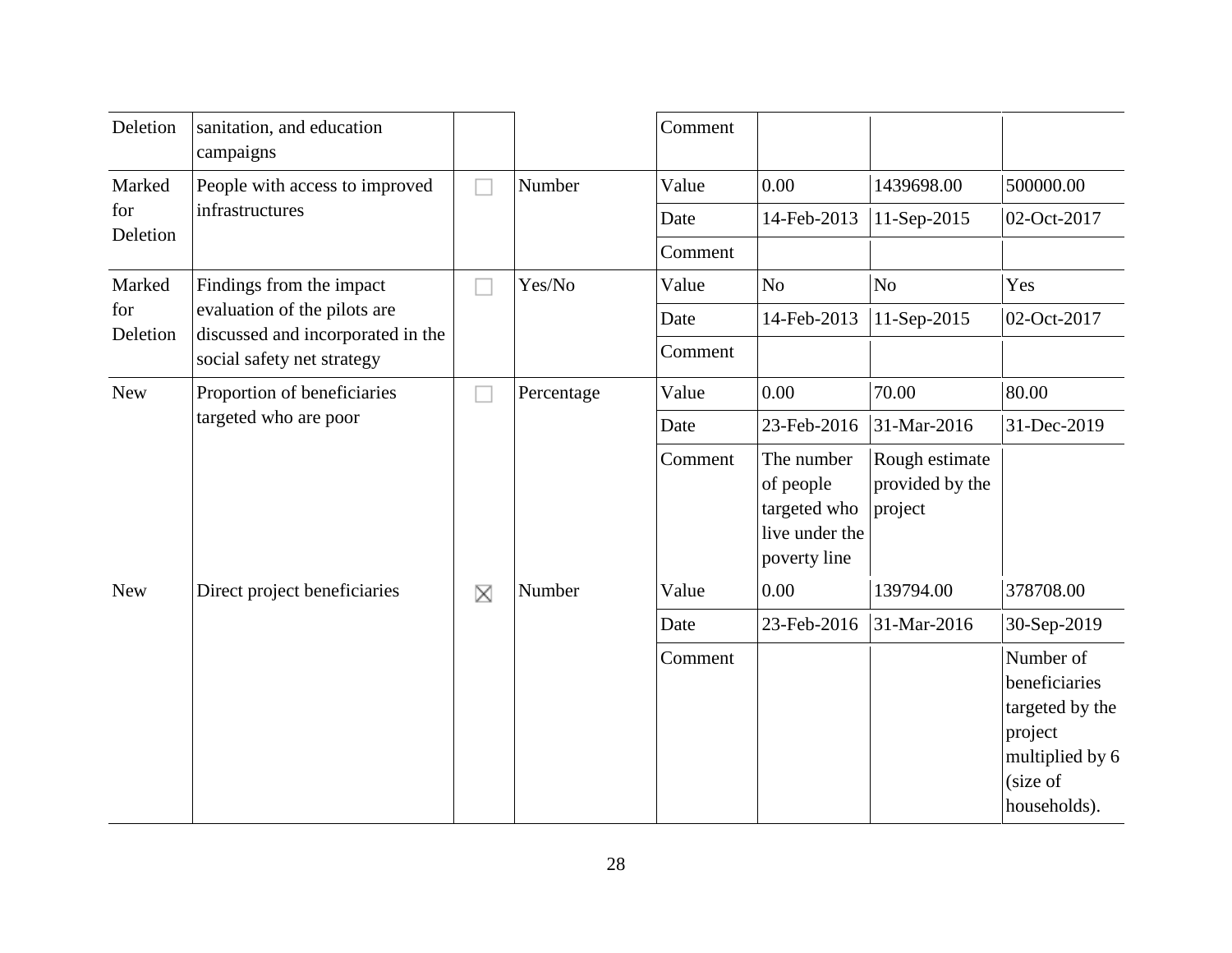|               |                                                                         |      |                        |         |                 |                 | The end target<br>includes<br>150,000<br>beneficiaries<br>of the second<br>additional<br>financing |
|---------------|-------------------------------------------------------------------------|------|------------------------|---------|-----------------|-----------------|----------------------------------------------------------------------------------------------------|
| <b>New</b>    | Female beneficiaries                                                    | X    | Percentage             | Value   | 0.00            | 40.00           | 40.00                                                                                              |
|               |                                                                         |      | Sub Type               |         |                 |                 |                                                                                                    |
|               |                                                                         |      | Supplemental           |         |                 |                 |                                                                                                    |
|               | <b>Intermediate Results Indicators</b>                                  |      |                        |         |                 |                 |                                                                                                    |
| <b>Status</b> | <b>Indicator Name</b>                                                   | Core | <b>Unit of Measure</b> |         | <b>Baseline</b> | Actual(Current) | <b>End Target</b>                                                                                  |
| <b>New</b>    | System-based mechanisms for<br>beneficiary identification are<br>tested |      | Yes/No                 | Value   | N <sub>o</sub>  | N <sub>o</sub>  | Yes                                                                                                |
|               |                                                                         |      |                        | Date    | 31-Mar-2016     | 06-Apr-2016     | 30-Sep-2019                                                                                        |
|               |                                                                         |      |                        | Comment |                 |                 |                                                                                                    |
| <b>New</b>    | Certified payment mechanisms                                            |      | Yes/No                 | Value   | N <sub>o</sub>  | N <sub>o</sub>  | Yes                                                                                                |
|               | are tested                                                              |      |                        | Date    | 31-Mar-2016     | 06-Apr-2016     | 30-Sep-2019                                                                                        |
|               |                                                                         |      |                        | Comment |                 |                 |                                                                                                    |
| <b>New</b>    | A Management Information                                                |      | Yes/No                 | Value   | N <sub>o</sub>  | N <sub>o</sub>  | Yes                                                                                                |
|               | System is tested                                                        |      |                        | Date    | 31-Mar-2016     | 06-Apr-2016     | 30-Sep-2019                                                                                        |
|               |                                                                         |      |                        | Comment |                 |                 |                                                                                                    |
| Revised       | Person days of work provided                                            |      | Number                 | Value   | 0.00            | 715285.00       | 1787580.00                                                                                         |
|               |                                                                         |      |                        | Date    | 14-Feb-2013     | 31-Mar-2016     | 30-Sep-2019                                                                                        |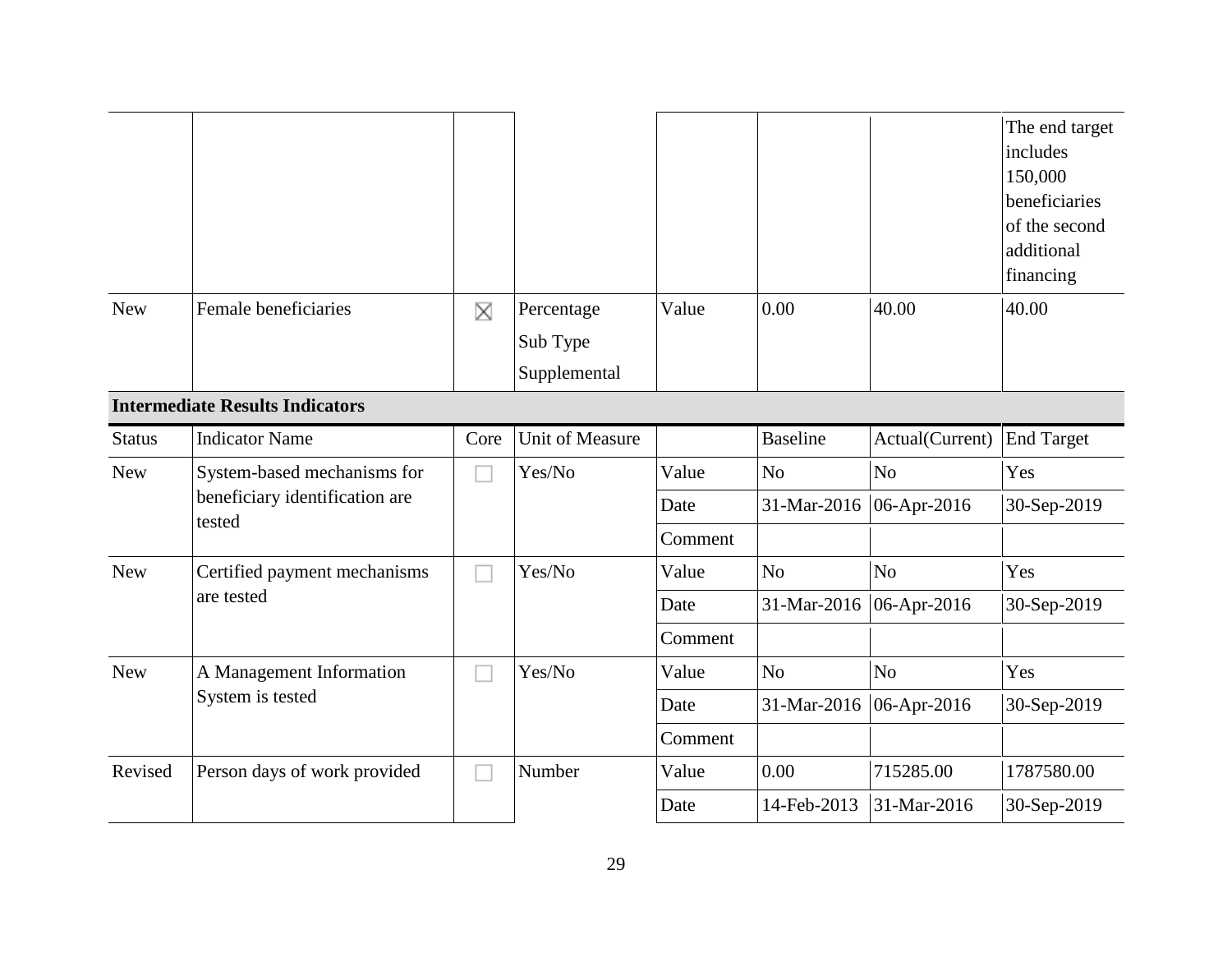|            |                                                                   |   |             | Comment |                |                | Including<br>1,080,000<br>person days<br>provided<br>through the<br>second AF |
|------------|-------------------------------------------------------------------|---|-------------|---------|----------------|----------------|-------------------------------------------------------------------------------|
| <b>New</b> | Amount transferred through the                                    |   | Amount(USD) | Value   | 0.00           | 1500000.00     | 5000000.00                                                                    |
|            | cash transfers under component 2                                  |   |             | Date    | 14-Feb-2013    | 31-Mar-2016    | 30-Sep-2019                                                                   |
|            |                                                                   |   |             | Comment |                |                | Including<br>3,200,000 for<br>the second AF                                   |
| <b>New</b> | Roads rehabilitated, Rural                                        | X | Kilometers  | Value   | 0.00           | 87.00          | 136.00                                                                        |
|            |                                                                   |   |             | Date    | 14-Feb-2013    | 29-Mar-2016    | 30-Sep-2019                                                                   |
|            |                                                                   |   |             | Comment |                |                |                                                                               |
| <b>New</b> | Findings from the impact                                          |   | Yes/No      | Value   | N <sub>o</sub> | N <sub>o</sub> | Yes                                                                           |
|            | evaluation of the pilots are<br>discussed and incorporated in the |   |             | Date    | 14-Feb-2013    | 31-Mar-2016    | 30-Sep-2019                                                                   |
|            | social safety net strategy                                        |   |             | Comment |                |                |                                                                               |
| <b>New</b> | Drainage cleaned                                                  |   | Meter(m)    | Value   | 0.00           | 395311.00      | 425311.00                                                                     |
|            |                                                                   |   |             | Date    | 14-Feb-2013    | 31-Mar-2016    | 30-Sep-2019                                                                   |
|            |                                                                   |   |             | Comment |                |                |                                                                               |
| <b>New</b> | Number of beneficiaries in ebola                                  |   | Number      | Value   | 0.00           | 0.00           | 10000.00                                                                      |
|            | affected regions                                                  |   |             | Date    | 01-Feb-2016    | 31-Mar-2016    | 30-Sep-2019                                                                   |
|            |                                                                   |   |             | Comment |                |                |                                                                               |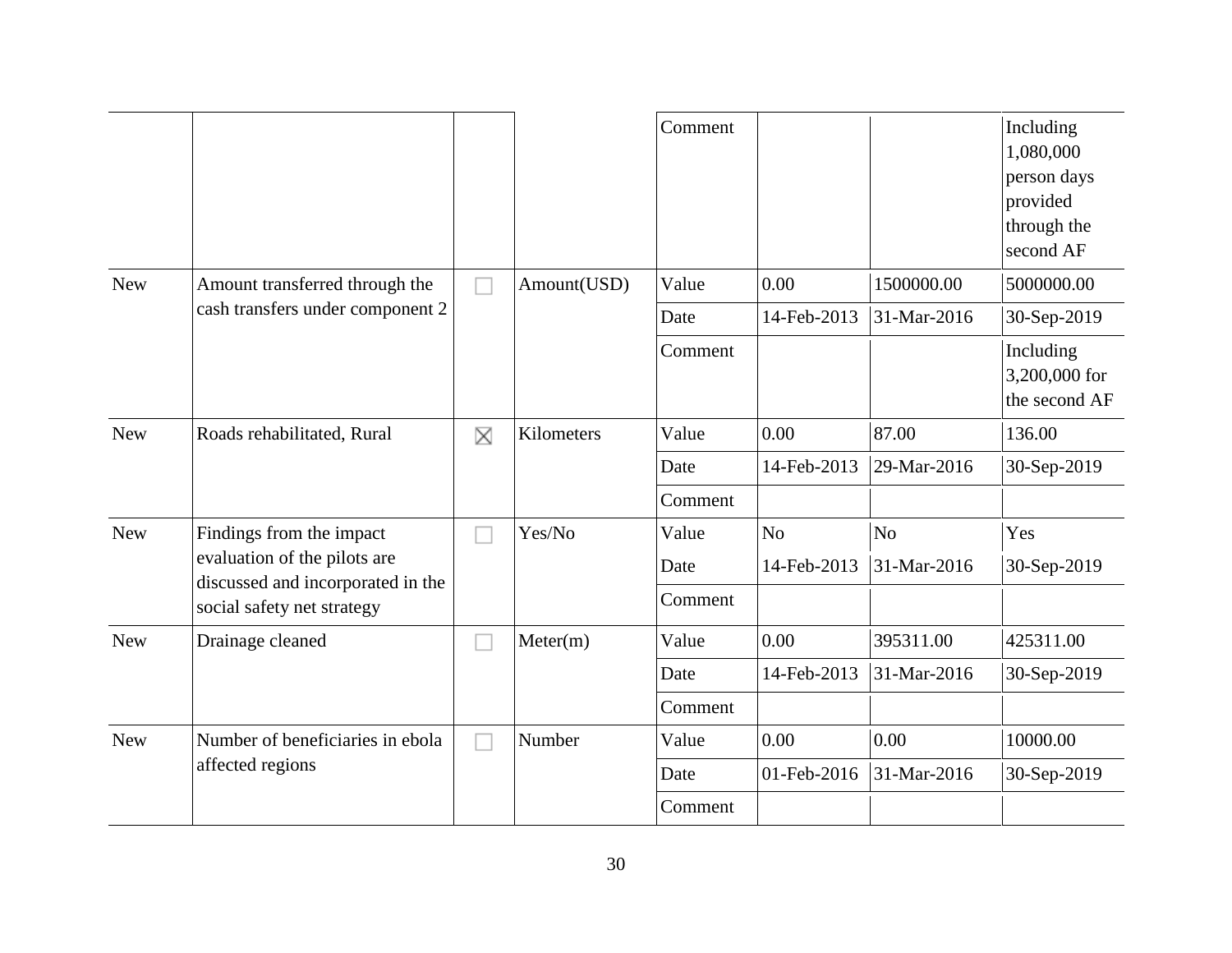| <b>New</b>      | An electronic beneficiary<br>registration system is tested      |  | Yes/No           | Value   | N <sub>0</sub> | N <sub>o</sub>          | Yes                                                                    |
|-----------------|-----------------------------------------------------------------|--|------------------|---------|----------------|-------------------------|------------------------------------------------------------------------|
|                 |                                                                 |  |                  | Date    |                | 31-Mar-2016 06-Apr-2016 | 30-Sep-2019                                                            |
|                 |                                                                 |  |                  | Comment |                |                         |                                                                        |
| Revised         | Wages distributed to workers in                                 |  | Amount(USD)      | Value   | 0.00           | 3376985.00              | 7240070.00                                                             |
|                 | <b>USD</b>                                                      |  |                  | Date    | 14-Feb-2013    | 31-Mar-2015             | 30-Sep-2019                                                            |
|                 |                                                                 |  |                  | Comment |                |                         | including<br>5062,500 USD<br>provided<br>through the<br>second AF      |
| Revised         | Number of LIPW micro-projects<br>transferred to the authorities |  | Number           | Value   | 0.00           | 100.00                  | 322.00                                                                 |
|                 |                                                                 |  |                  | Date    | 14-Feb-2013    | 01-Feb-2016             | 30-Sep-2019                                                            |
|                 |                                                                 |  |                  | Comment |                |                         | Including 171<br>microprojects<br>financed<br>through the<br>second AF |
| Marked          | Drainage cleaned                                                |  | Number           | Value   | 0.00           | 98.00                   | 23.00                                                                  |
| for<br>Deletion |                                                                 |  | Sub Type         | Date    | 14-Feb-2013    | 01-Feb-2016             | 11-Sep-2015                                                            |
|                 |                                                                 |  | <b>Breakdown</b> | Comment |                |                         |                                                                        |
| Marked          | Public works programs                                           |  | Percentage       | Value   | 0.00           | 100.00                  | 90.00                                                                  |
| for<br>Deletion | completed with satisfactory                                     |  |                  | Date    | 14-Feb-2013    | 31-Mar-2016             | 02-Oct-2017                                                            |
|                 | technical quality                                               |  |                  | Comment |                |                         |                                                                        |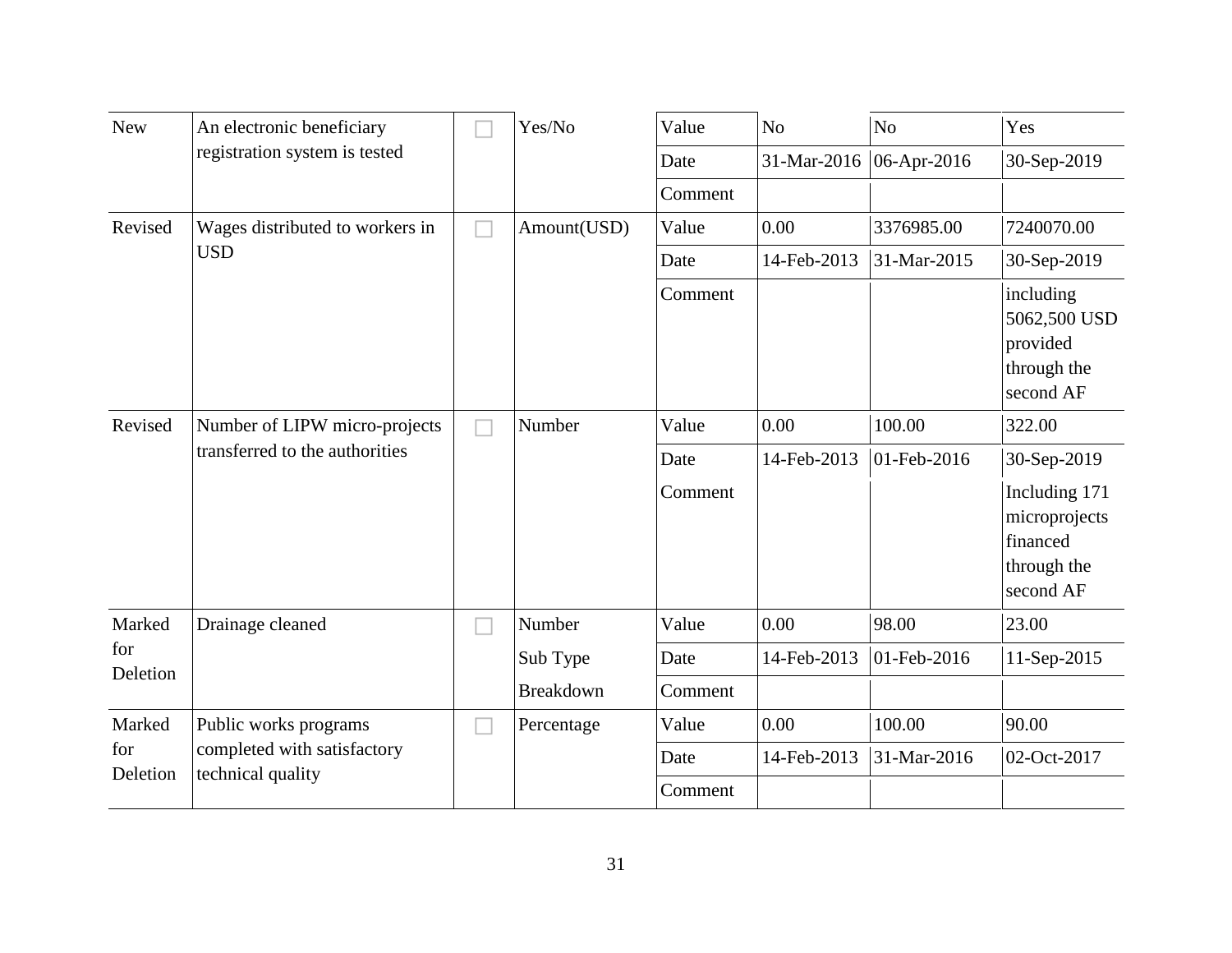| Revised         | Households who are receiving            |    | Number     | Value   | 0.00           | 1855.00        | 9000.00     |
|-----------------|-----------------------------------------|----|------------|---------|----------------|----------------|-------------|
|                 | the CCT                                 |    |            | Date    | 14-Feb-2013    | 31-Mar-2016    | 30-Sep-2019 |
|                 |                                         |    |            | Comment |                |                |             |
| Revised         | CCT Beneficiaries respecting the        |    | Percentage | Value   | 0.00           | 88.00          | 90.00       |
|                 | conditionalities                        |    |            | Date    | 14-Feb-2013    | 31-Mar-2016    | 30-Sep-2019 |
|                 |                                         |    |            | Comment |                |                |             |
| Marked          | Number of people trained on             |    | Number     | Value   | 0.00           | 0.00           | 200.00      |
| for<br>Deletion | ebola prevention                        |    |            | Date    | 30-Oct-2014    | 30-Jan-2015    | 11-Sep-2015 |
|                 |                                         |    |            | Comment |                |                |             |
| Revised         | Operational ratio                       |    | Percentage | Value   | 0.00           | 13.51          | 18.00       |
|                 |                                         |    |            | Date    | 14-Feb-2013    | 31-Mar-2016    | 30-Sep-2019 |
|                 |                                         |    |            | Comment |                |                |             |
| Marked          | A central database to manage the        | L. | Yes/No     | Value   | N <sub>o</sub> | N <sub>o</sub> | Yes         |
| for<br>Deletion | list of beneficiaries is established    |    |            | Date    | 14-Feb-2013    | 11-Sep-2015    | 02-Oct-2017 |
|                 |                                         |    |            | Comment |                |                |             |
| Revised         | Rapid beneficiary satisfaction          |    | Yes/No     | Value   | N <sub>o</sub> | Yes            | Yes         |
|                 | surveys conducted on an annual<br>basis |    |            | Date    | 14-Feb-2013    | 31-Mar-2016    | 30-Sep-2019 |
|                 |                                         |    |            | Comment |                |                |             |